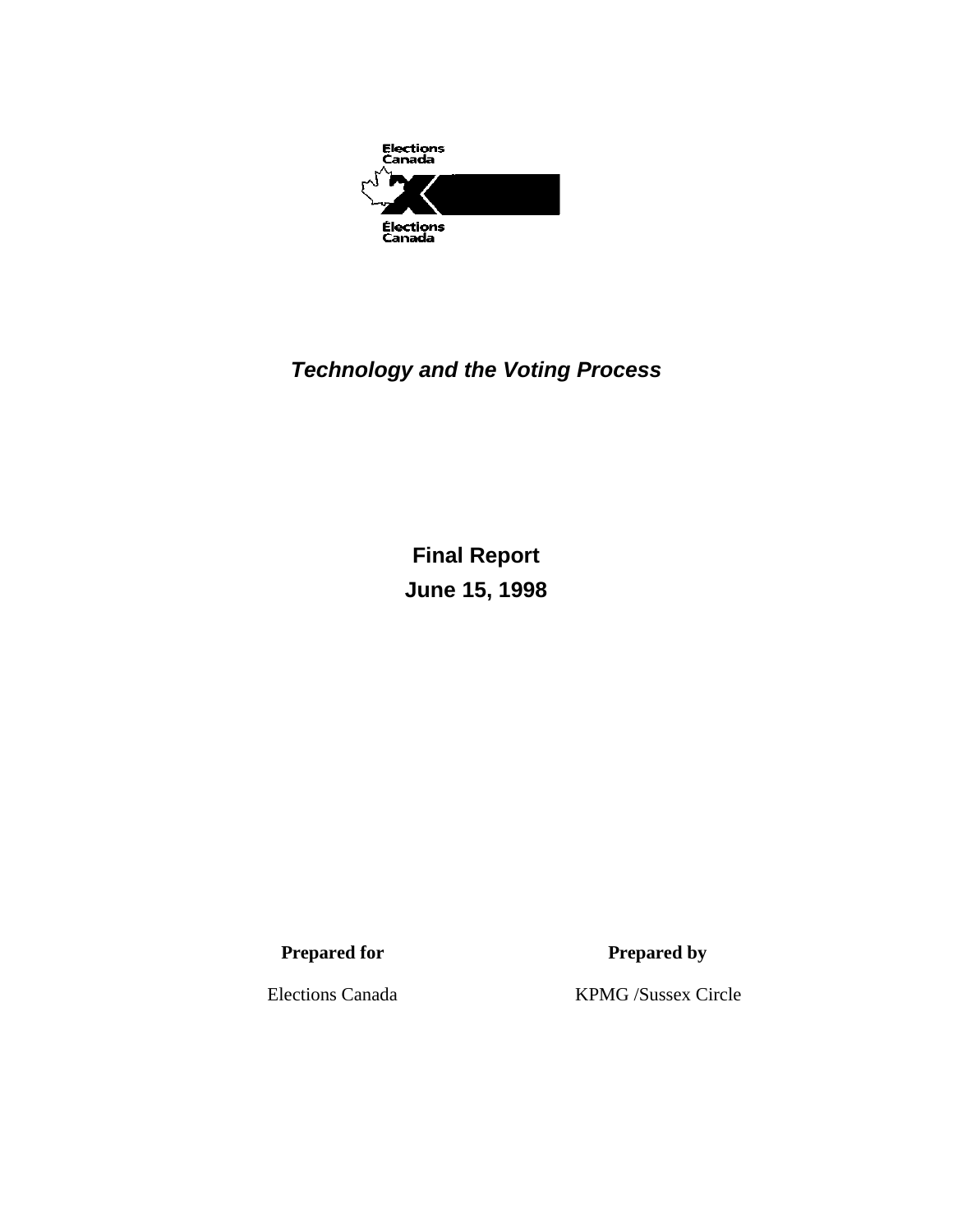# **Table of Contents**

| IV. Technology and Electoral Democracy: The Changing Environment 16       |  |
|---------------------------------------------------------------------------|--|
|                                                                           |  |
|                                                                           |  |
|                                                                           |  |
| VIII. Implications of the New Technologies for Electoral Administration52 |  |
|                                                                           |  |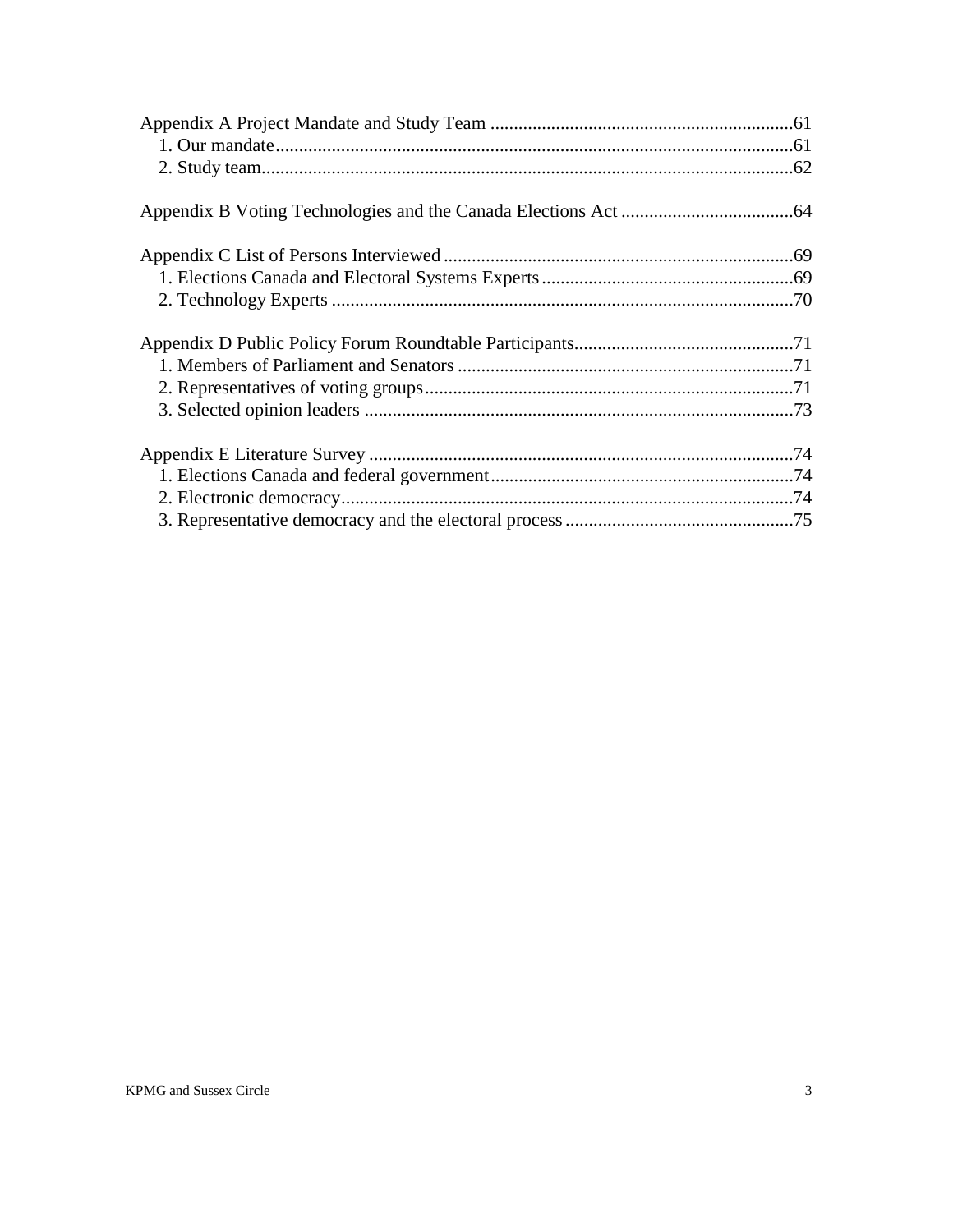# *Executive Summary*

#### **A. Mandate**

*I.*

Our purpose in this study was to provide the Chief Electoral Officer and his staff with a comprehensive examination of the implications of information technology for the voting process in Canada. This is a subject that legislators and citizens are beginning to explore seriously in many jurisdictions, both in Canada and abroad. The electoral process at the federal level in Canada is one of the most efficient and respected in the world, and Canada is among the most technologically-advanced countries. It is appropriate, therefore, that Canadian Parliamentarians should be in as good a position as possible to consider the issues raised by the new voting technologies and to assess their potential for improving the accessibility and efficiency of the voting process.1

#### **B. The environment**

Our first task was to identify the forces and factors that have changed, or threaten to change, the environment in which elections are conducted in Canada, including changes in the attitudes, perceptions, expectations and voting habits of Canadians, and the effects of information and communications technology on that electoral environment. Our findings in this regard are set out in chapters IV, V and VI of this report.

We note that Canadians increasingly are using the new information technologies in many dimensions of their lives ranging from banking to shopping to gathering information and expressing their views. Moreover, a third to one-half of Canadians surveyed at the time of the last federal election indicated they would be prepared to use one or more of the new voting technologies. This finding was borne out in focus group discussions conducted in

*<sup>1</sup> We should emphasize that the focus of this study is on the potential application of new technologies to the electoral process supporting representative government in Canada – i.e., to our current parliamentary system .It was not our mandate to explore the possible implications of information technology for various forms of "direct democracy" .The new voting technologies are indeed being used for plebiscites and various kinds of elections outside government (e.g., political party conventions) .But the technologies themselves are system neutral; they represent new ways of casting a ballot but they are not biased toward one form of electoral democracy versus another.*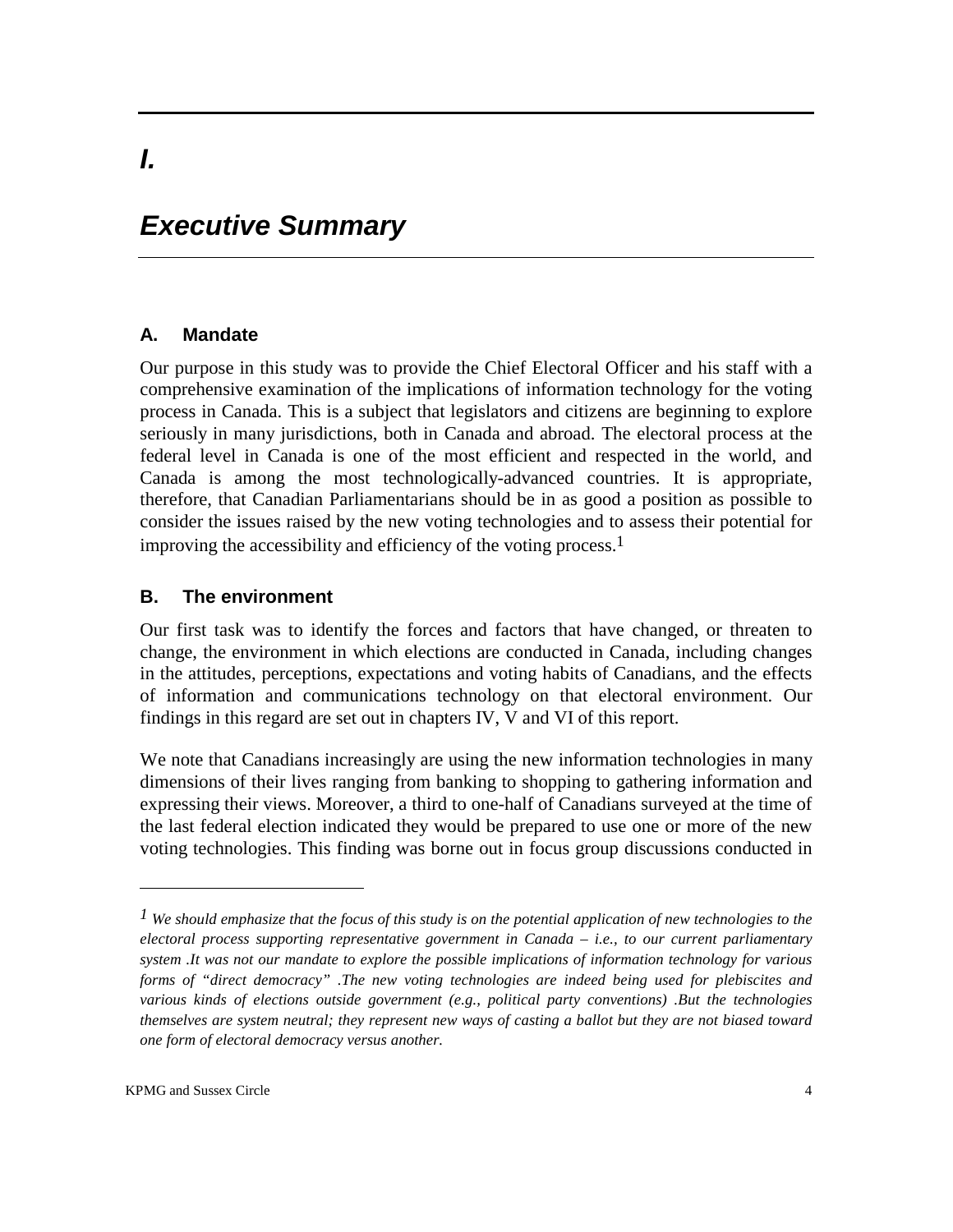conjunction with our study. We also found that Canadians see the new technologies as potentially increasing their choices in the timing and method of voting. That is, they regard electronic voting as a means of increasing the ease and accessibility of voting rather than as a wholesale substitute for the traditional method of balloting.

### **C. Voting technologies**

Our second task was to examine the opportunities offered by the new voting technologies to enhance the accessibility of the voting process to Canadians. Our findings on these issues, including the modeling of selected voting technologies, are contained in chapters VII and VIII and Annex F of this report. In the course of assessing those technologies, we reviewed Canadian and international experience and found that the rhetoric of innovation in this area has so far greatly exceeded the results. Despite the talk, few jurisdictions have actually gone very far in implementing new voting technologies, though a number have launched pilot projects or at least made it legally possible to begin such experiments. *The key point here is that none of the new technologies has yet been adequately tested in a way that would satisfy the requirements of electoral democracy in Canada.* 

### **D. Findings**

In our review we examined a range of current voting technologies, including telephone, Internet, cable, kiosk and ATM (automatic teller machine) devices, portable data capture devices—both digital and cellular, smart cards and other personal identifier devices. We concluded that three technologies offer the greatest potential utility to Canadians because of their wide accessibility and public acceptance. These are the electronic kiosk, the telephone and the Internet. Accordingly, we focused our detailed examination on them. We modeled these three technologies against a detailed model of the current manual voting process. Summary descriptions of how the three electronic methods would work are provided in Chapter VII.

*The most important general finding from this study is that the new technologies—and especially the selected three of electronic kiosk, telephone and Internet—offer the prospect of significantly improving both the accessibility and the efficiency of the electoral process in Canada.* 

We note that the route toward adoption of any of these new technologies contains a number of potential pitfalls and obstacles, including issues of security, cost, privacy and public acceptance. Nevertheless, we also found there is good reason to believe that the technological challenges posed by electronic balloting can be overcome, and there is no reason in principle why the stringent criteria for effective electoral administration set out in Chapter III cannot be met by at least some of the new voting technologies.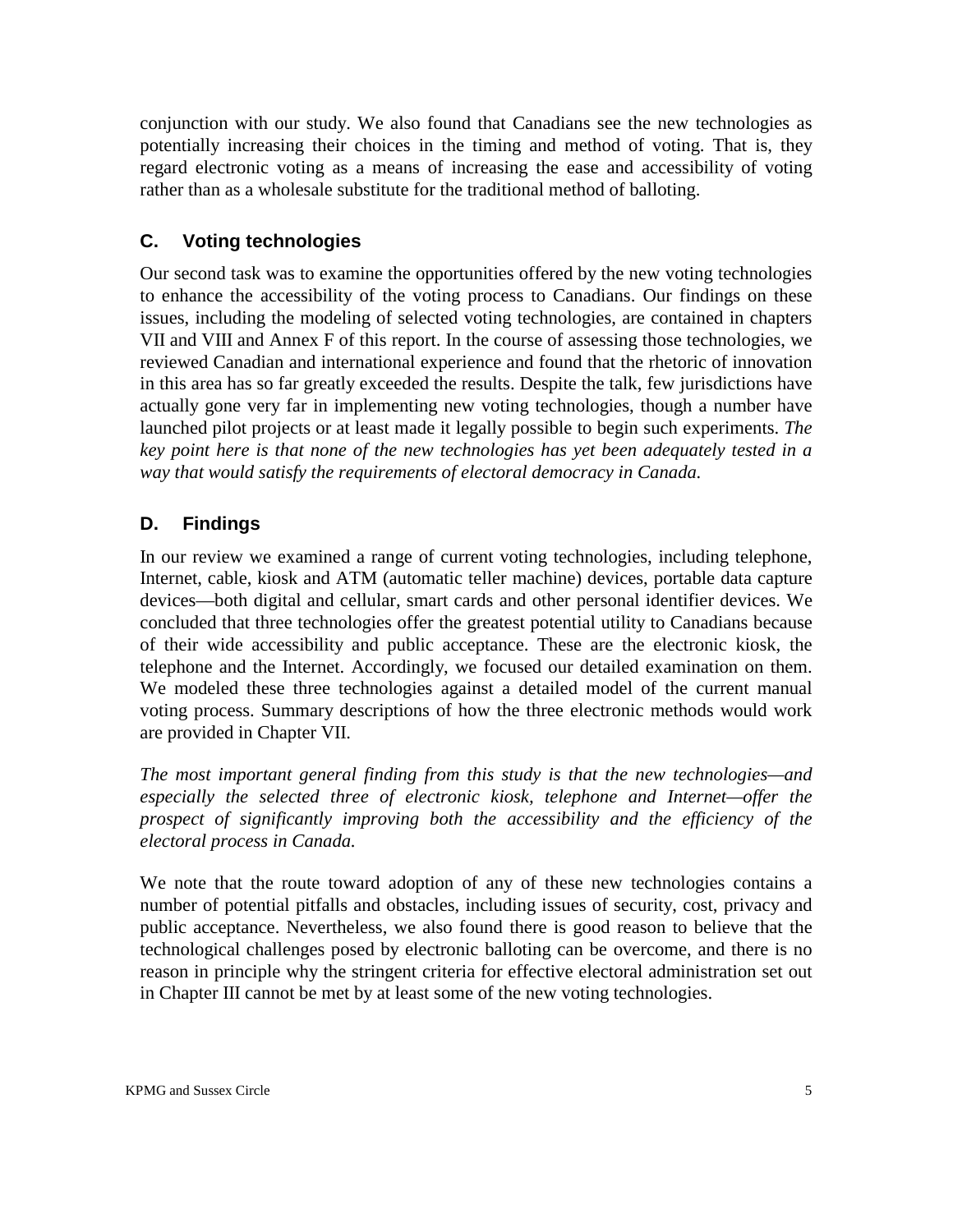#### **E. The integrity of the voting process**

Central to the whole issue of technology and the voting process is whether Canadians can—and would—have confidence that use of the new technologies would preserve the integrity of the voting process in Canada, in all its dimensions. The seventeen criteria set out in Chapter III to ensure the integrity of the electoral process represent a high standard of systemic integrity. But it is important to bear in mind that no voting process—whether the present one or a new electronic form of balloting—can be perfectly secure. After all, the *current* electoral process in Canada is a complex system of law, procedures, practices and dedicated administration that involves not just the Chief Electoral Officer and his staff but also the many thousands of Canadians who are involved in the conduct of every election.

The integrity of the present system is something to which Canadians attach a high value. But the integrity of our electoral system also depends on what Canadians are prepared to accept as a reasonable standard of security and integrity. Canadians trust our present systems and procedures—what could be called our present "technologies"—because they are used to them, because they see that they work and because people accept that they will produce an honest result. Canadians also have taken for granted that our present system, as updated with such measures as the Special Voting Rules, has been reasonably accessible to voters. Whether this degree of accessibility will continue to be satisfactory to Canadians in the future, however, is an open question.

Similarly, the attitude of Canadians to the new technologies is changing as those technologies become ever more present in our lives, whether in the form of banking machines, or scanning devices at the checkout counter, or Internet commerce. People see that these electronic systems work, and they develop a reasonable degree of trust in them, despite the fact that any of these systems is open, both in principle and in fact, to some form of compromise.

The issue of public acceptance of new voting technologies, therefore, will depend ultimately on what kinds of technologies the members of the public use generally in their lives. It will also depend on people having seen the new voting methods tried and tested. It will depend on predictable reductions in the cost and acceptability of various means of assuring security and integrity in voter identification, a key issue for any proposal that involves "voting at a distance."2 It should also reflect the recognition that different technologies are best applied to different subsets of the population, whether the group in question is rural Canadians, or persons with disabilities, or simply those such as young people for whom flexibility and accessibility is a high priority.

*<sup>2</sup> If you cannot physically verify the identity of the voter, then you need some other means of assuring security that will also protect the secrecy of the actual ballot.*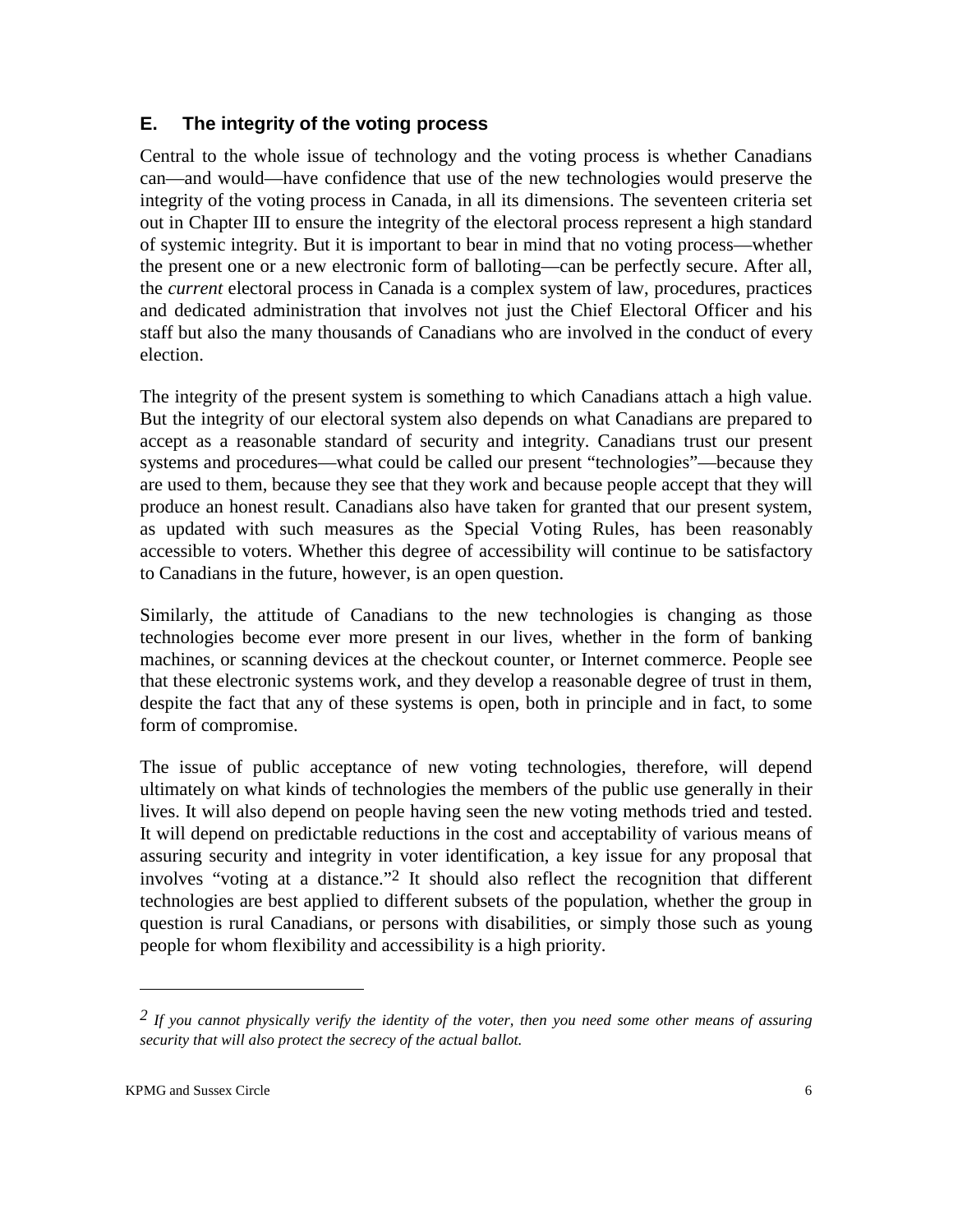#### **F. Possible next steps**

Elections Canada already has done much to apply information technology to the "background" processes that support electoral events. Parliamentarians may now wish to explore ways of using the new technologies to make the act of voting itself more accessible to Canadians. This exploration can be undertaken in several ways.

First, Parliament could make the necessary legislative changes to allow Elections Canada to test some of the promising technologies in controlled, pilot situations where electoral administrators can learn from experience, where Canadians can observe the new methods in action, and where Parliamentarians themselves can draw lessons about the directions in which they wish to proceed and at what pace. One simple way to do this would be for Elections Canada to commission the building of a "pilot" system, using a particular technology, so that Parliamentarians, and Canadians generally, could observe how it worked in a controlled environment such as a student election at a secondary school.

Second, Elections Canada can continue a dialogue on these issues with interested Canadians, including those with a professional interest in elections, those who supply technology, and those who speak for different sectors of our society for whom technology offers particular benefits in terms of accessibility to voting.

Third, there is probably work to be done in educating the public at large on the benefits of the new technologies and their application to the electoral process.3 Only if the public is fully informed will it be prepared to support changes to something as important as the process of voting in a federal election.

Fourth, there would be merit in Elections Canada continuing to monitor technological developments in this area, and perhaps to fund appropriate research in electoral technologies and their application to voting processes in Canada and abroad. Elections Canada is Canada's "centre of excellence" in these matters; it should continue to invest in its knowledge base and expertise on technology and the voting process so that Parliamentarians, and Canadians generally, have the benefit of up-to-date information and advice.

### **G. A final word**

Our study suggests that the new technologies are unlikely to replace our current methods of voting in the near future. Canadians appear to want choice, not a dramatic change, in how elections are conducted or votes are cast. But as the information revolution permeates more and more aspects of our daily lives, and as Elections Canada strives to

*<sup>3</sup> The results of the focus groups revealed that some sub-groups are less keen than others about the current voting options.*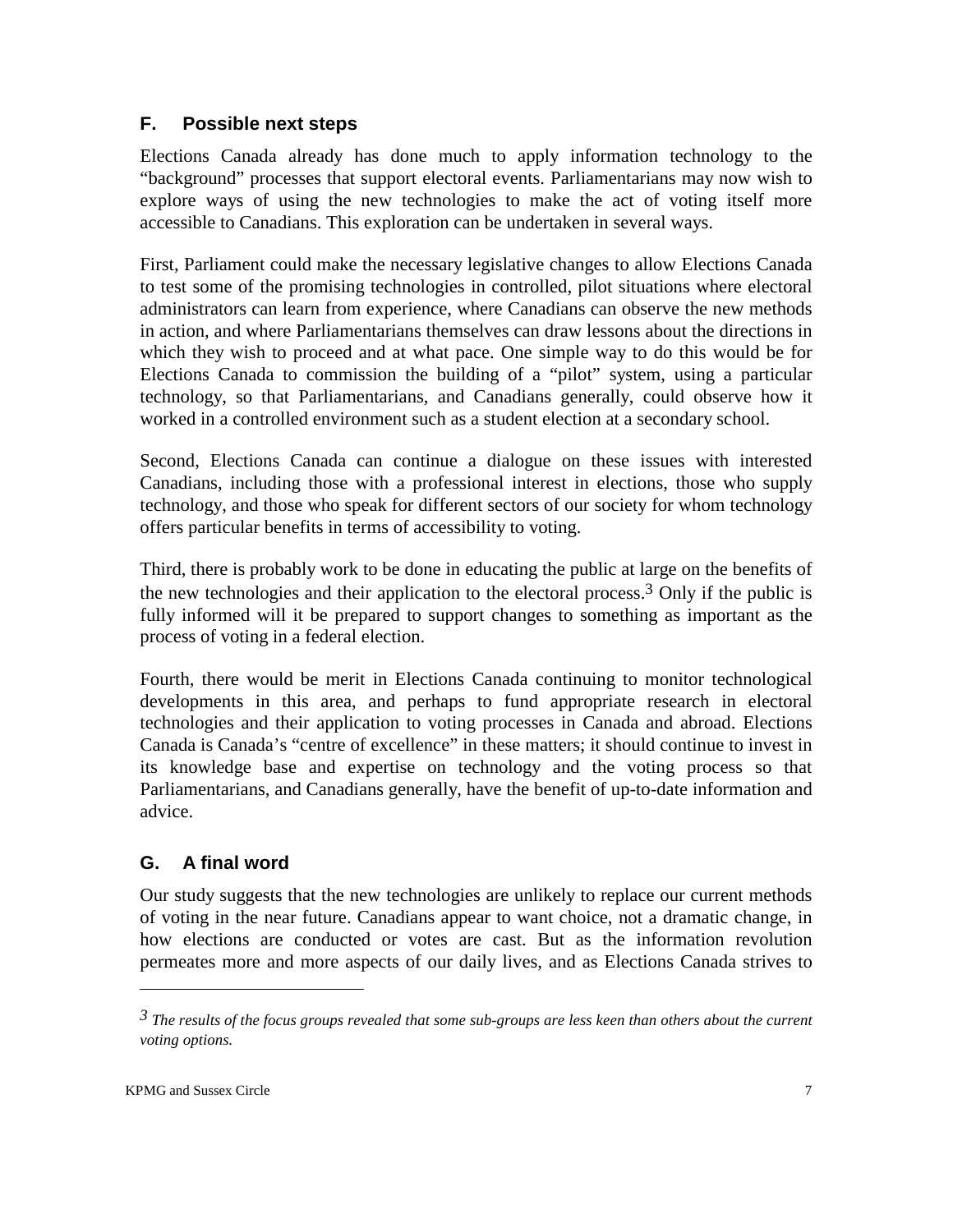ensure the electoral process remains relevant and accessible to all Canadians, it is reasonable to assume that some steps in the direction of electronic voting are inevitable.

*As we see it, the challenge and the opportunity for Parliamentarians is to ensure that the potential benefits of the new voting technologies are secured for Canadians, without in any way compromising the integrity of the voting process or the confidence of Canadians in their electoral system.* The findings in this study suggest clearly that this objective can be achieved, provided it is pursued with care and prudence, on a controlled basis, under the direction of Parliament.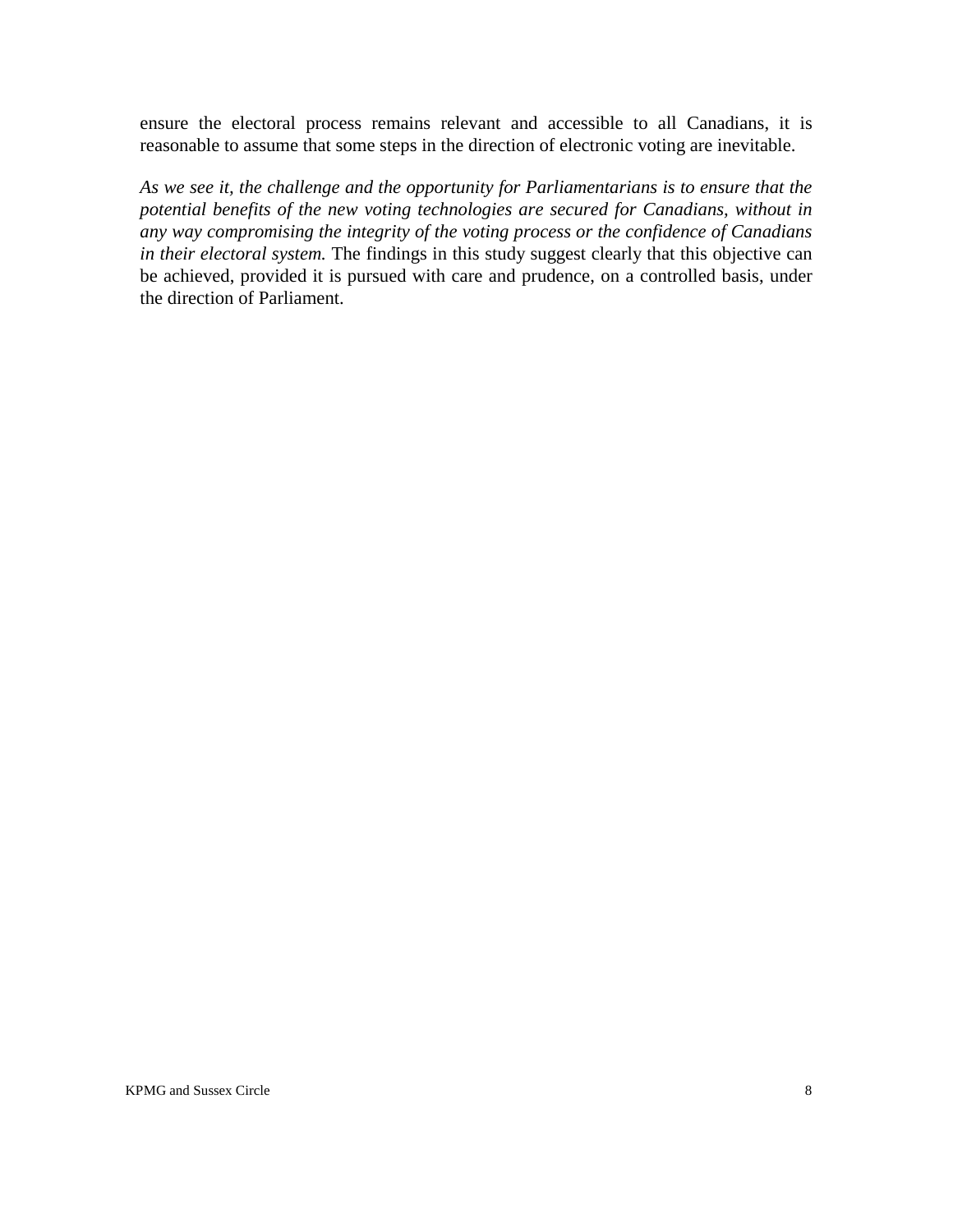# *Introduction*

## **A. Our mandate**

This report is the final output of the study conducted by KPMG and Sussex Circle under contract to Elections Canada. The object of the study was to identify the forces and factors that have changed, or threaten to change, the environment in which elections are conducted in Canada. These include changes in the attitudes, perceptions and voting habits of Canadians in the context of advances in information and communications technology and the opportunities they offer to enhance Canadians' accessibility to the voting process.

Our goal was to provide an analysis of issues relative to the electoral process that will face Parliament over the next decade and a perspective on how accessibility to the voting process might be enhanced using emerging voting technologies.

We were asked to identify options to improve access to the act of casting a vote, rather than the steps which lead up to that act such as registration or the activities which result from that act such as tabulation of the vote. Although we addressed accessibility issues that may affect participation, we did not address the general question of voter participation or attempt to draw conclusions about voters' attitudes toward the voting process in Canada today.

In the course of the study, we produced three interim reports. The first, *Background Report and Workplan*, dealt with the changing attitudes, perceptions and voting habits of Canadians, recent recommendations for, and reforms to, the voting process, the effects of information and communications technology on society and government generally, and the voting process specifically. The second, *Technology Progress Report*, provided an overview of the technological applications currently being employed throughout the world for the voting process, modeled the key steps in the current voting process, identified technologies, or families of technologies, which are being used in various industries which could be applied to the voting process; and modeled telephone and the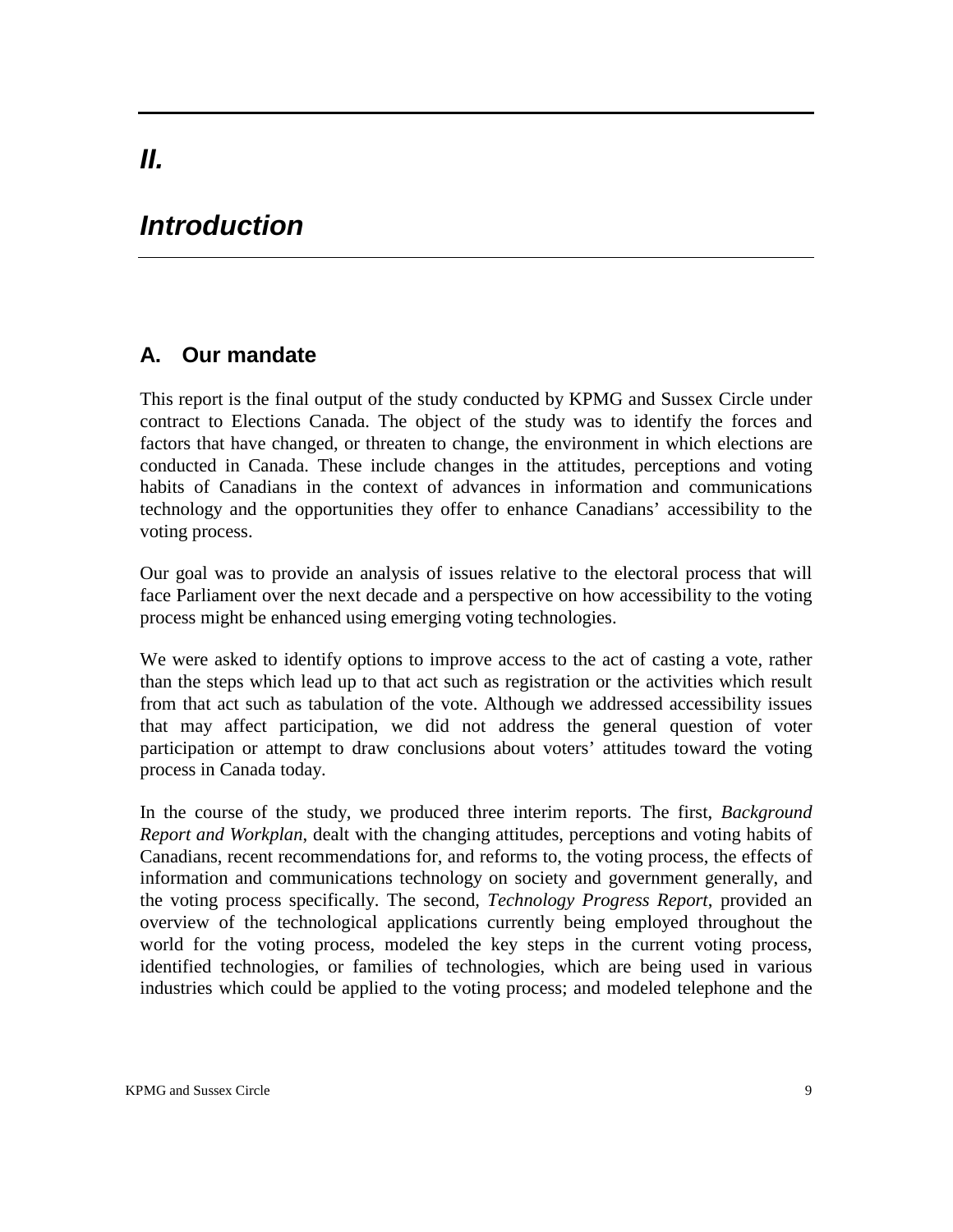Internet-based voting options.4 The third, *Technology Assessment Report*, included additional voting technology case studies and assessments of the administrative systems, legislative regimes, political culture and "voting process" issues in each case. It also reported on consultations with leaders of technology firms regarding technology trends, constructed detailed models for each of the three selected voting technologies, provided impact assessments of the various voting technologies across electoral stakeholder groups, and provided an assessment of the modifications to the *Canada Elections Act* that might be required to allow for pilot testing and full implementation of the various voting options.

The present report draws together the key findings from the interim reports, as well as those from three roundtable discussions convened by the Public Policy Forum with stakeholder groups—Members of Parliament and Senators, persons representative of voting groups that have a major stake in the use of new technologies for electoral purposes, and selected opinion leaders. It also provides our assessment of the organizational and administrative requirements for Elections Canada, as an organization, to successfully manage the various voting technologies.

We can conclude from our survey of Canadian and international experience that electronic voting is still very much in its infancy—not just in Canada but everywhere. There is growing interest in a number of technologies and an increasing willingness on the part of governments at all levels to experiment with them. But, at time of writing, there is no jurisdiction that we are aware of where new technologies have been widely adopted as a regular part of the ensemble of tools for the voting process.

Elections Canada has completed considerable work toward the automation and computerization of work processes in order to improve the efficiency and accuracy of the electoral process and to improve service to its clients. These innovations include, among others, the National Register of Electors (a permanent, automated, and regularly updated list of voters which replaces enumeration and facilitates the shortening of the electoral calendar), the Event Management System (which electronically links all returning officers to Elections Canada headquarters and facilitates the timely and effective transmission of electoral data to the agency) and Elections Canada's web site (which provides a wealth of information for Canadians, including electoral results on election night).

For many Canadians, for the foreseeable future, the act of voting will continue to be carried out by hand, at a polling station in a school or a church hall, in a manner that is easily recognizable. Yet, for an increasing number of Canadians, technology offers the prospect of supplementing the traditional system in ways that make the electoral process more accessible and more efficient for them.

*<sup>4</sup> We later modeled a third key voting technology—electronic kiosks.*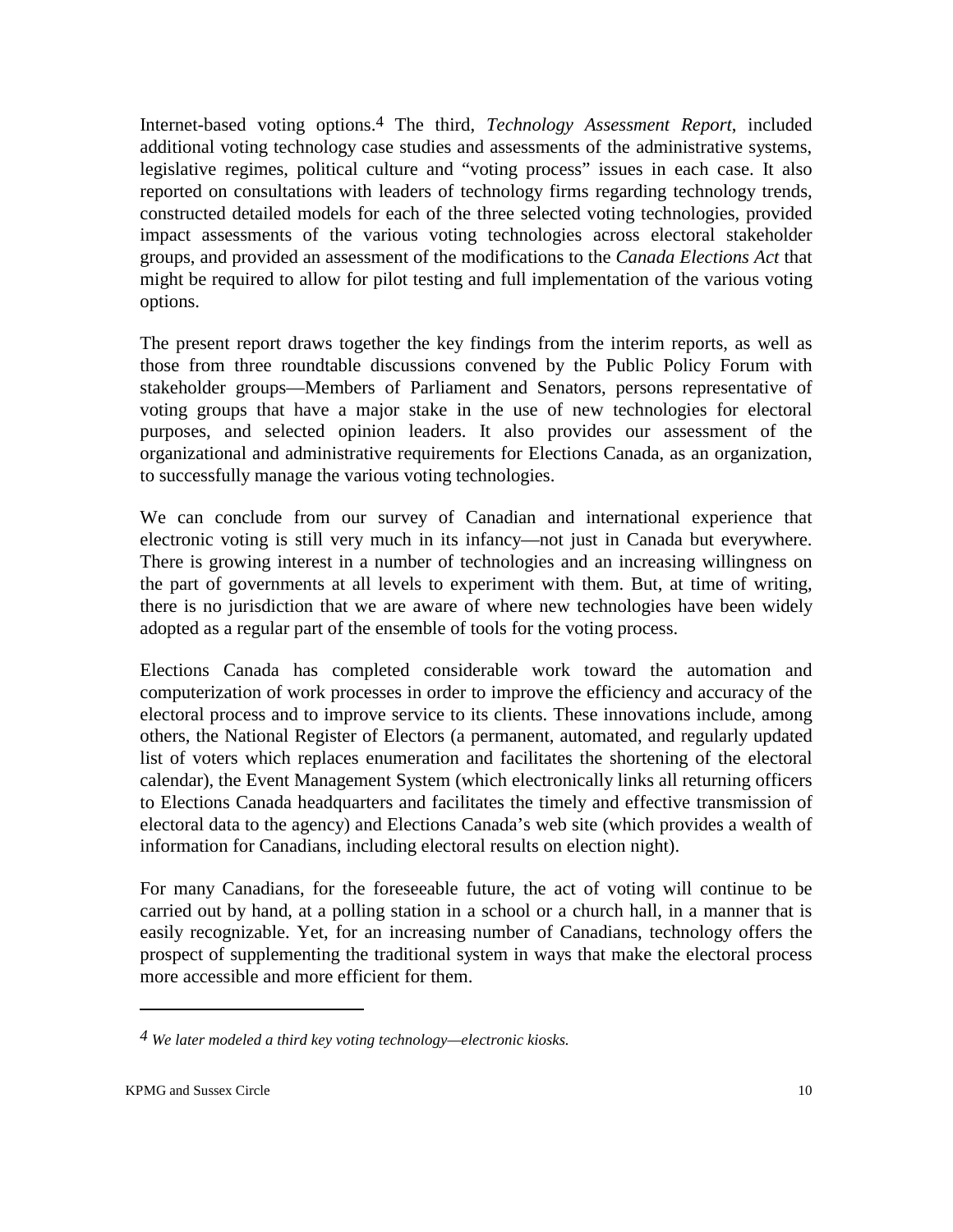Electronic voting is a natural next step in the introduction and application of new technologies to the electoral process. Our survey of technologies and voter attitudes has convinced us that barriers to the introduction of new voting technologies are lower than might be expected and that many Canadians have an interest in using—or at least having access to—the new technologies. Provided that the integrity of the electoral process is respected in the application of any new procedures, we see many reasons and benefits to consider pilot projects with these technologies as part of Parliament's continuing effort to ensure fair and accessible electoral administration in Canada.

## **B. Background to this study**

#### **1. Royal Commission on Electoral Reform and Party Financing**

The Royal Commission on Electoral Reform and Party Financing was established in November 1989 with a mandate to inquire into and report on the appropriate principles and process that should govern the election of members of the House of Commons and the financing of political parties and candidates' campaigns.

The Commission's establishment and mandate were dictated largely by the major constitutional, social and technological changes over the past several decades and their concomitant influence on Canadians' expectations of the political process itself. Asserting that it was not enough to assume that the Canadian electoral process will always meet the standards of being a fair and democratic process and that the process is not open to any improvements, the Commission emphasized that the process and the national government must be seen as legitimate.<sup>5</sup>

In its second volume, entitled *Reforming Electoral Democracy,* the Royal Commission on Electoral Reform and Party Financing presented its recommendations for reforms to the voting process. It was the Commission's objective to "ensure that no Canadian voter be deprived of the right to vote because of the administrative aspect of voting procedures."6 The Commission also noted that research indicates that electoral systems that make it easier for voters to exercise their franchise, enjoy higher voter turnout.

To this end, the Commission's major recommendation regarding the voting process was to extend Special Voting Rules to all Canadians by introducing a special ballot. The

*<sup>5</sup> Royal Commission on Electoral Reform and Party Financing, Reforming Electoral Democracy; Volume 1 Final Report, 1991.* 

*<sup>6</sup> Royal Commission on Electoral Reform and Party Financing, Volume 2 Final Report, 1991. P.41.*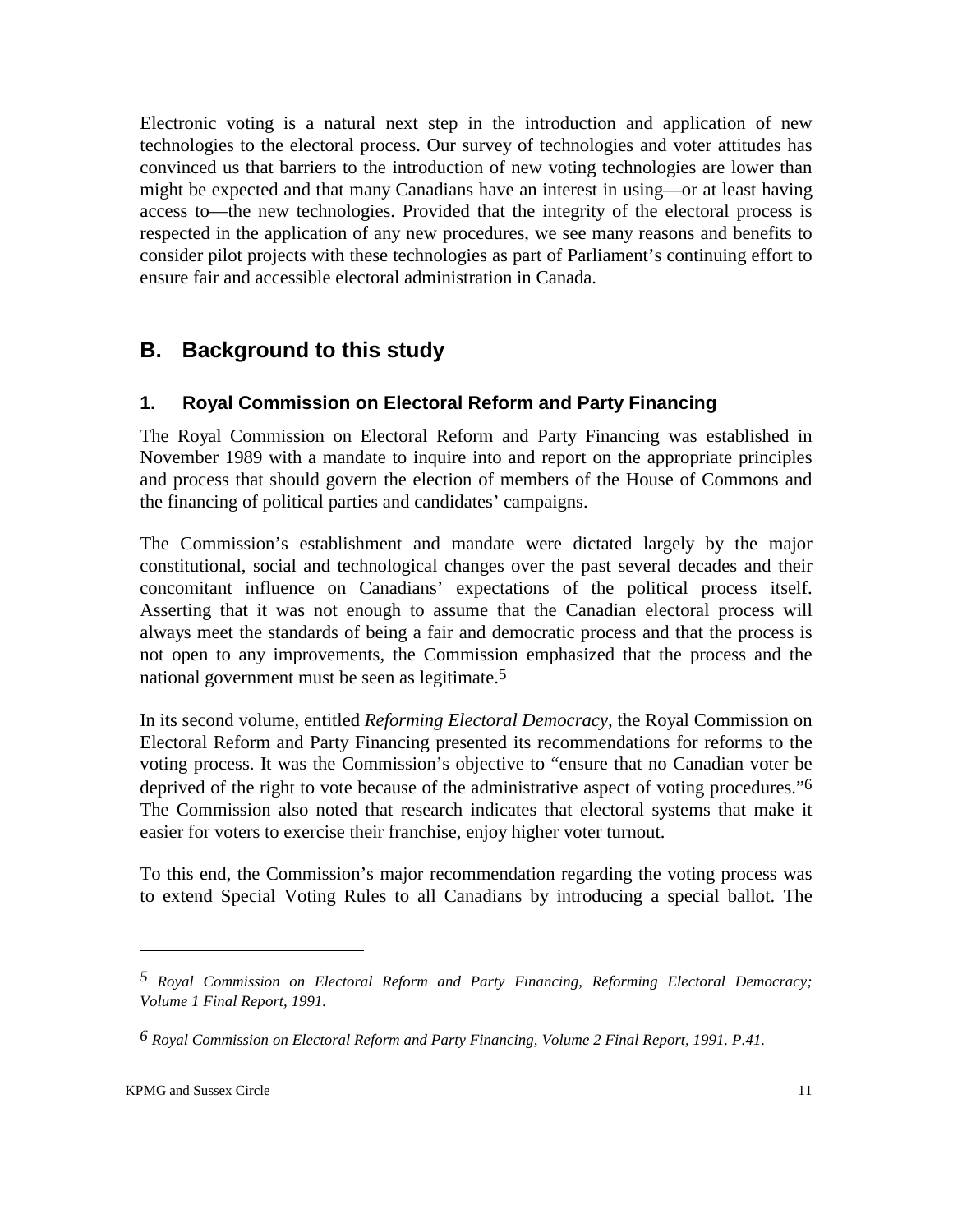Commission recommended the special ballot to serve a variety of voters with special needs and provide an alternative for voters unable to get to an ordinary or advance poll.

At the time the Commission made its recommendation, Special Voting Rules were only granted to members and certain employees of the Canadian Forces and public servants posted abroad and their spouses and dependents, veterans in certain hospitals, and members of the Canadian Forces in Canada. The Commission felt that the special ballot would provide a more flexible option to voters who could not go to an ordinary poll.

While that recommendation does not directly advocate the utilization of new technologies to improve accessibility to the voting process, the Commission's supporting reasoning does offer useful insight into their recommendation. "The Canada Elections Act must not impede the appropriate use of new technologies in the electoral process as they become available; this will help to ensure that the voting process remains user friendly and cost effective. Specific developments in communications technologies may be difficult to anticipate, however. The Act should not freeze voting and other election procedures at the level allowed by current technologies; but at the same time the integrity of the electoral system must be maintained."<sup>7</sup>

We believe this recommendation captures rather eloquently the fine balance that must be maintained in considering the introduction of new voting procedures, including new technologies.

### **2. The Chief Electoral Officer's 1996 and 1997 Reports to Parliament**

In his report to Parliament of February 28, 1996, following the  $35<sup>th</sup>$  General Election, the Chief Electoral Officer (CEO) echoed the 1991 recommendation of the Royal Commission on Electoral Reform and Party Financing to the effect that the *Canada Elections Act* should not impede the appropriate use of technologies in the electoral process as they become available. The CEO called for a wide-ranging series of amendments to the Act, including a request for authority to conduct pilot projects to test new electoral procedures after consultation with the Committee of the House of Commons responsible for electoral matters. That recommendation has yet to be addressed by Parliament.

In his 1997 report to Parliament following the  $36<sup>th</sup>$  General Election, the CEO highlighted a number of electoral innovations aimed at utilizing technology to deliver high-quality and efficient service to Canadians. Most notable was the creation of the National Register of Electors.

*<sup>7</sup> Royal Commission on Electoral Reform and Party Financing, Reforming Electoral Democracy, Volume 2 Final Report, 1991. P.76.*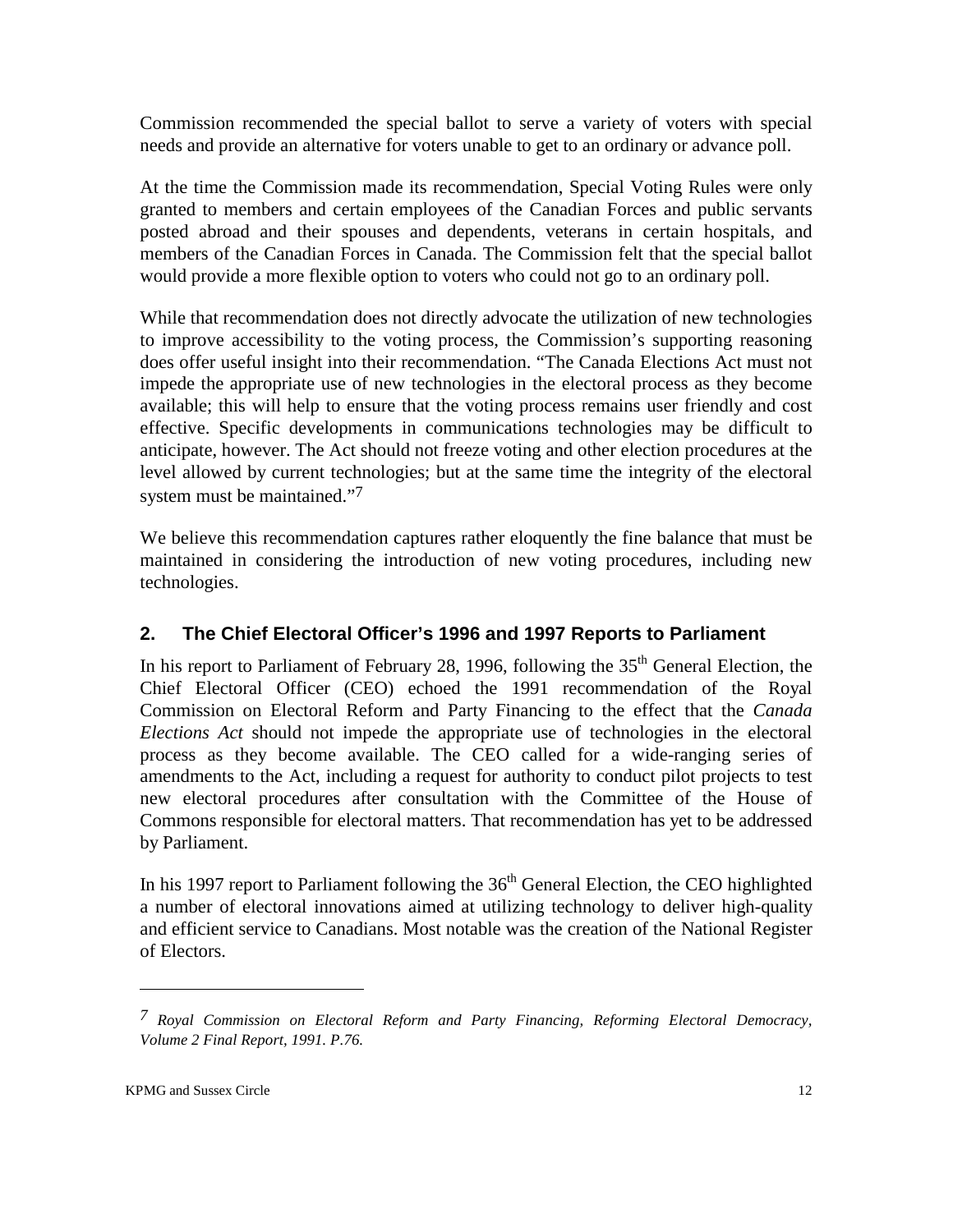## **C. Approach taken in this study**

The present study attempts to increase understanding of new voting technologies and their implications for electoral administration, by building on three bodies of work:

- the research and recommendations of the 1991 Report of the Royal Commission on Electoral Reform and Party Financing;
- the various recommendations and initiatives of the CEO in recent years aimed at increasing the accessibility of the voting process; and
- a number of specialized studies, both academic and internal to Elections Canada, that address various dimensions of the issue of technology and electoral democracy. 8

This report attempts to explore both the issues and the new technologies, in the context of the changing attitudes and expectations of Canadians about the electoral process, and about the act of voting, in particular. We present our findings regarding the viability of the various generic technologies, with an emphasis on three that have been identified as most relevant and promising for Canada. Finally, we offer an assessment of the implications of the adoption of the new technologies for electoral administration, in light of the seventeen criteria for electoral administration that are listed in the next Section.

*<sup>8</sup> The academic studies are cited at various points in the report. Selected data from the 1997 Canadian Election Study was of greatest immediate relevance to our work. We are grateful for the access we were given by Elections Canada to selected elements of that survey. The full results are confidential to its authors until June, 1998. The study was primarily funded by the Social Sciences and Humanities Research Council and was coordinated by André Blais (Université de Montréal), Elisabeth Gidengil (McGill University), Richard Nadeau (Université de Montréal), and Neil Nevitte (University of Toronto). An internal Elections Canada study of particular assistance was the 1997 report by Christa Scholtz on the current state of electronic voting options. We wish to express our appreciation for access to the study. See Scholtz, Christa, Electronic Voting: Preliminary Research and Recommendations; July 23, 1997.*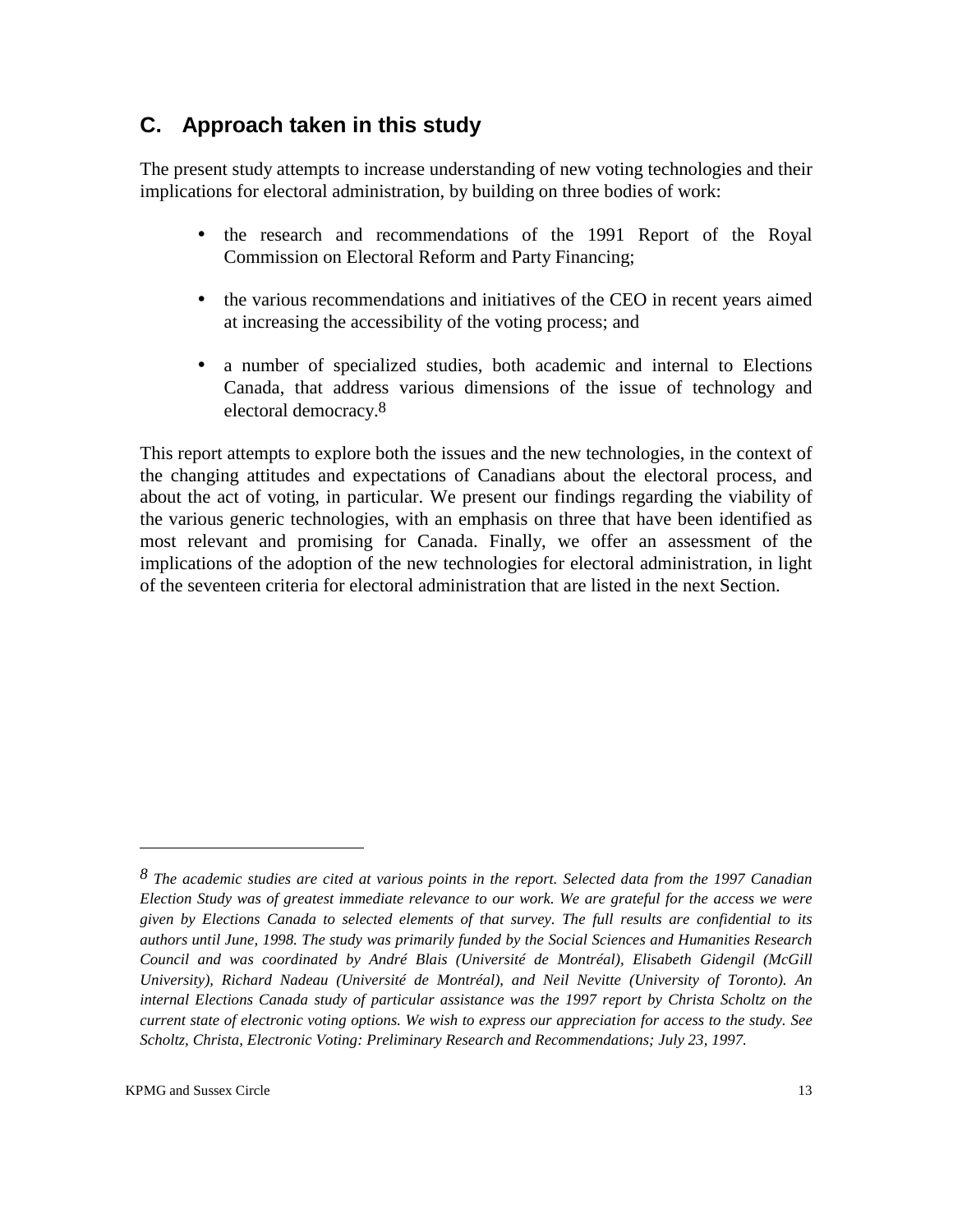# *Criteria for Effective Electoral Administration*

The fundamental criteria for the successful administration of the voting process remain the same, regardless of the chosen voting mechanism. In our analysis of electronic voting options we tested each of the options against the following seventeen fundamental criteria that were derived from discussions with Elections Canada officials.

- 1. *Democracy—*one eligible voter can cast one vote
- 2. *Accuracy*—the final vote count reflects the intent of voters
- 3. *Security*—measures are in place to protect the integrity of the process
- 4. *Secrecy*—no vote can be traced to the voter
- 5. *Verifiability/auditability*—the vote results can be verified after the initial count
- 6. *Privacy/confidentiality*—information collected on electors is used for election purposes only and within the scope for which it was collected
- 7. *Transparency*—the process is open to outside scrutiny
- 8. *Accessibility*—the reasonable, specific needs of eligible electors are taken into account so that none are disenfranchised
- 9. *Neutrality*—electoral processes or materials do not favour one candidate or party over another
- 10. *Simplicity*—the voting processes do not make voting unduly complicated

Additional criteria that can particularly be applied to electronic forms of voting are:

11. *Flexibility*—the voting process can handle a variety of ballot styles and counting formats

# *III.*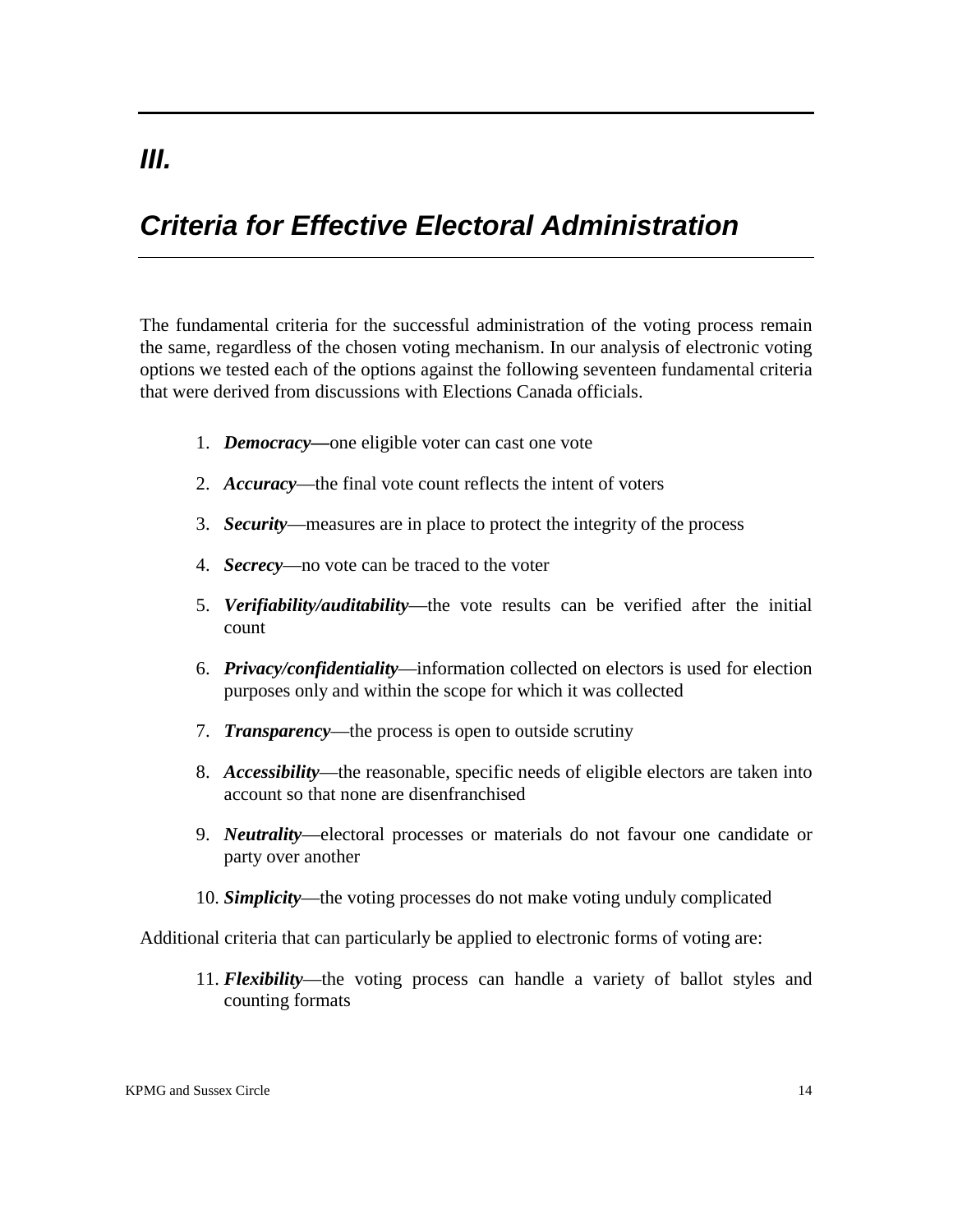- 12. *Scalability*—the voting process can be scaled to handle large and small electoral events
- 13. *Recoverabilityy*—the voting process provides for duplication of systems to prevent data loss
- 14. *Mobility*—the voting process provides the ability for votes to be cast from locations other than the traditional polling station
- 15. *Speed of count*—results can be reported quickly
- 16. *Cost-effectiveness*—the voting process is effective and economical
- 17. *Technical durability*—the voting process allows the basic electoral infrastructure to be reasonably insulated from obsolescence

One could say that the first ten criteria speak directly to the interests of *voters* in the integrity of the ballot process, while the last seven speak more to the interests of the *electoral administrator.* 

Together, these seventeen criteria make up a multi-dimensional baseline of adequacy for any proposed voting procedure, electronic or otherwise. It would be difficult to imagine a jurisdiction adopting a new technology for voting if it were not satisfied that the proposed innovation was at least as good as the present system on every one of the first ten criteria, and better than the present system on the last seven.

In Section VIII of this report we provide a detailed discussion of how the criteria could be met in practice for different voting processes.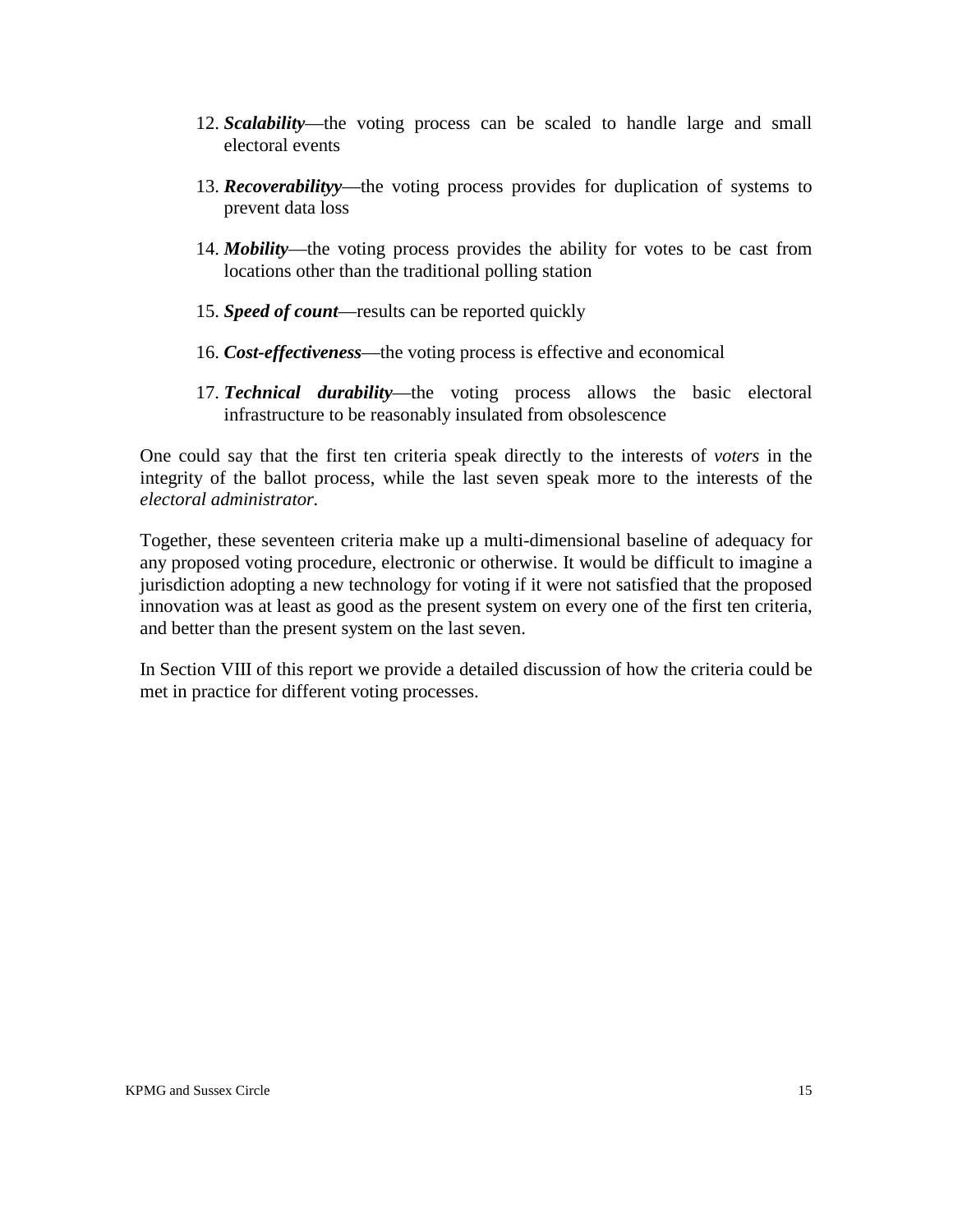# *IV.*

# *Technology and Electoral Democracy: The Changing Environment*

This section provides an overview of the effects of information and communications technology on society and government followed by a summary of research conducted by Elections Canada and ourselves. It concludes with an overview of Canadian and international electronic voting experiences.

### **A. Technology, society and government**

The world economy is undergoing a technology-driven transformation comparable with the shift from an agrarian to an industrial society. The move from an industrial, physically-based economy, to a digital, knowledge-based economy is causing a rethinking of processes in many sectors. We should therefore view demands for electronic solutions to increase accessibility and participation in the electoral process as part of the general influence of technology on our society as we approach the millennium.

Canada and many other countries are exploring how to introduce government-wide electronic information infrastructures to simplify service delivery, reduce duplication, and improve the level and speed of service to the public at a lower cost for the taxpayer. Such information infrastructures are similar to those which Canadians use daily in the financial and commercial sectors.

Networked computer technology also offers an opportunity for interactive forums where citizens can ask questions, make suggestions, give opinions, and even vote on issues. Networks offer an opportunity for groups of citizens with similar interests, who otherwise would not be able to communicate with each other, to come together to discuss their views and interests raising the debate over representative versus direct democracy. 9

*<sup>9</sup> While the purpose of this report is not to debate representative versus direct democracy we are aware that it is a significant issue which must be addressed in further examination of the possible impacts of technology and the voting process on Canada's system of democracy.*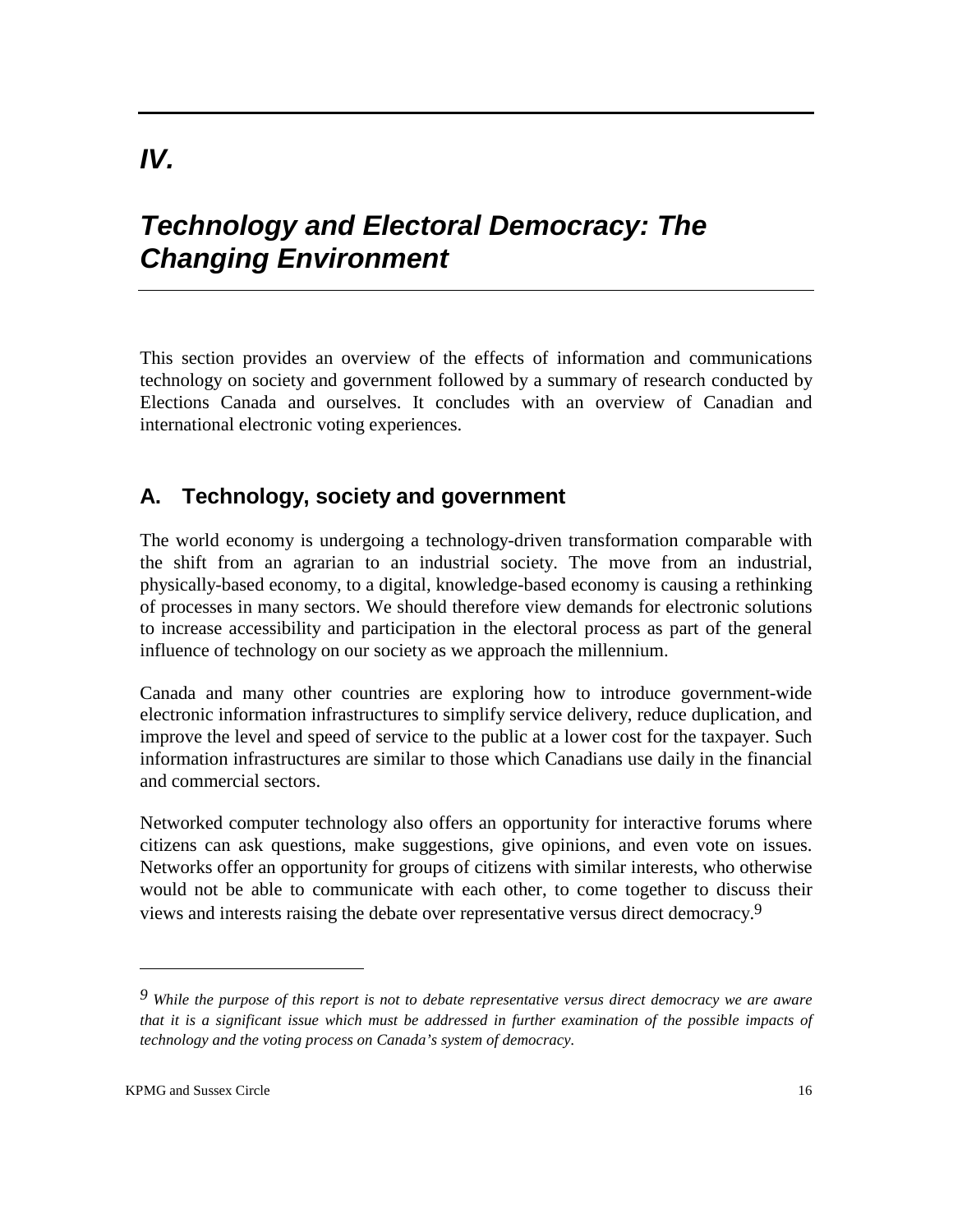The intense pace of technological change requires public administrators to carefully consider what, when and how to implement technological solutions. Financial restraint and increased accountability have increased the acceptance of automation in order to improve services and reduce costs; however, there is little acceptance of technological changes which do neither, or do so only marginally.

## **B. Research on electronic voting**

#### **1. Technology and the democratic process**

To date, the greatest academic and political interest has been the current and potential application of technologies to increase participation of the electorate in civic life and the political process by circumventing real or perceived obstacles to political participation. This has revived the debate over representative versus direct democracy. The supporters of representative democracy question the effect direct democracy would have on the notion of majority rule versus minority rights, while the proponents of direct democracy champion greater citizen involvement in the decision-making process.

The principal area of interest to Elections Canada, however, and the focus of our study is the possibility of utilizing technologies to increase *access to the voting process*, rather than to issues such as democratic participation and citizen involvement.

#### **2. Demands for change**

From the perspective of electoral administrators, the characteristics of current electoral systems<sup>10</sup> that encourage examination of electronic voting options include: limitations to access; increasing difficulty of staffing polling stations with qualified workers; problems with irregular vote counts or rejected ballots; increasingly complex ballots; unacceptably long counting times; the ability of electronic voting devices to support multiple languages; and difficulties transmitting results to electoral stakeholders.

In cases where accessibility is a key impediment, the application of new technologies to the voting process holds particular appeal. For example, seniors, persons with disabilities, members of ethno-cultural communities, those in isolated communities and people who are out of the country all stand to benefit from these technologies. The Scholtz study

*<sup>10</sup> Some of these characteristics do not appear to be applicable at the federal level including: problems with irregular vote counts or rejected ballots; increasingly complex ballots; and, unacceptably long counting times.*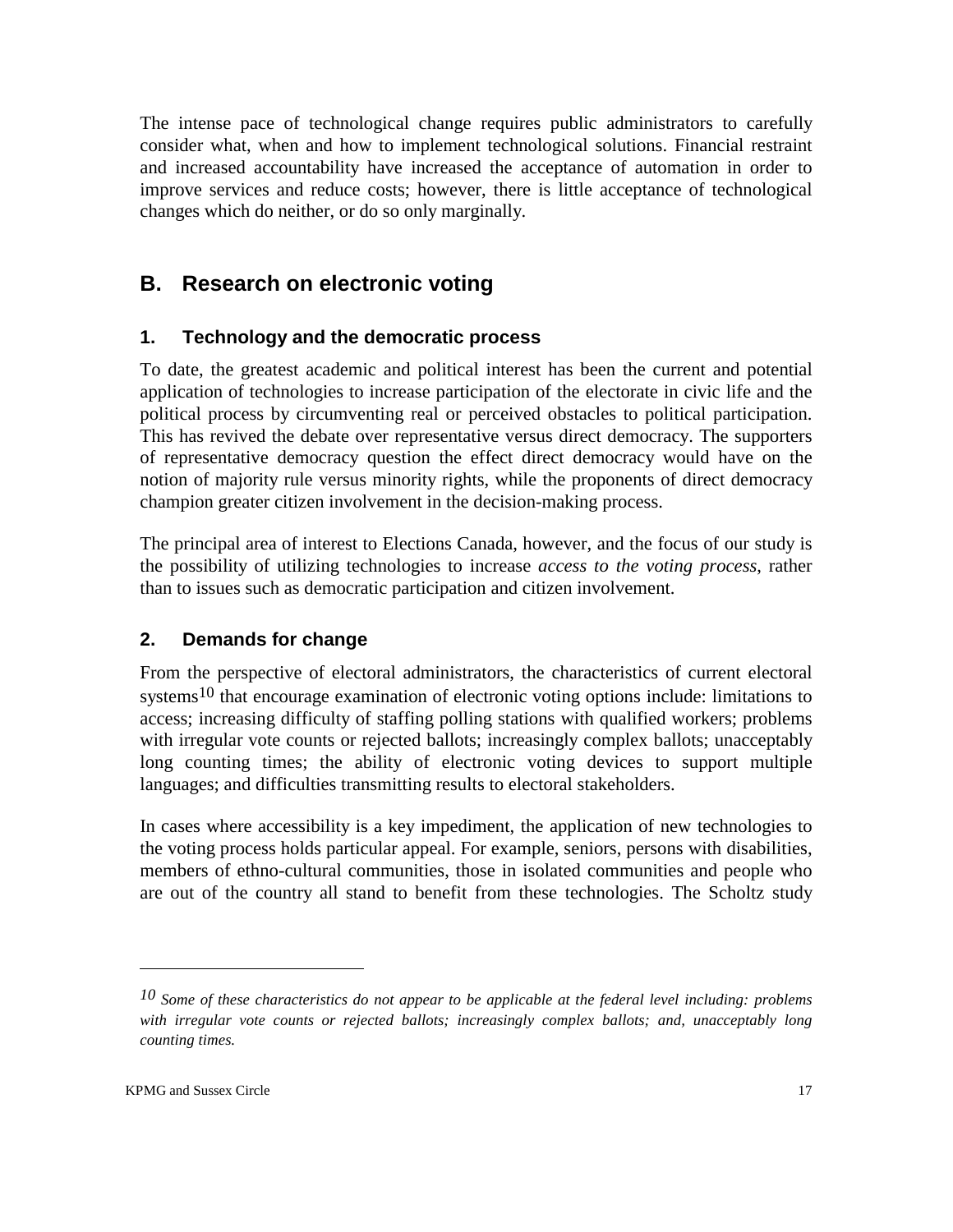noted<sup>11</sup> that electors for whom accessible transportation to the polling station, or the physical accessibility of the polling station, is a problem, expressed more interest in voting methods allowing them to stay at home (vote by mail, vote by telephone, or vote by Internet). These opinions were shared by those in remote communities.

Canadians also indicated a willingness to explore alternative forms of voting in their responses to questions in the 1997 Canadian Election Study. Elections Canada commissioned a number of questions in the study in an attempt to determine the extent to which Canadians were receptive to the idea of electronic voting and various other voting alternatives. Respondents were asked a series of questions about their willingness to use five different methods of voting—by mail, by telephone, by (personal) computer, by touch screen computer (such as those used in some automated teller machines), and employing a counting machine<sup>12</sup>.

In terms of the technological options, 54 percent of respondents expressed a willingness to vote using a touch screen computer, 36 percent indicated a willingness to vote by telephone, and 29 percent by computer. With respect to preferences, respondents preferred the touch screen computer (37 percent) over the telephone (26 percent) and personal computer (18 percent).

Our assessment of Canadians' willingness to explore such options was bolstered by the findings of the roundtable convened by the Public Policy Forum with electoral stakeholders representing individuals with low literacy skills, with physical disabilities, with visual and hearing impairments, the elderly, new Canadians, and aboriginal groups. Each representative was asked to assess three potential technologies—voting by telephone, by computer, and by touch screen computer. Overall, these stakeholder groups were enthusiastic about the options so long as they were easy to understand and did not limit their options either in terms of which technology they wished to use, or whether they wished to use the traditional voting process.

Furthermore, a study conducted by Market Explorers Incorporated between April 1-5, 1998 in the Port Moody Coquitlam electoral district of British Columbia found that 73 percent of respondents thought that it was not very or not at all important to vote in a polling station if other convenient options were available. 502 electors were interviewed by telephone following the Port Moody Coquitlem by-election by Market Explorers for this study.

*<sup>11</sup> Scholtz, Christa, Electronic Voting: Preliminary Research and Recommendations; July 23, 1997.* 

*<sup>12</sup> Vote counting machines were not considered in our study because they are primarily used as a tool to assist in vote tabulation.*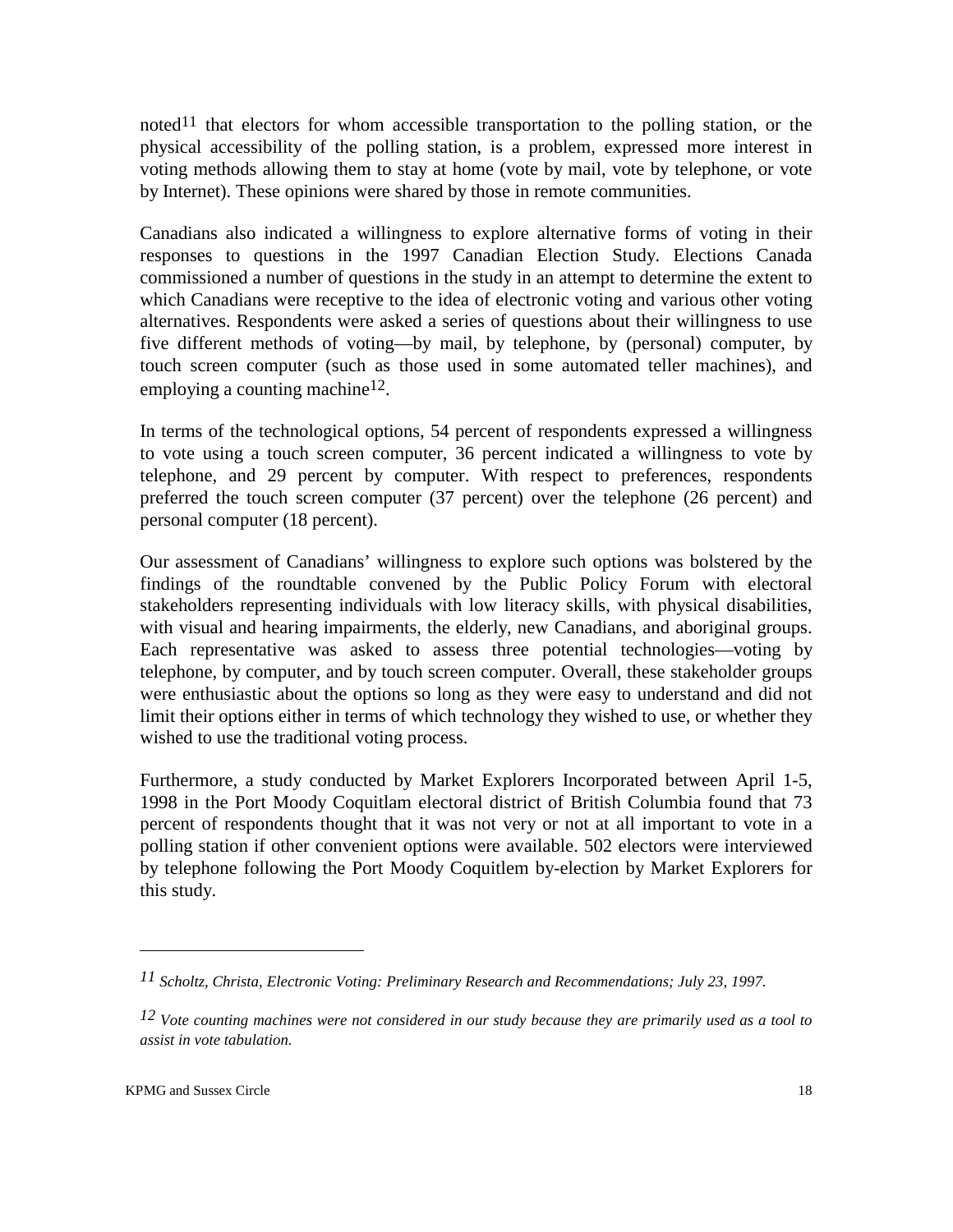### **3. Cost factors**

Several factors affect the cost effectiveness of electronic voting options. These include the size of the voting population, the frequency of electoral events, and the number of items on the ballot. There are also several factors which impact on the criteria for effective electoral administration, including security, transparency, and democracy.

It is also clear that measures to ensure that the tenets of effective electoral administration are upheld will have an impact on cost. For example, while telephone, personal computer, and touch screen computer technologies can increase accessibility, by taking voting out of the polling station they create a host of issues with respect to verification of an elector's eligibility to vote. With these technology options, verification is achieved through the use of some sort of personal identifier, typically a personal identification number (PIN) like that used for bank cards. The key issue this type of verification raises is ensuring that the right PIN gets to the right elector and it is in fact that elector who uses the PIN to exercise their right to vote.

A number of options to deal with this issue are available including voice prints (for voting by telephone), fingerprinting, retina scanning, and smart cards. However, each of these options is costly and raises a number of privacy issues. This is not to say that it is an insurmountable problem. Technologies to address the verification issue are available and will likely become more cost effective in the next few years. As for privacy-related issues, just as it is incumbent on the Office of Chief Electoral Officer to understand Canadians' willingness to explore other voting options and to report these to Parliament, it is also the Office's role, and generally that of government, to be aware of the extent to which Canadians accept the use of such personal identifiers.

### **4. Supply of electronic voting tools**

Because of the remarkable progress of telecommunications technology and penetration of telecommunications equipment in Canadian households,  $13$  interest has increased dramatically in the potential impact of technology on democratic norms and processes. Telephone, cable and the Internet are being advanced as the new tools for political communication, mobilization and representation.

The most commonly identified electronic voting tool is the telephone because of its near universal availability in Canadian households and its potential to alleviate barriers to voting posed by geography or physical accessibility. However, early attempts at televoting in Canada have highlighted the importance of systems capacity (e.g., handling the volume of calls) and the importance of proper development methodology and

*<sup>13</sup> Specific examples of telecommunications equipment include touch tone telephones (cellular and land based), computers equipped with modems and interactive television through cable.*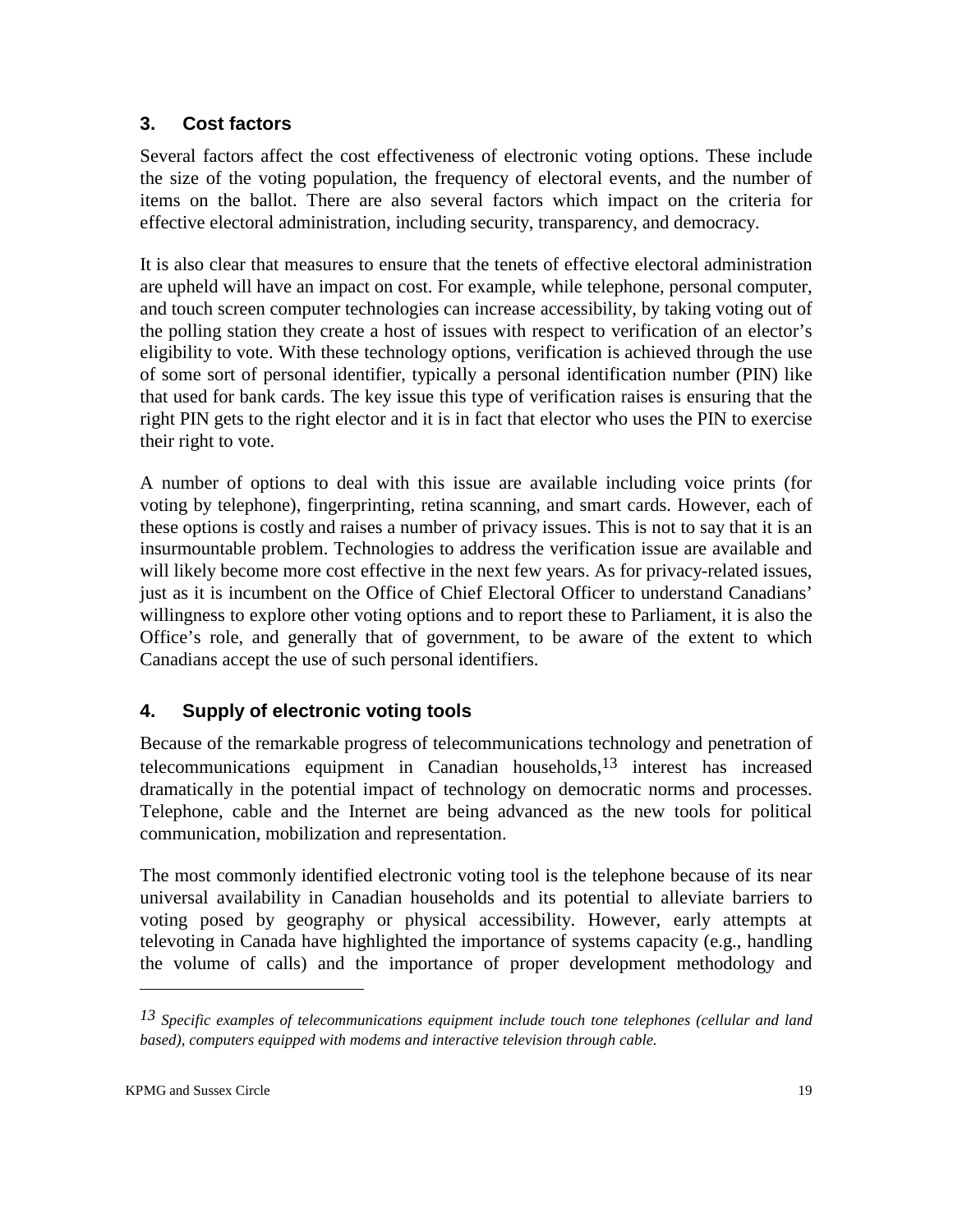standards including acceptance and systems testing. Other keys to success are the integrity of the list of voters and a series of dependent controls tightly maintained and monitored (PIN generation, distribution, verification, vote casting, vote tabulation and vote dissemination).

Interest in voting using the Internet is also increasing. However, while the infrastructure to support such a venture is available, security remains a major consideration because of the "electronic pipeline" between the user and the centre (the user terminal and Internet Service Provider) which can be monitored, tapped, intercepted and substituted.

The greatest challenge which electronic voting options must overcome is that of transparency. Because fully electronic systems rely completely on the technical knowledge of systems administrators and auditors to ensure election integrity, the safeguard of direct transparency to "ordinary citizens" is virtually impossible to achieve.14

### **5. Technologies investigated in this project**

Our investigation of voting technologies included: telephone, Internet, cable, kiosk and ATM (automatic teller machine) devices, portable data capture devices—both digital and cellular, smart cards and other personal identifier devices.

Based on consultation with Elections Canada officials, leading technology firms (listed in Appendix C), the results of the 1997 Canadian Election Study, and the Public Policy Forum's series of roundtables with electoral stakeholders, we focused our modeling efforts on the telephone, Internet and electronic kiosk voting.

*<sup>14</sup> Scholtz; op.cit., page 15. As Scholtz notes, "instead of relying on ordinary people from political parties watching each other perform routine election duties, computerized systems require trust in individual technicians performing arcane technical tasks—few ordinary citizens have been initiated into the mysteries of source codes, programs and computer operations".*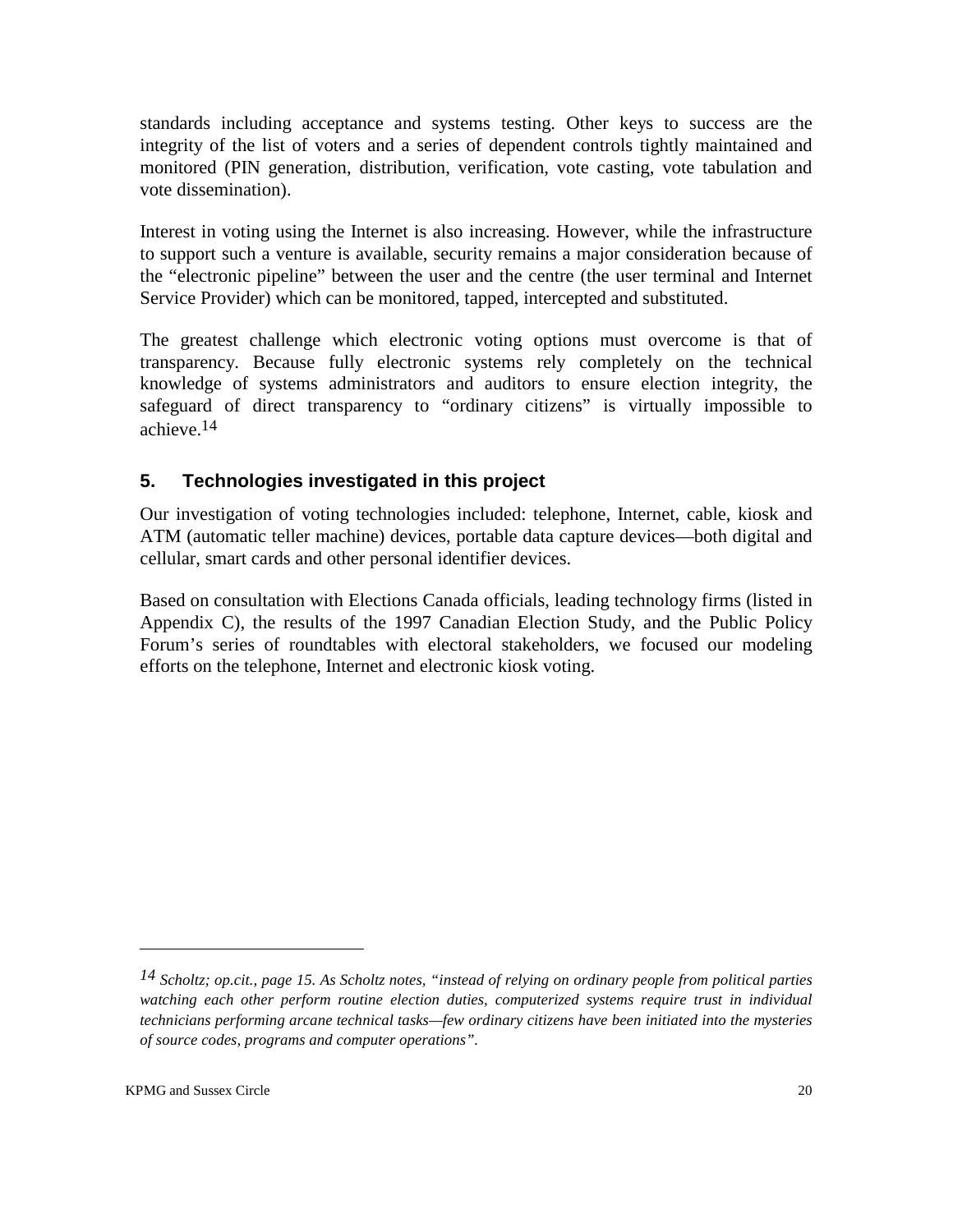# *Experience with Voting Technologies*

## **A. Canadian experience**

#### **1. Televoting in Canada**

The Canadian experience with electronic voting options has been limited largely to municipal elections and provincial political party leadership selection. At the provincial and federal electoral levels a number of factors have served to moderate the administrative demand for shifts to electronic voting: the infrequency of electoral events, the relatively small population densities throughout most of Canada, and the fact that only one electoral contest is held per event.

#### **2. Provincial political party leadership conventions**

Several provincial political parties have used televoting (voting by telephone) to choose their leaders. The reason given was generally the attempt to increase participation to reflect the democratic norms of party memberships. Participation generally increased but participation rates in such contests are also dependent upon the relative competitive position of the party and the openness of the process in terms of rules adopted.

Concerns with televoting to date have included the ability of the telephone network to handle the peak period volume of calls, the technical capability to trace votes through PIN matching techniques, PIN-based fraud, the reduced sense of political community and possible coercion and intimidation.

Canadian political parties have utilized televoting on four occasions for the selection of party leaders—the Liberal Parties of British Columbia, Nova Scotia and Alberta and the Saskatchewan Progressive Conservative Party. Below we provide information on the Nova Scotia Liberal Party Leadership contest, one of the earliest examples of televoting in Canada.

A study of the Nova Scotia Liberal Party Leadership Contest conducted by Ian Stewart, Agar Adamson and Bruce Beaton from Acadia University suggests that the use of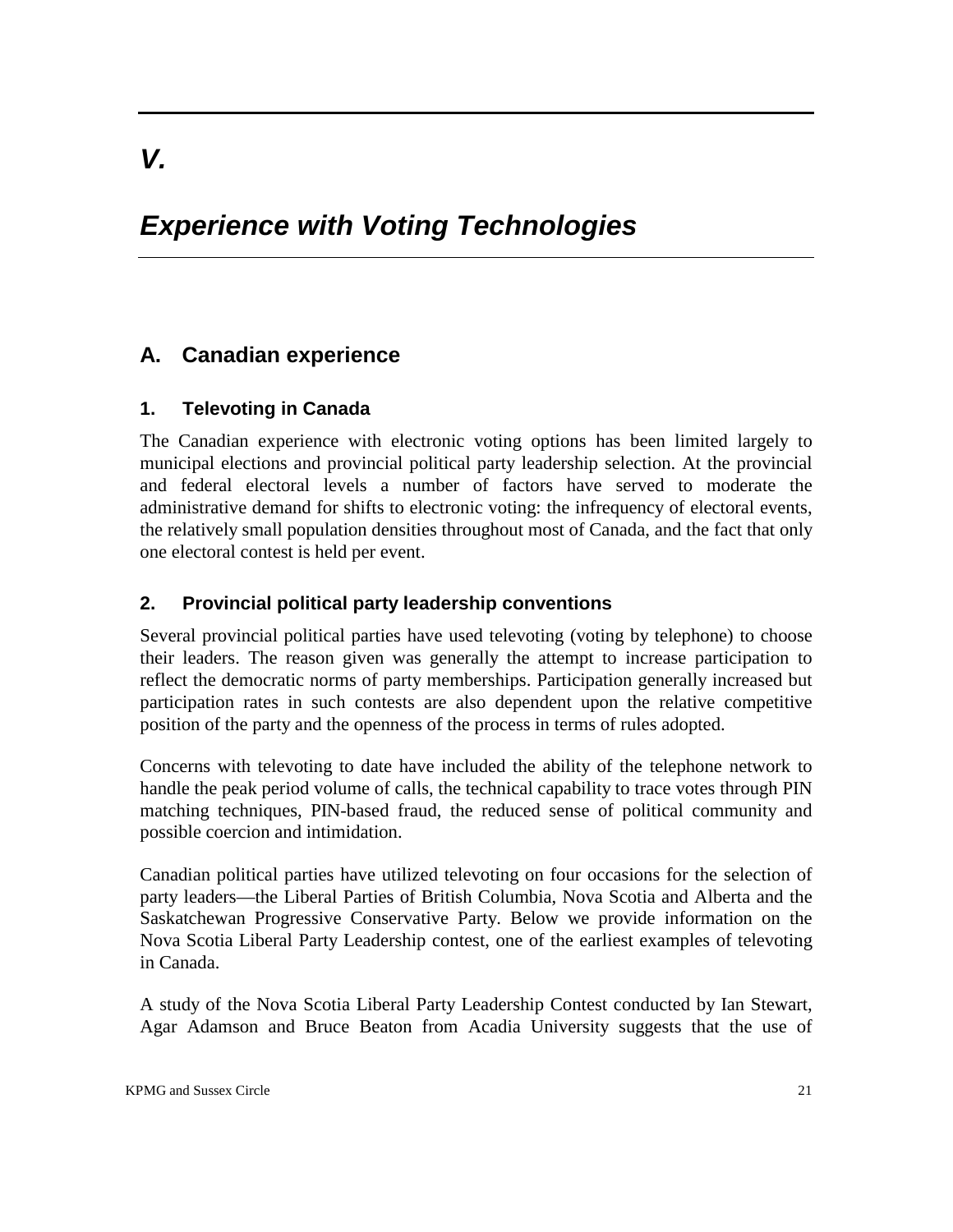televoting for the contest not only altered the size but composition of the electorate. As the authors note, "the number of eligible voters in 1992 was almost four times what it had been six years previously…(and) it is not implausible that certain types of individuals, who would have been unlikely to participate had the Liberals held a traditional leadership convention, were effectively enfranchised by the new procedures. Specifically, the convenience of being able to vote at home should have encouraged the participation of disproportionately more people from the furthest reaches of Nova Scotia."15

Stewart, Adamson and Beaton draw three conclusions from the Nova Scotia leadership experience:

- (1) that the process was remarkably open—if voters paid the requisite fees they could vote—raising concerns over tactical voting as in American states which feature cross-over primaries (where individuals can be registered to vote for leadership contests in more than one party);
- (2) that there are legitimate concerns over televoting security—individuals could vote as many times as they had PINs; and
- (3) that although televoting does provide ease of access, 56 percent of party members did not vote.16

This third conclusion can be explained as the result of a number of factors from the registration fee to member apathy. Nevertheless, it is an important reminder that electronic voting options should not be pursued as a solution to voter apathy and disillusionment but rather as a means of improving accessibility and providing voters with more options for casting their decision.

While the televote ended successfully, it had to overcome a number of hurdles including a complete systems failure on the first attempt as a result of system capacity issues.

After the initial failed attempt at the Nova Scotia Liberal Party Leadership Contest, KPMG was engaged by the Liberal Party of Nova Scotia and the supplier—MT&T Technologies to (1) determine whether the system could be structured to provide integrity, completeness and confidentiality and if so, (2) conduct a review and issue an opinion on the adequacy of control procedures, and finally (3) audit and express an opinion on the vote results.

*<sup>15</sup> Stewart, Ian, Adamson, Agar and Bruce Beaton; Pressing the Right Buttons: The Nova Scotia Liberals and Tele-Democracy, in Stewart, Ian; Roasting Chestnuts: The Mythology of Maritime Political Culture, UBC Press, Vancouver, 1994.* 

*<sup>16</sup> Ibid.*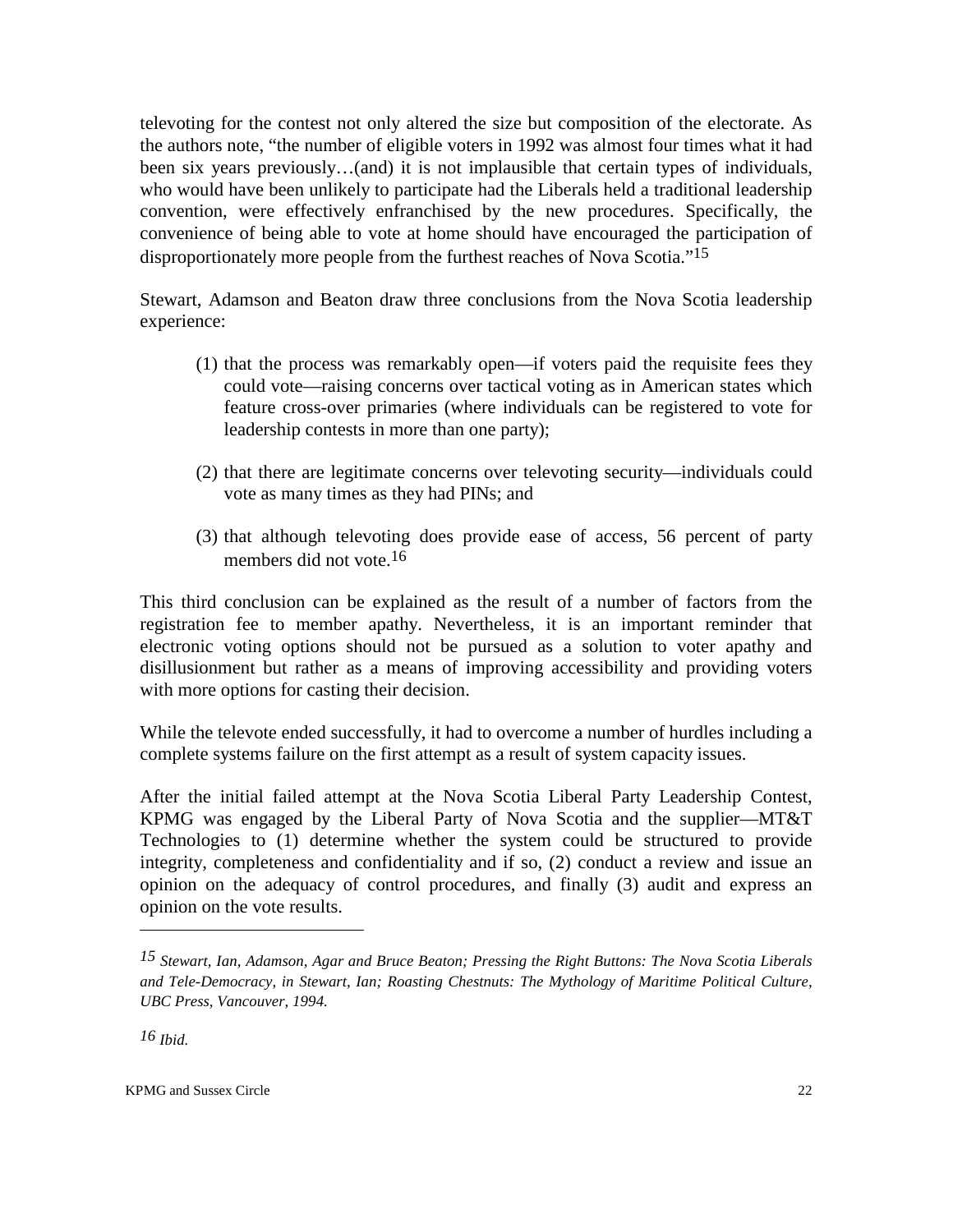KPMG confirmed that an appropriate system could be structured, and subsequently issued opinions on the adequacy of control procedures and the contest results. Subsequently, KPMG updated the opinions for each use of the televoting system and issued an opinion on each of the vote results. One of the subsequent leadership contests was reported to have had technical problems—which in our view were directly related to a lack of consistent application of predefined procedures outside of the technical components of the televoting system.

The result of Canada's four provincial leadership contests are consistent in that they all eventually worked. However, all of these contests required significantly more planning in advance of the contest than originally anticipated by some of the organizers. Generally, those contests that were well planned and included comprehensive procedures and guidelines were executed with very few problems. Inadequate planning, testing and failure to consistently apply necessary procedures resulted in difficulties for two of the contests.

The use of televoting and in fact most technologies requires a consistent and well structured process, with well pre-defined and described deviations and their resolutions.

### **3. The experiences of Canadian municipalities**

A number of Canadian municipalities are using electronic vote counting systems. The reasons include: new complexities in electoral processes, increases in the number of electoral contests per event, difficulties in recruiting and training polling workers, onerous manual counting processes, decreasing operating budgets, and controversy over rejection of ballots.

It is possible that some of these same factors will lead municipalities to explore electronic voting options as well.

For example, the City of North York held a telephone referendum on the Metro-Toronto amalgamation. The referendum administrators found that a telephone referendum could be successfully conducted in a municipality containing 400,000 voters, that it could be conducted in a number of languages, that confidentiality of the vote can be guaranteed, that the vast majority of the public can use the system, and that a telephone referendum can be conducted for about half the cost of a regular election.17

The North York experience identified three possible challenges to future use of telephone referendum and voting. The use of this technology requires some form of unique identifier to qualify a voter. The use of a 10 digit PIN was selected—and such an

*<sup>17</sup> The televote cost \$2.20 per vote cast, or \$1.11 per eligible voter.*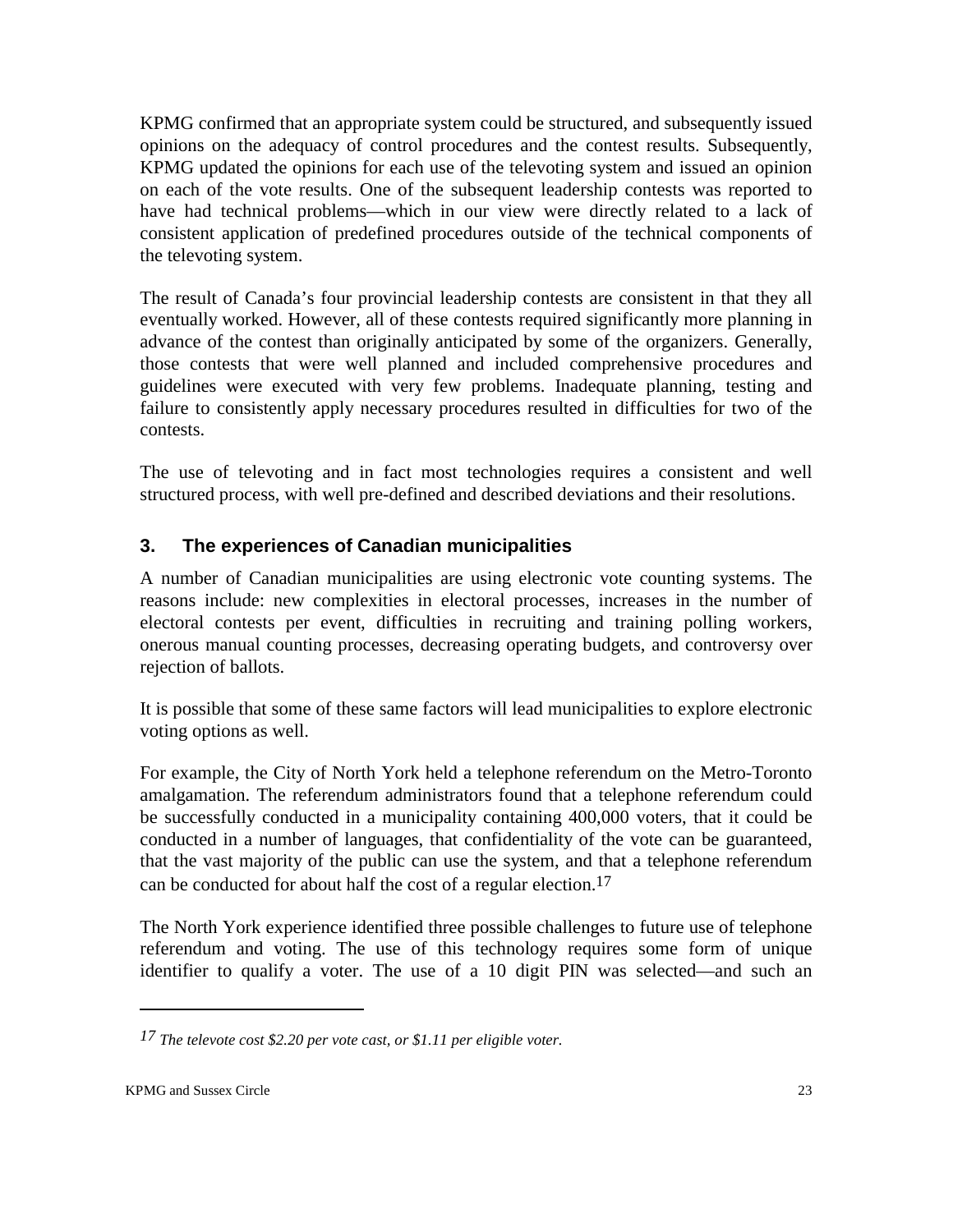identifier was distributed to qualified voters by mail. Some qualified voters living in multi residential complexes (apartments) reported that they failed to receive their PINs. There was some speculation that PINs were stolen and inappropriately used.

A second problem arose from the volume of callers which exceeded the capacity of the telephone system as it was configured. Some experience was gained regarding the time of calls, the type of telephone used by callers and the duration of calls. This experience subsequently was used to better tune the system.

Finally, some businesses raised the concern that their access to the telephone system supporting their businesses (telephone orders, credit card authorizations, etc.) could be compromised by the system load of a televote.

### **4. Electronic voting at the provincial level**

A move from manually counted ballots to the use of electronic voting or vote tabulation is generally not seen as feasible by provincial governments at this time. There is not yet a clear need to implement new systems from the current electoral demands placed on voters (approximately once every four years) in a "first-past-the-post" system with uncomplicated ballots (unlike longer, more complicated municipal ballots). These make the electoral process at both the provincial and federal levels relatively simple.

In addition to this lack of clear need, some provincial administrators profess skepticism as to the accuracy and security of electronic voting means18. Another key obstacle for provincial administrators is the magnitude of the up-front development and capital costs which are associated with such a venture. This underscores the importance of partnerships between provincial electoral agencies and Elections Canada.

### **5. Canadian universities**

In the Summer of 1997, the University of Calgary Student Union was approached by a Calgary-based firm called Voting Systems International (VSI) which was interested in finding a venue to test its voting technology. In the Fall of 1997, VSI carried out student government by-elections for free using its touch screen terminal voting technology. Based on the success of the by-election, VSI carried out the general student government election in February 1998, for a nominal fee of \$3,000. VSI had an opportunity to test its technology, while the University dramatically decreased the number of spoiled ballots and increased the speed of counting ballots. The use of the technology did not increase voter participation; however, a random survey of voters indicated the ease with which people used the system.

*<sup>18</sup> Scholtz, Christa, Electronic Voting: Preliminary Research and Recommendations; July 23, 1997.*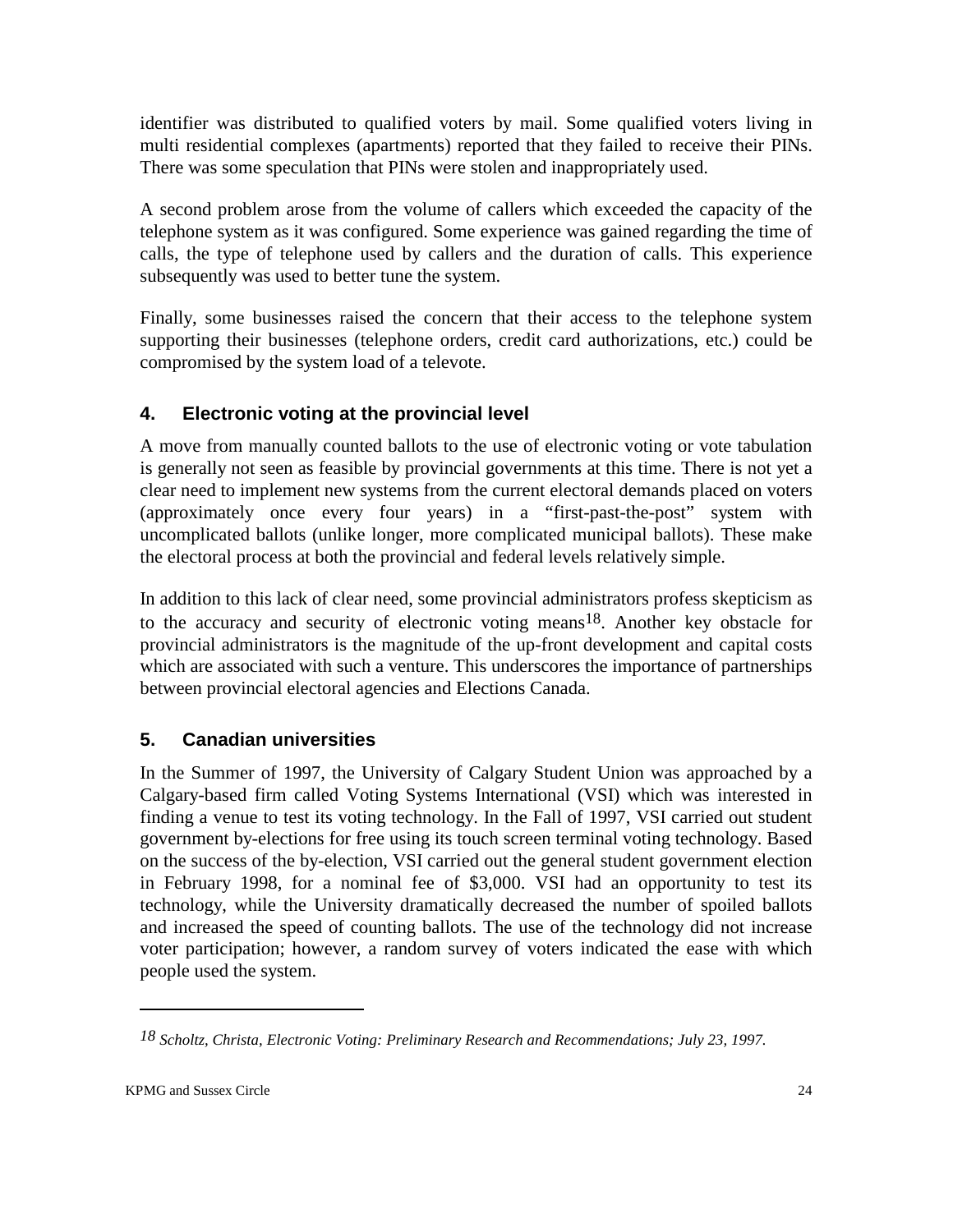VSI's electronic voting system uses touch screen terminals supported by laptop computers which store voting results. Votes cast using the terminals are transmitted to the laptops using low frequency radio waves. The results can either be stored electronically on each individual laptop and then downloaded periodically, or transmitted in real time (or periodically) to a central computer.

In the University of Calgary situation, the process commenced with potential electors presenting themselves to the polling clerk, telling the clerk their student number and presenting some form of picture identification. The student number was used to activate the elector's ballot, a ballot which would be different depending on the elector's course of study and faculty (electors voted for council executive as well as faculty representatives). The ballot was then transmitted to one of a number of touch screen terminals set up behind cardboard partitions much like traditional polling booths. The system prompted electors for their responses and allowed electors to change their ballot before submitting it. When the ballot was submitted, it was transmitted back to the laptop and the result stored electronically. At the time of submission, the identity of the elector was separated from the ballot.

Following the event, the system is capable of printing off a number of reports including the results and whether or not an elector voted more than once by visiting different polling stations. Because there was more than one polling station, and the system was not connected in real time, it was possible for an elector to vote more than once. If election administrators had found that someone has voted more than once, the university could have enforced a number of penalties of varying severity. VSI notes that this problem can be mitigated by connecting the polling stations and the real time transmission of who has voted to all polling stations.

## **B. International experience**

Our survey of international experiences has led us to the conclusion that electronic voting is still in its infancy.

While there are numerous examples of jurisdictions which employ various technologies for the purposes of vote tabulation, examples of organizations (e.g., political parties, broadcast companies) which employ technologies like the telephone for the casting of decisions or opinions, and evidence that various jurisdictions have researched electronic voting, there are very few examples of jurisdictions which are planning to employ technology in the act of casting a vote and even fewer which have successfully done so. There are fewer still examples where the use of technology from remote locations (i.e., from locations other than the polling station like home or office) is planned. However, there are also a number of firms which are developing and marketing voting technologies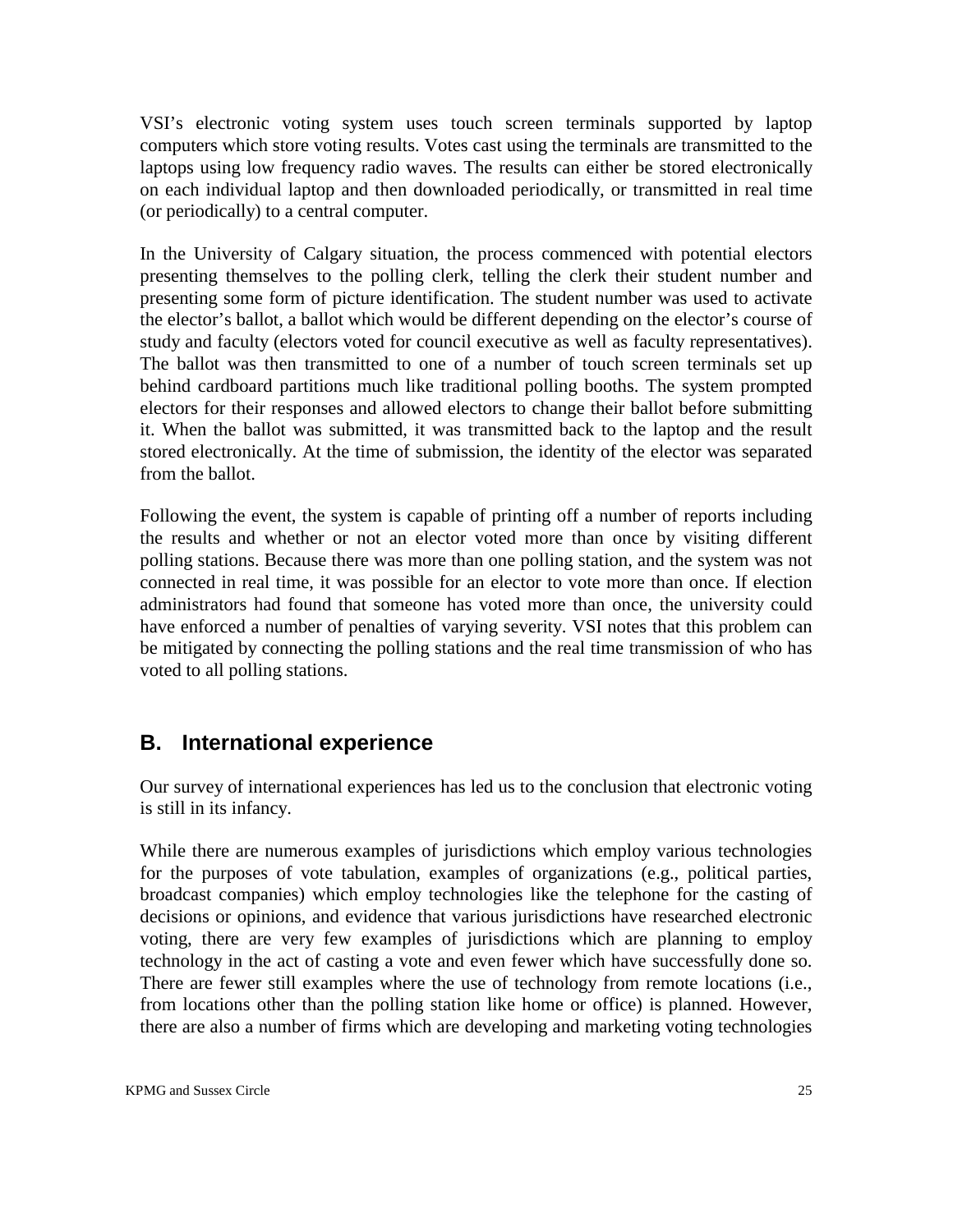or products which support the feasibility of electronic voting such as encryption software and verification tools.

Below we present some interesting cases from our research.

### **1. Brazil**

For mayoral and county representative elections in 1996, 33 million Brazilian voters made use of laptop computers in polling stations to record their votes electronically. Electronic voting involved 52 of Brazil's largest cities including the 26 county capitals and 26 other cities with voting lists of more than 200,000 electors.

The Brazilian Federal Superior Electoral Tribunal, which oversees election matters, introduced electronic voting as a means of reducing fraud and increasing the speed of the vote count (from 30 days to approximately six hours).

The electronic voting system was built by Unisys Brazil. Despite security and integrity concerns around electronic voting, electoral administrators view the system as far better than the conventional paper-based balloting once marked by long waits to vote, frequent recounts, and ballot box fraud.

The system runs off small computers, like laptops, specially fitted with numerical keypads and three large keys in different colours (all keys have Braille for blind voters). Each candidate in the election has a code number, which the voter enters into the computer after registering with the supervisor at the polling station. A picture of the selected candidate appears on screen, complete with details regarding party affiliation. The voter then uses the coloured keys to confirm the choice, correct the choice, or decide not to make a choice.

Each computer stores details of the votes recorded on a disk using double encryption. The computer does not store the identity of voters. At the end of polling day, the disks are sealed and transported to local consolidation centres for computation. The results are then transmitted to the Federal Electoral Court in Brasilia.

### **2. Belgium**

The Belgian electoral system is one of proportional representation.

To increase the speed of the count and the ease with which voters cast their decisions, since 1985, a small firm from San Diego, California called dZine has been developing a number of prototypes for the Belgian government which employ light pen technology and standard personal computers (employing standard software packages such as Windows).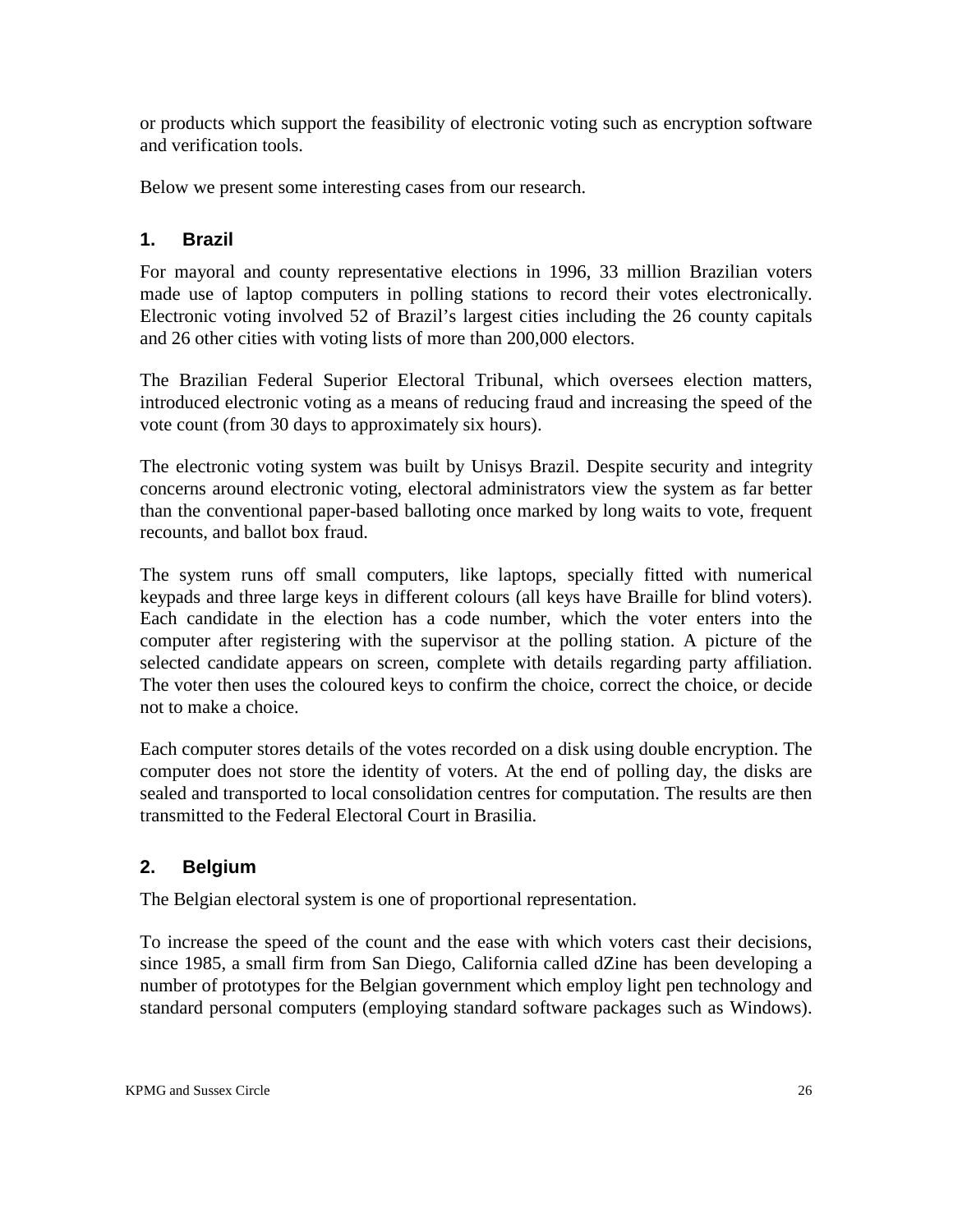Electors cast their decisions by using the light pen (much like one would use their finger with a touch screen kiosk) to mark their selections on the computer screen.

In 1985, the government contracted dZine for a pilot project of 60 machines. Since then, the government has undertaken a long and detailed testing process and has tendered for electronic voting systems for several regions of the country using the light pen-standard personal computer design. The technology is used in both local and regional elections.

The "light pen" voting process unfolds as follows. Electors present themselves to the polling clerk at the polling station at which point their eligibility to vote is confirmed. Once confirmed, the elector is given a credit card-size card and directed to one of many terminals located in the polling station. Electors cast their decisions on the screen using the light pen, and then have a choice of either sending their decisions to the system or changing their vote. At the same time as the elector sends their decision to the central electronic repository, the elector also sweeps the card they were given at registration through the personal computer's card sweeping device. This action stores the decision on the card as well. Then, the voter deposits this card in the traditional ballot box. Sending the decision electronically to the central repository facilitates the speed of the count while storing the information on the card which is then submitted in the traditional ballot box provides a back-up means of verifying the count.

#### **3. Bosnia**

The Centre for Information Law and Policy (CILP), a joint effort between the Villanova University School of Law and the Illinois Institute of Technology's Chicago-Kent College of Law, recently formed a "Project Bosnia" team which worked toward the establishment of an Internet-based voting system in Bosnia.

The Dayton Accords, which brought an end to the fighting in Bosnia, allow all Bosnian voters to vote in the elections of their home region. This includes those voters who had been displaced from their home regions during the war. In an effort to alleviate the tension that would result from voters returning to land occupied by former enemies on election day, the CILP team began working on a system that would allow voters to cast ballots using the Internet. As a preliminary trial, Villanova Law School developed an Internet-based voting system that the school used for internal student elections. Although the Bosnian Internet-based voting system has not advanced much beyond the planning stages, the CILP team attracted the attention of the International Foundation for Election Systems (IFES) which was working with the Government of Costa Rica on an Internetbased voting project.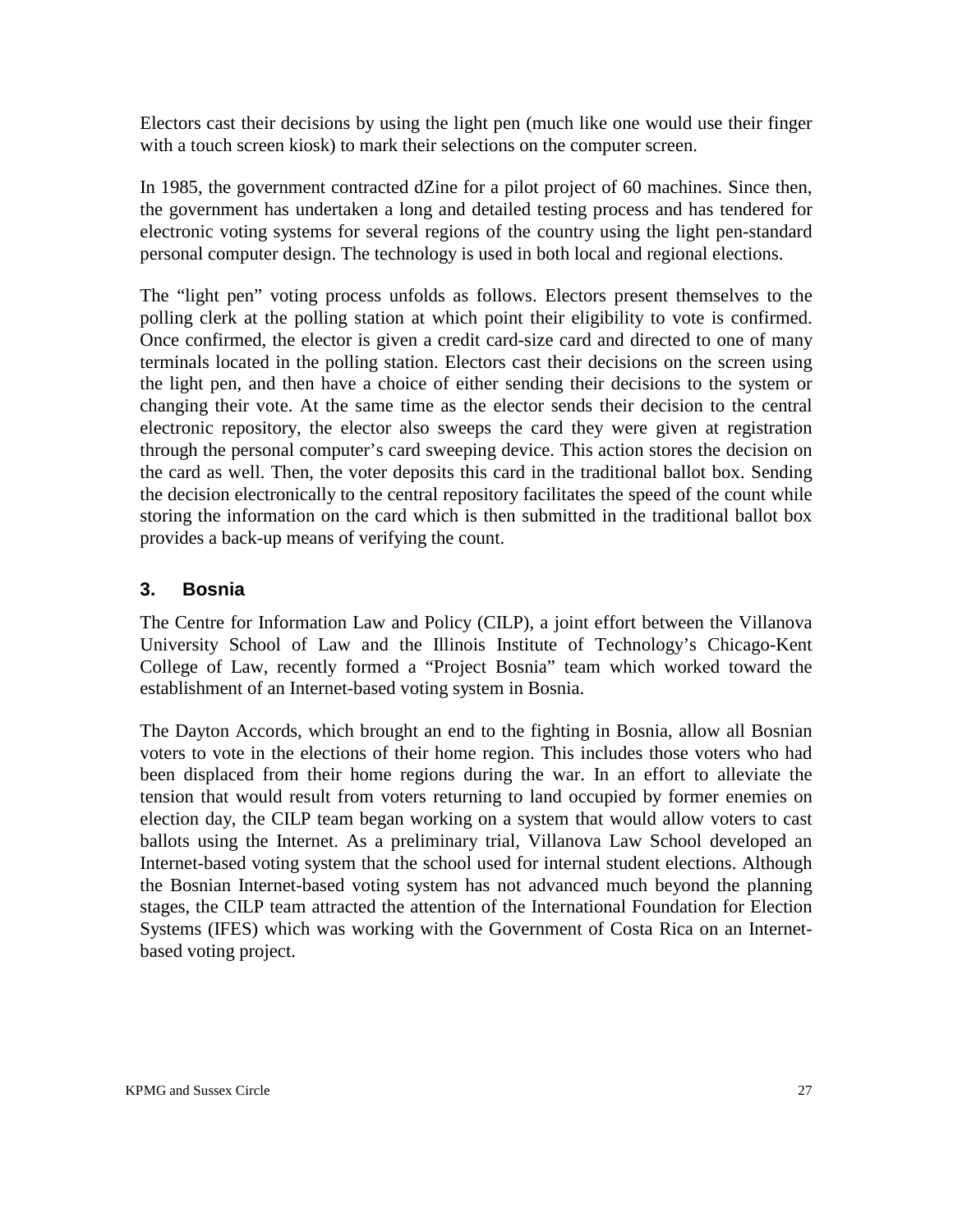#### **4. Costa Rica**

IFES had been working with the Government of Costa Rica on the possibility of Internetbased elections. In the Summer and Fall of 1997, members of the CILP team went to Costa Rica to meet with government officials about the possibility of providing assistance to this end. The Costa Rican Supreme Electoral Tribunal agreed to the idea of planning and testing an Internet-based election system.

One of the key challenges for the Costa Rican Supreme Electoral Tribunal is that only about 65 percent of qualified Costa Rican citizens go to the polls. In part, this is because citizens typically do not register to vote any place other than where they originally registered when they reached the age of 18. At election time many eligible voters must decide whether to travel in order to vote or not vote at all. As a consequence, political parties spend millions of dollars each election year to bus voters to polling stations or to supply them with gas money to get to wherever they happen to be registered leaving the Costa Rican system unduly exposed to inducements and coercion.

The CILP team offered to address this key challenge as follows.

- 1. The team would set up five to ten test polling stations where constituents could vote both manually and electronically. Training would be completed on-site for voters who needed it.
- 2. Citizens would be able to vote at their local public school, and would not have to travel to the place where they were registered to vote. Locally registered voters would use the manual process, while those who were registered elsewhere would vote electronically.
- 3. Each "electronic" voter would present an identification number to someone at a registration desk, and the registration clerk would enter that voter's name into a computer at each polling station. The Internet would then be used to verify that that voter has not actually voted before, and also to deliver the appropriate ballot for that voter.
- 4. The electronic interface would show photographs of the various candidates and their party flags, and be supported by either a touch screen or a light pen for voters to choose the candidate of their choice.
- 5. Votes would be transmitted electronically, over the Internet, to a central server run by Project Costa Rica and AT&T on behalf of the Electoral Tribunal.

The benefits of such an approach were to include reduction of voter fraud and political coercion, increased voter participation, and improved electoral administration efficiency.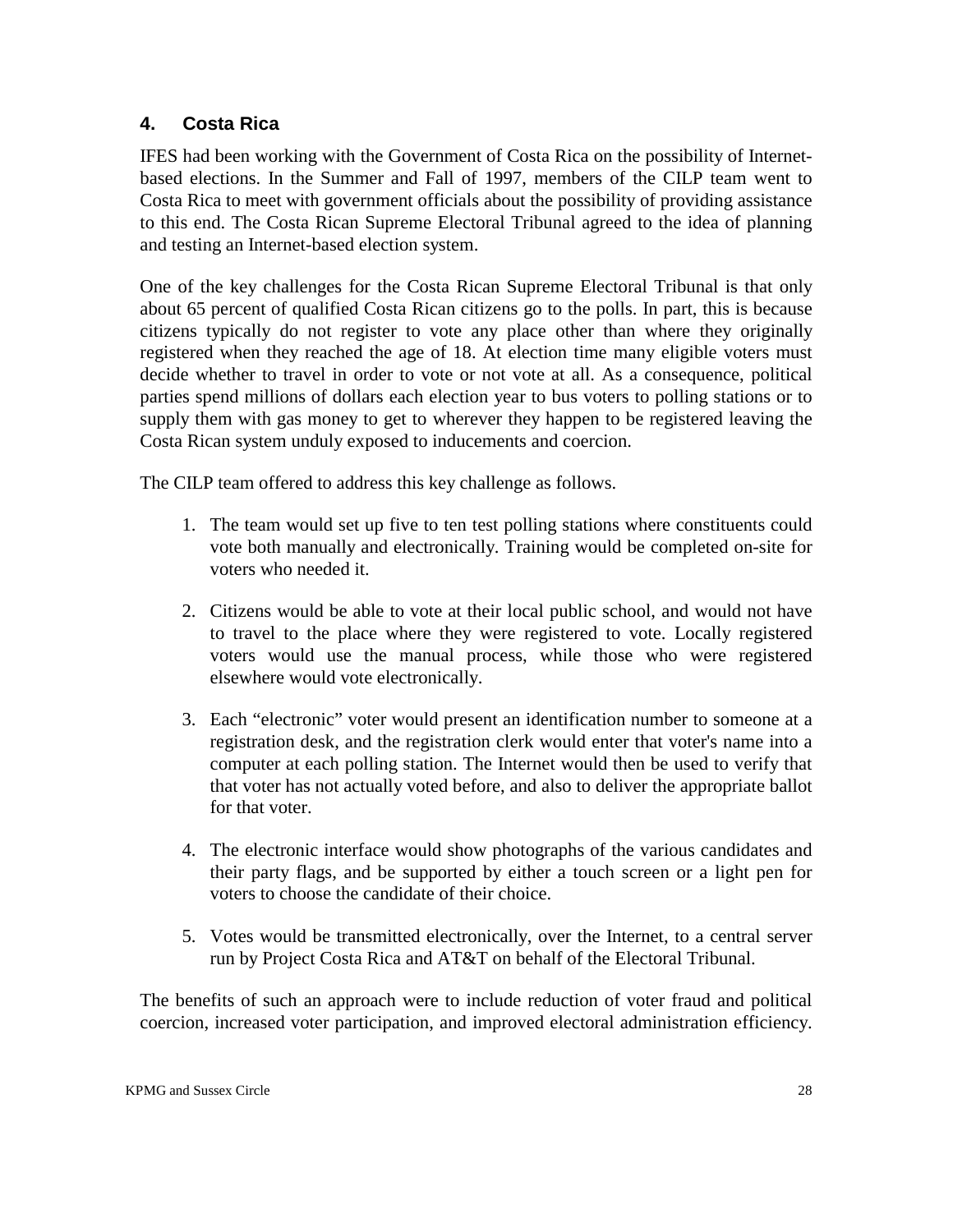The CILP team also proposed the possibility of making registration functions available over the Internet.

However, Internet-based voting is yet to be introduced in Costa Rica because of political opposition (the government did not feel comfortable about the level of system security) and also because of the country's political culture (election day is seen as a national holiday, a day on which people travel to their home cities, towns or villages to visit friends and family).

#### **5. State of Florida**

In October of 1997, the State of Florida announced an initiative to provide voting via the Internet for 1998 state elections. Internet voting is to be offered as an option to overseas military and civilian voters as a means of alleviating the time constraints of the current mail-based, absentee voting system and in so doing allow for greater participation.

Internet voting will be similar to Florida's current absentee voting system. An overseas voter will request an authorization to vote via the Internet. Upon receipt of this authorization, the voter will complete a virtual ballot on his/her computer terminal. The vote will be registered instantly with the supervisor of elections, without the present fear of loss in overseas mail.

To date, these enabling provisions have not been tested in an electoral event in Florida.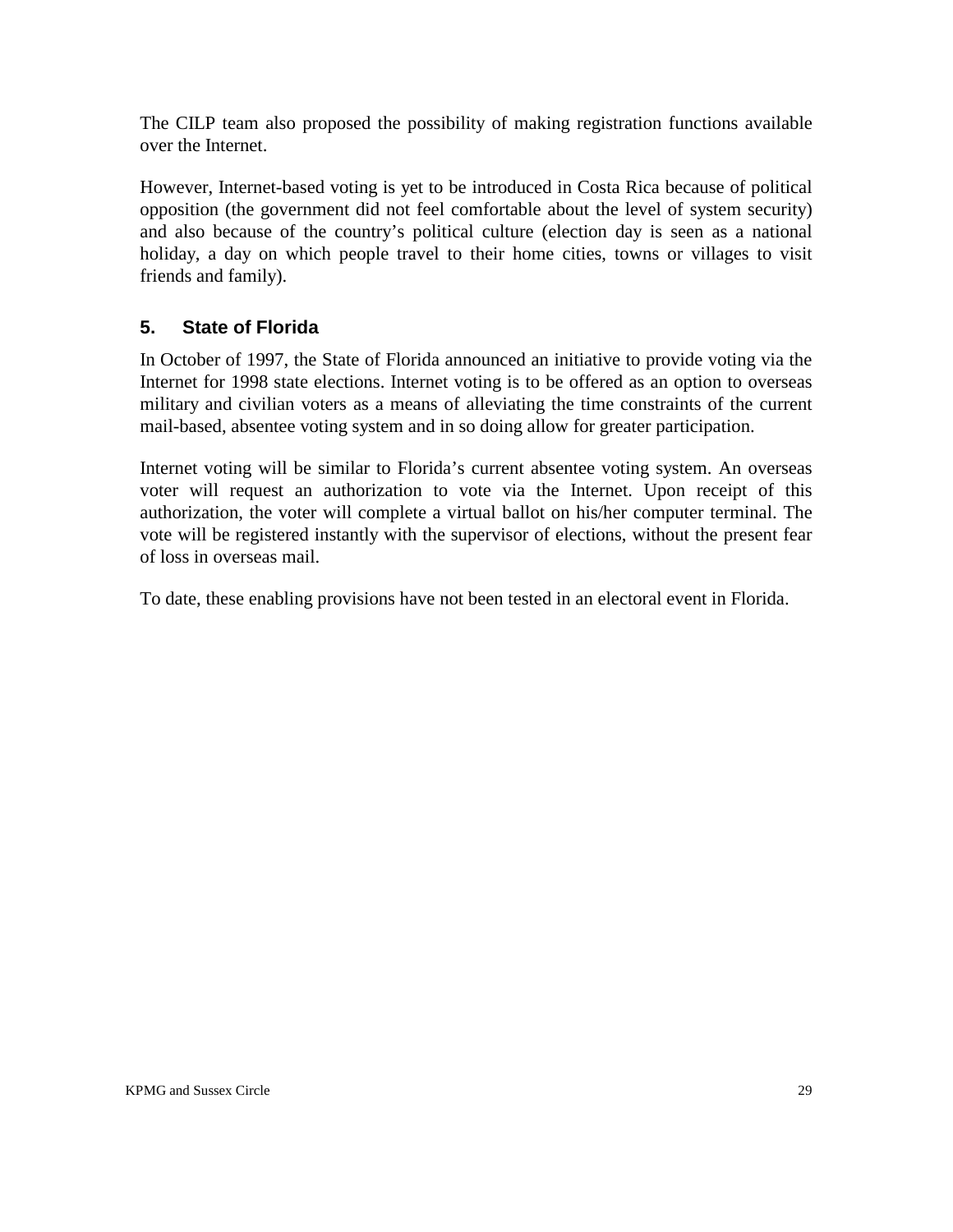# *Canadians' Attitudes to New Voting Technologies*

### **A. 1997 Canadian Election Study**

Elections Canada commissioned a number of questions in the 1997 Canadian Election Study aimed at determining the extent to which Canadians were open to the idea of electronic voting and various voting alternatives. Respondents were asked a series of questions about their willingness to use, and preferences among, five possible methods of voting. The methods of voting were mail, telephone, computer, using a touch screen computer, and using a counting machine.19

The main findings are summarized below.

#### **1. Vote by mail**20

Overall 31 percent of survey respondents indicated a willingness to vote by mail, with respondents aged 18-24 most willing to use this method (40 percent). Fewer unemployed (30 percent) and retired (20 percent) persons were willing to vote by mail, in comparison to students or homemakers (36-39 percent), and only 22 percent of persons with a disability were willing to vote by mail. Voting by mail was the most likely method for 20 percent of respondents and the least likely method for 45 percent of respondents. The most common reasons for choosing mail as the least likely method were: confidentiality issues (31 percent), slow/delays (19 percent), and a concern that the vote would lose its importance (10 percent).

*<sup>19</sup> The Canadian Election Study is a three wave survey of the Canadian electorate. The first survey was conducted during the election campaign period and 3,925 interviews were completed by telephone. The second survey was conducted in the period following the election and 3,163 interviews were completed, also by telephone. The third study was a self-administered mail-back survey; 2,500 questionnaires were sent and approximately 1,850 were returned. The methods of voting questions were asked in the mail-back questionnaire.* 

*<sup>20</sup> It should be noted that voting by mail is already permitted under* Schedule II *of the* Canada Elections Act *(the Special Voting Rules).*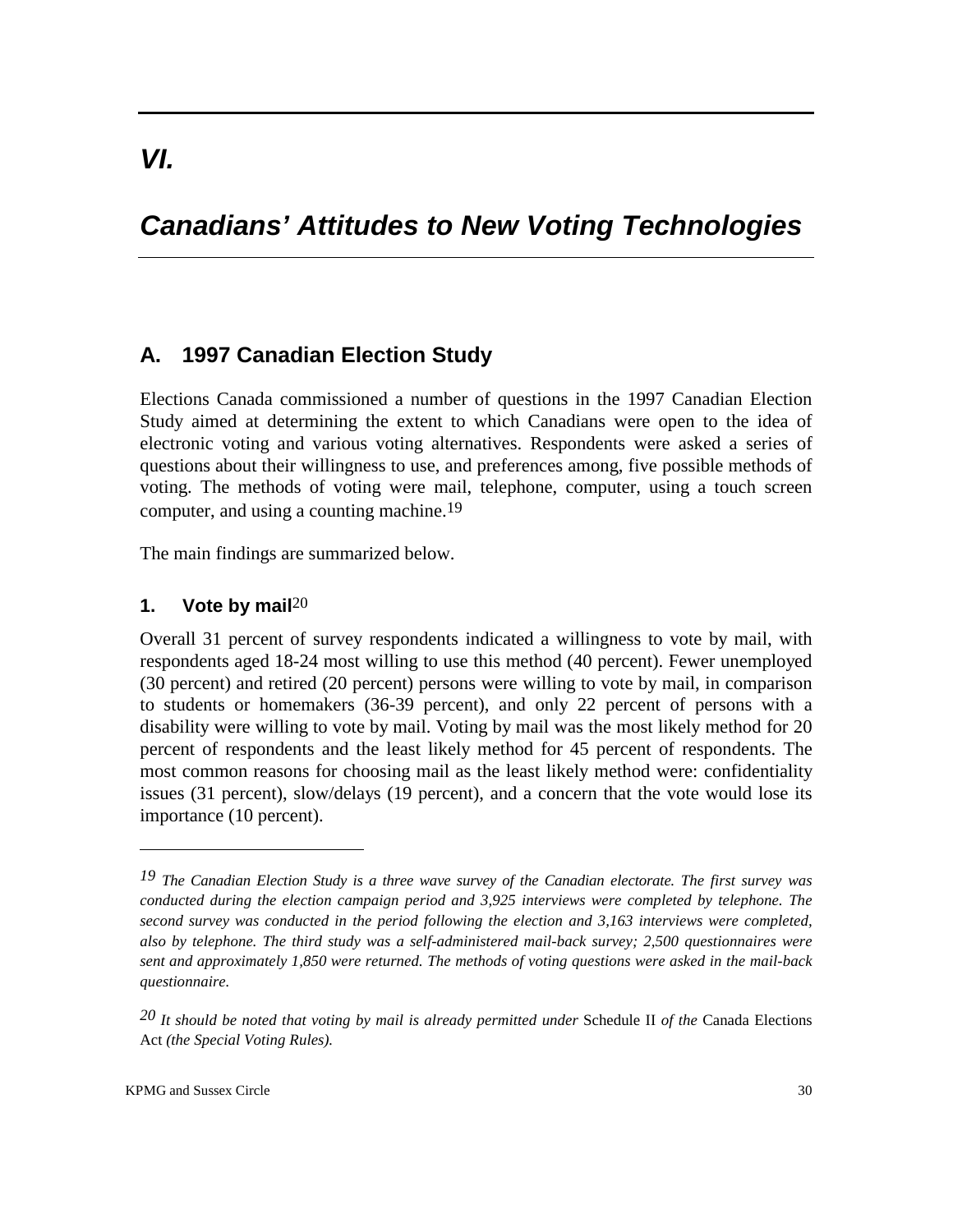#### **2. Vote by telephone**

36 percent of survey respondents indicated a willingness to vote by telephone, with 44 percent of respondents aged 18-24 willing to use this method. Fewer retired persons (18 percent) than others were willing to vote by telephone, and 39 percent of respondents with a disability that affects their mobility or agility were willing to vote by phone, compared to 16 percent with a disability that affects their sight or hearing. Voting by telephone was the most likely method for 26 percent, and the least likely method for 40 percent of respondents. Common reasons for choosing vote by telephone as least likely were: confidentiality (43 percent), risk of fraud (21 percent), and accuracy (9 percent).

#### **3. Vote by personal computer**

Overall 29 percent of survey respondents were willing to vote by personal computer. That proportion increases to 43 percent among those aged 18-24. More students are willing to vote by computer (50 percent), compared to working (33 percent), unemployed (31 percent), or retired (10 percent) people and homemakers (22 percent). Only 16 percent of respondents with a disability reported a willingness to vote by computer (all types of disability). Voting by computer was the most likely choice of method for 18 percent of respondents, and the least likely method for 43 percent of respondents. The most common reasons for choosing computer as the least likely method were: problems with access (37 percent), and confidentiality (24 percent).

#### **4. Vote by touch screen computer**

54 percent of survey respondents were willing to vote using a touch screen computer. The touch screen method was popular among working people (56 percent willing to use), students (64 percent), unemployed persons (50 percent), and homemakers (51 percent). 30 percent of respondents with a disability that affects their sight or hearing were willing to vote this way, compared to 52 percent with a disability affecting their mobility or agility. Voting by touch screen was the most likely choice of 37 percent of respondents, and the least likely method for 16 percent of respondents. The problems cited most often by those who chose touch screen as least likely method were: a risk of fraud or tampering (15 percent) and confidentiality (22 percent).

#### **5. Vote using a ballot counting machine**

Overall, 67 percent of survey respondents report being willing to vote using a counting machine. The highest proportion of willing responses came from respondents aged 65 and over (77 percent). 73 percent of retired persons were willing to vote by this method. 64 percent of respondents with a disability report a willingness to vote using a counting machine. Counting machines were the most likely choice of 52 percent of respondents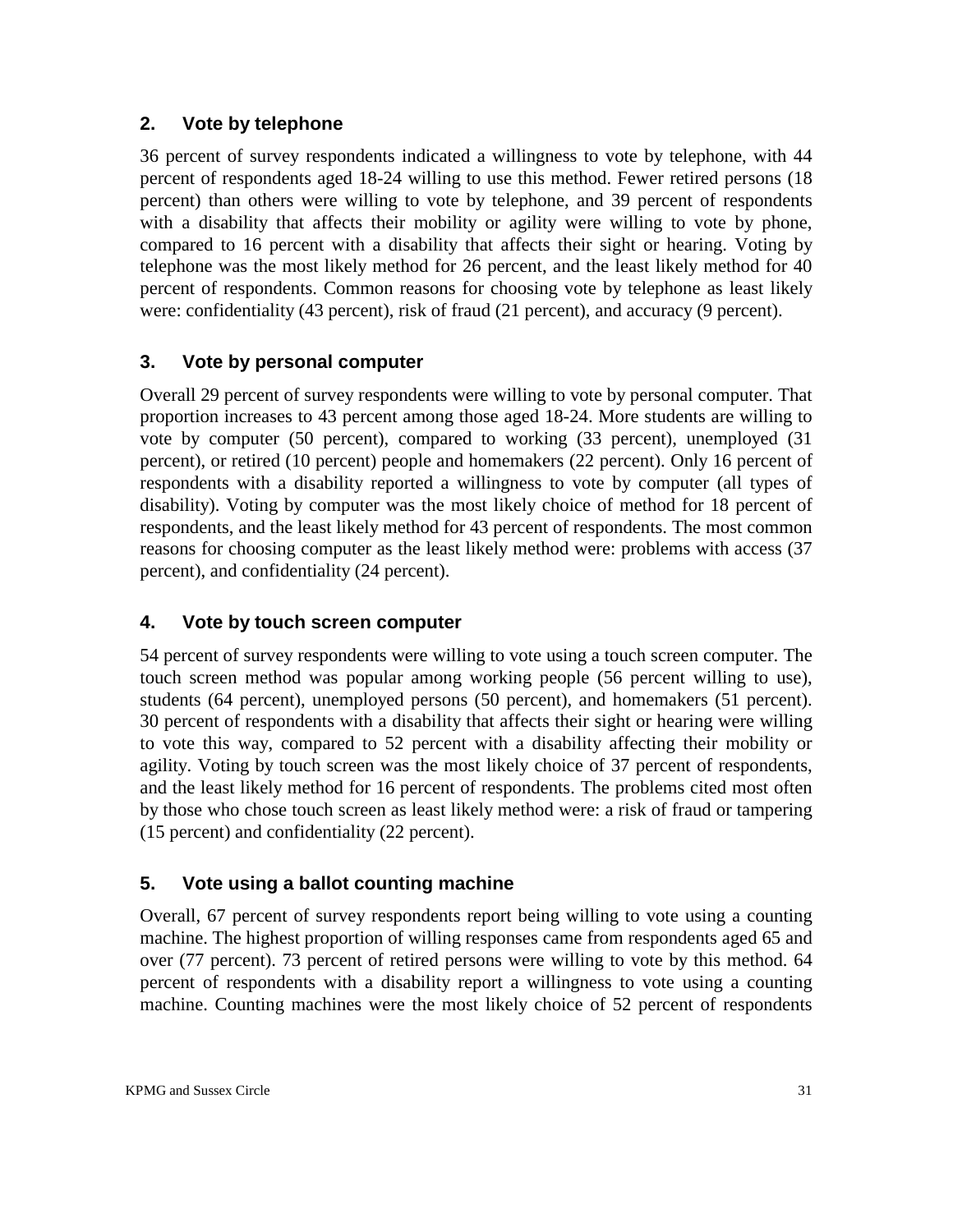and the least likely choice for 16 percent. Inconvenience (32 percent) was the most commonly cited reason for selecting counting machine as the least likely choice.

Based on these results we set out to model the voting process using the telephone, Internet (vote by computer), and electronic kiosk (vote by touch screen). We did not model ballot counting machines as they are more geared toward tabulation and less the actual process of casting a decision, nor did we model voting by mail since it is not a technologically innovative option.

#### **6. Summary of voting preference survey results**

#### **Table I: Willingness to use Alternate Methods**

| Method           | mail | phone | computer |     | touch screen counting machine |
|------------------|------|-------|----------|-----|-------------------------------|
| % willing to use | 31%  | 36%   | 29%      | 54% | 67%                           |

#### **Table II: Most Likely and Least Likely Methods of Voting**

| Method           |    | mail phone computer |    | touch screen counting machine |
|------------------|----|---------------------|----|-------------------------------|
| most likely (%)  | 20 |                     |    |                               |
| least likely (%) | 45 |                     | 16 | 16                            |

#### **Table III: Reasons for Choice of Least Likely Voting Methods**

|                  | total | mail | phone | computer | touch screen | counting<br>machine |
|------------------|-------|------|-------|----------|--------------|---------------------|
| risk of fraud    | 14    | 14   | 21    | 12       | 15           | 6                   |
| confidentiality  | 29    | 31   | 43    | 24       | 22           | 8                   |
| accuracy         |       | 6    | 9     | 5        | 8            | 8                   |
| slow/delays      | 10    | 19   |       | 5        | 6            | 9                   |
| loses importance | 5     | 10   |       | 3        | 3            | 3                   |
| access           | 16    |      | 9     | 37       | 13           |                     |
| tech/comp.       | 2     |      |       | 5        |              | 2                   |
| inconvenience    |       |      |       | 2        | 12           | 32                  |
| other            | 9.5   | 9    | 8     | 8        | 12           | 20                  |
| don't know       | 0.3   | 0.5  |       | 0.2      | 2            | 0.6                 |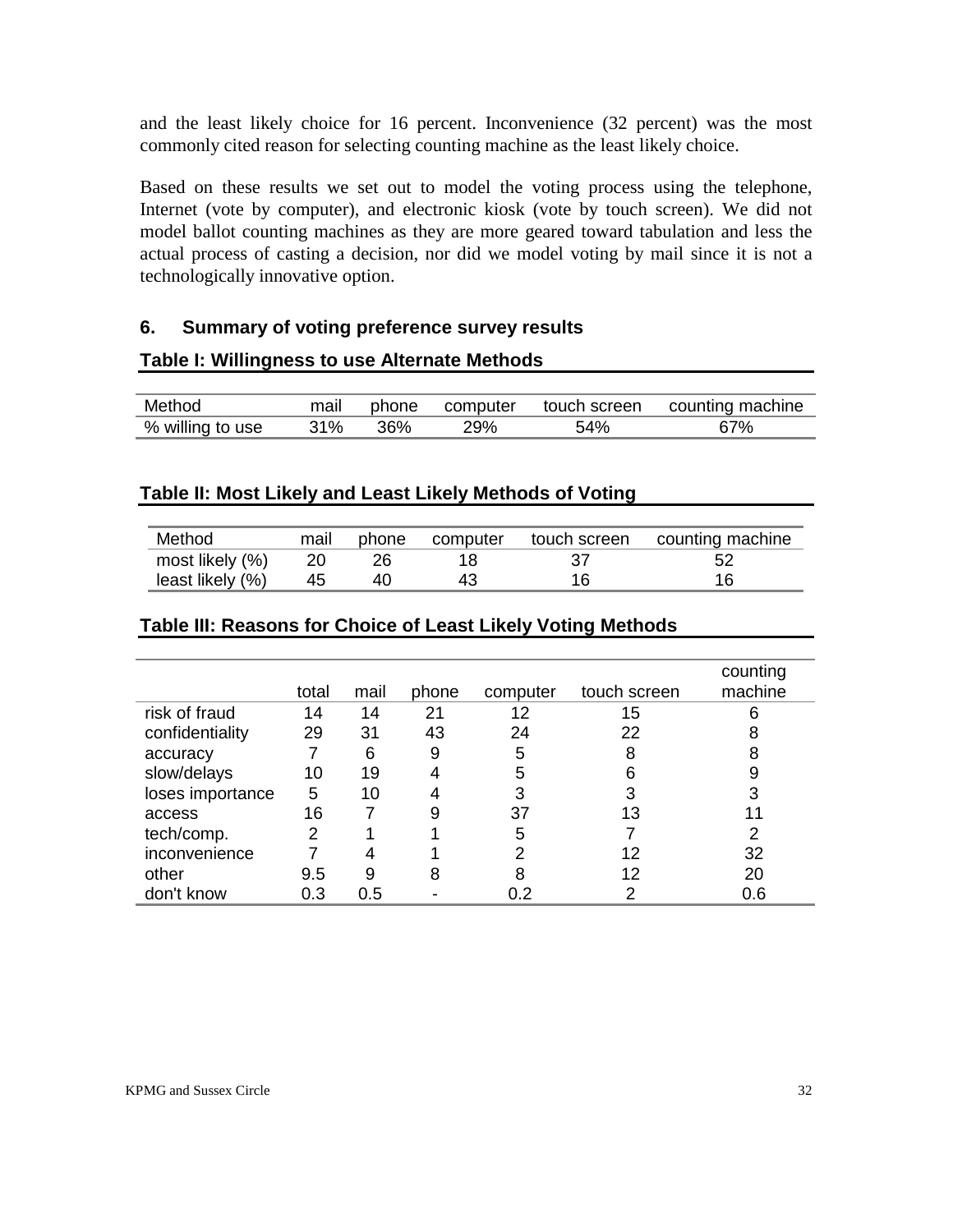## **B. Public Policy Forum Roundtables**

Elections Canada engaged the Public Policy Forum to convene a series of roundtables with key electoral stakeholder groups—Members of Parliament and Senators, persons representative of voting groups that have a major stake in the use of new technologies for electoral purposes, and selected opinion leaders. These roundtables took place between March and May 1998 and are summarized below.

#### **1. Members of Parliament and Senators**

The roundtable discussion with Members of Parliament focused on ways of complementing or enhancing the current voting system with technology. Three areas of concern associated with technological change emerged from the discussions.

- 1. Technological issues—participants considered Canada's technological requirements for elections, focusing on the issues of security and suitability.
- 2. Social issues—some discussion was devoted to the social aspects of technological change particularly the fact that not all segments of the population would be able to experience or benefit from changes to the same degree.
- 3. Political issues—the political aspects of technological change were debated including the issue of whether or not technological change would alter Canada's system of representative democracy.

#### **Technological issues**

The discussion opened with the question of whether or not technological change would actually benefit or enhance the voting process. While it was recognized that technologies like the telephone and the Internet could help to overcome some of the accessibility problems faced by the disabled, the elderly, and individuals with limited sight or hearing—and possibly help to increase voter participation—it was also recognized that electronic voting attempts in the recent past have met with varying degrees of success, and that public opinions on new technology are varied.

Concerns were also raised that the new technologies might alter the fundamental nature of Canadian politics. Some participants felt that lessening the effort required to cast ballots (deformalizing the process), might prompt voters to take an equally casual view of the issues at stake in the election. Thus, the advantages of using technology to increase voter participation could potentially be offset by unintentional changes in the vote itself.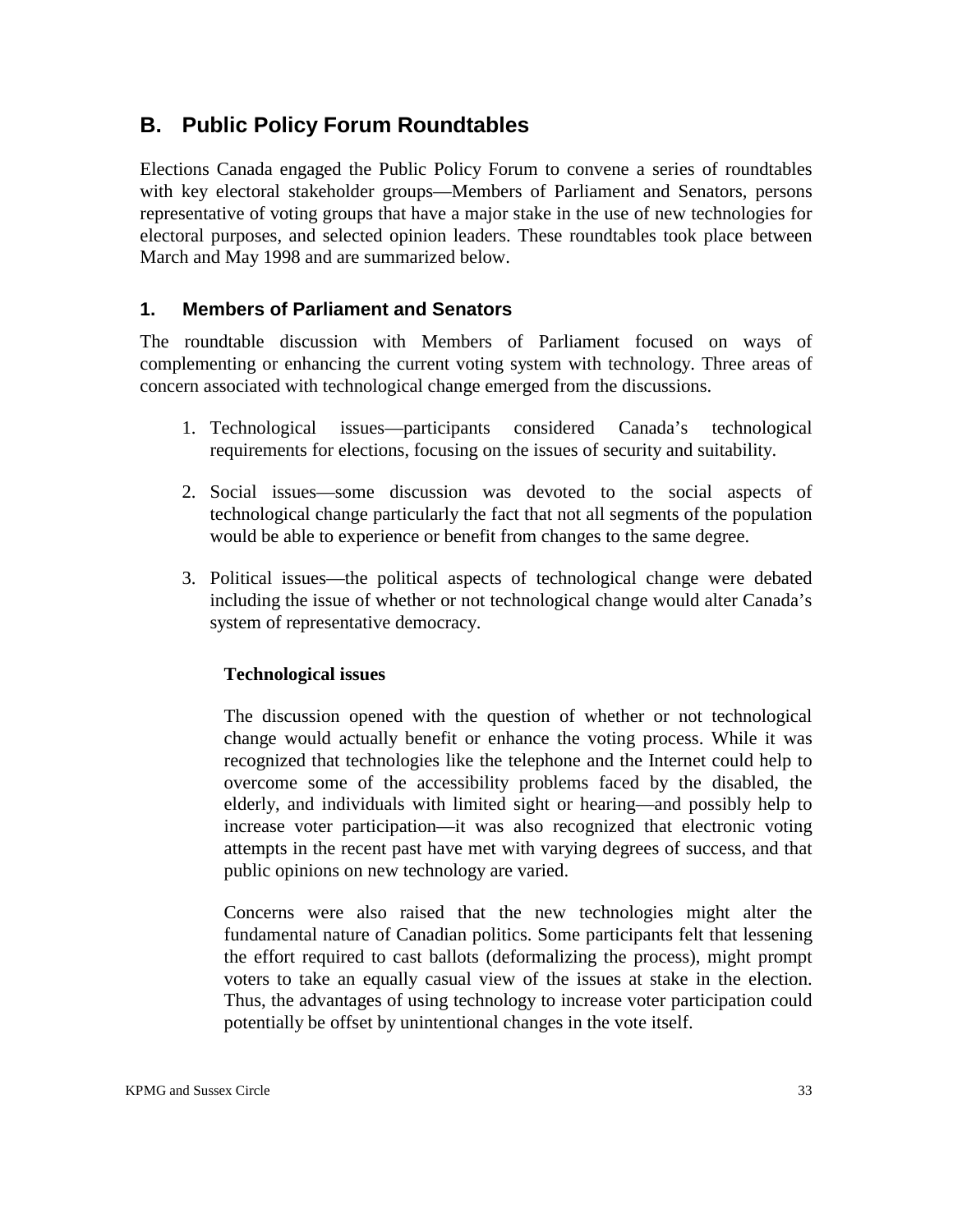In addition to the immediate questions of the necessity for change, two main issues emerged during the discussion concerning the implications of adapting new technologies to the election process—security and applicability.

In terms of security, concern was expressed that the integrity of an electronic voting option could be compromised in the event of an elector's password or other personal identifier getting into the wrong person's hands. The recent North York telephone plebiscite was stated as an example where personal identification numbers (PINs) were distributed through the mail and then used by electors to access the telephone voting system. It was argued that individuals might be tempted to intercept these PINs and to corrupt the vote. On a smaller scale, it was suggested that a single voter might coerce members of the household to vote for a particular candidate. Similar security issues were discussed for other technologies like the Internet, and kiosk-voting.

In terms of applicability, there was much discussion as to which technology should be used (the telephone, the Internet, or kiosk) given their differing penetration levels in Canada. The respective advantages and disadvantages of the technologies were discussed.

It was recognized that the telephone has the highest penetration rate among the three technologies, and as such, seems the obvious choice. However, the security issues raised in respect to PINs concerned Parliamentarians, as did the high number of rural telephone customers connected by multiple party lines who would not be able to securely take advantage of this option.

While kiosks, in the form of automated teller machines (ATMs) can be found on almost every street corner, Parliamentarians noted that ATM fraud is still common and that such a system, which like the telephone relies on the activation of a personal identifier, has security issues. Concerns were also raised that an ATM-style system would be difficult to implement in lowdensity, rural areas.

The idea of personal computer or Internet-based voting was also discussed given the proliferation of these devices. Participants praised the Internet's potential to inform voters of the issues and candidates' platforms; however, they questioned its use as a voting tool given that it is the least secure of the three technologies.

Parliamentarians and Senators were, however, enthusiastic about the possible utilization of various voting technologies to improve accessibility for specific groups within the electorate.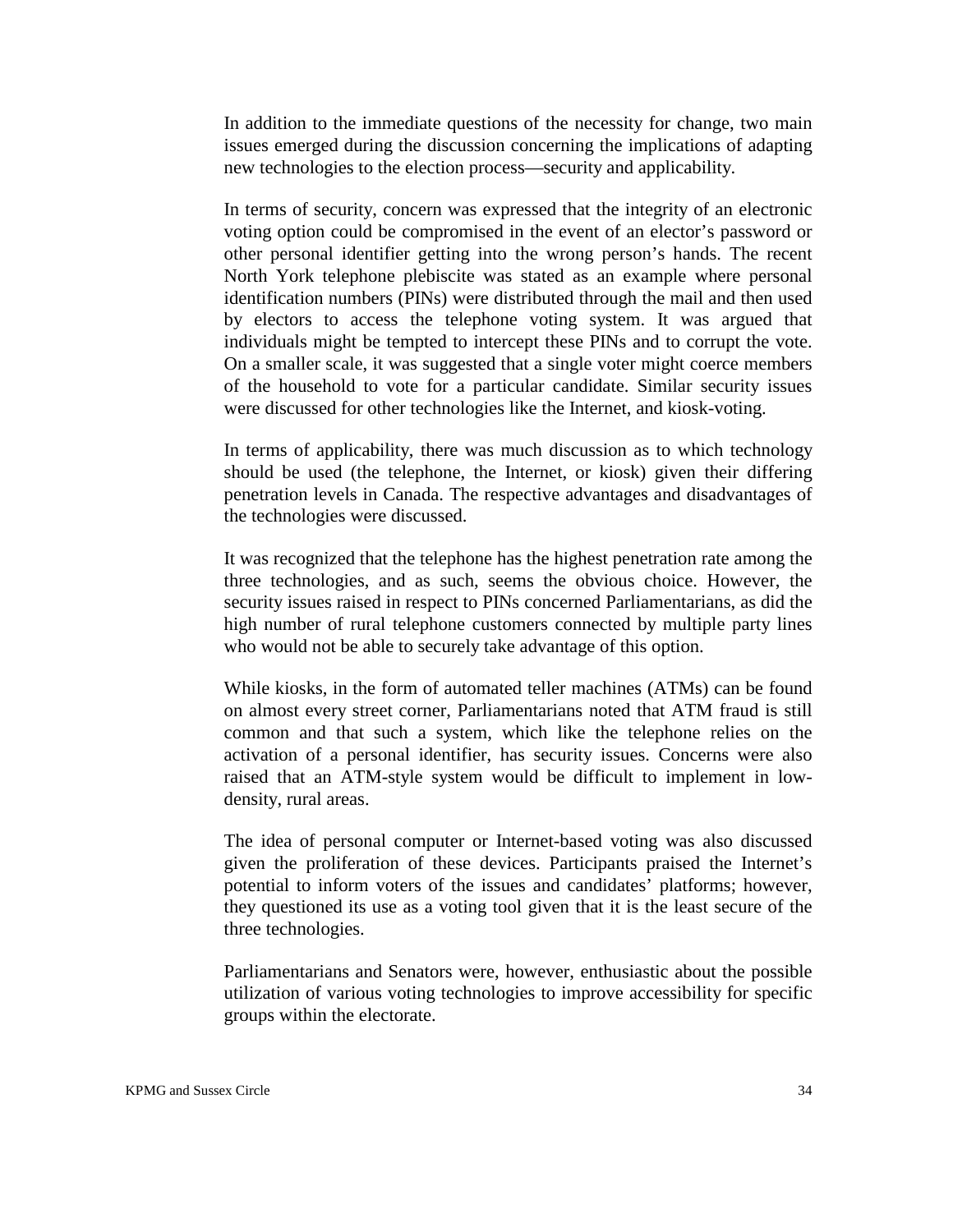#### **Social issues**

Discussion of the technical implications of various technologies led to the identification of a number of social issues which might accompany any technological change. Parliamentarians and Senators noted that technologies rarely affect different segments or age groups of the population in the same ways. The introduction of new technologies inevitably requires some learning on behalf of the users which could negatively impact their ability to take part in the voting process. As a result, participants agreed that care must be taken to prevent new tools from excluding any sector or strata of society.

#### **Political issues**

Parliamentarians and Senators engaged in a discussion of the nature of Canadian democracy and the role that technological change could play therein. The principal issue raised was that the Canadian political system is based on representative, not direct democracy, and that the potential for decentralization in an electronic voting system (i.e., one in which voting takes place in remote locations as opposed to the polling station) could potentially blur the lines between the two.

Participants agreed that new technologies like the Internet are excellent means of informing the electorate and incorporating greater numbers of people in policy discussions. However, in terms of increasing accessibility to the voting process through the use of such technology, some participants argued that decreasing voter turnout is more likely due to a lack of engagement in political issues, attitudes toward politicians, and apathy, due to the accessibility to the process.

Voter participation received considerable attention as participants discussed the value of raising voter turnout through enhanced technology. Some members of the group questioned whether or not increased participation implied greater representation. In short, while the use of new technologies could be perceived to be part of the "inevitable march of democracy," there was concern that introducing new means of voting without understanding one's objectives for doing so could endanger the system in place.

#### **Conclusions**

The participants in the roundtable discussion agreed that there exists a need to establish objectives for enhancing the voting process with new technologies.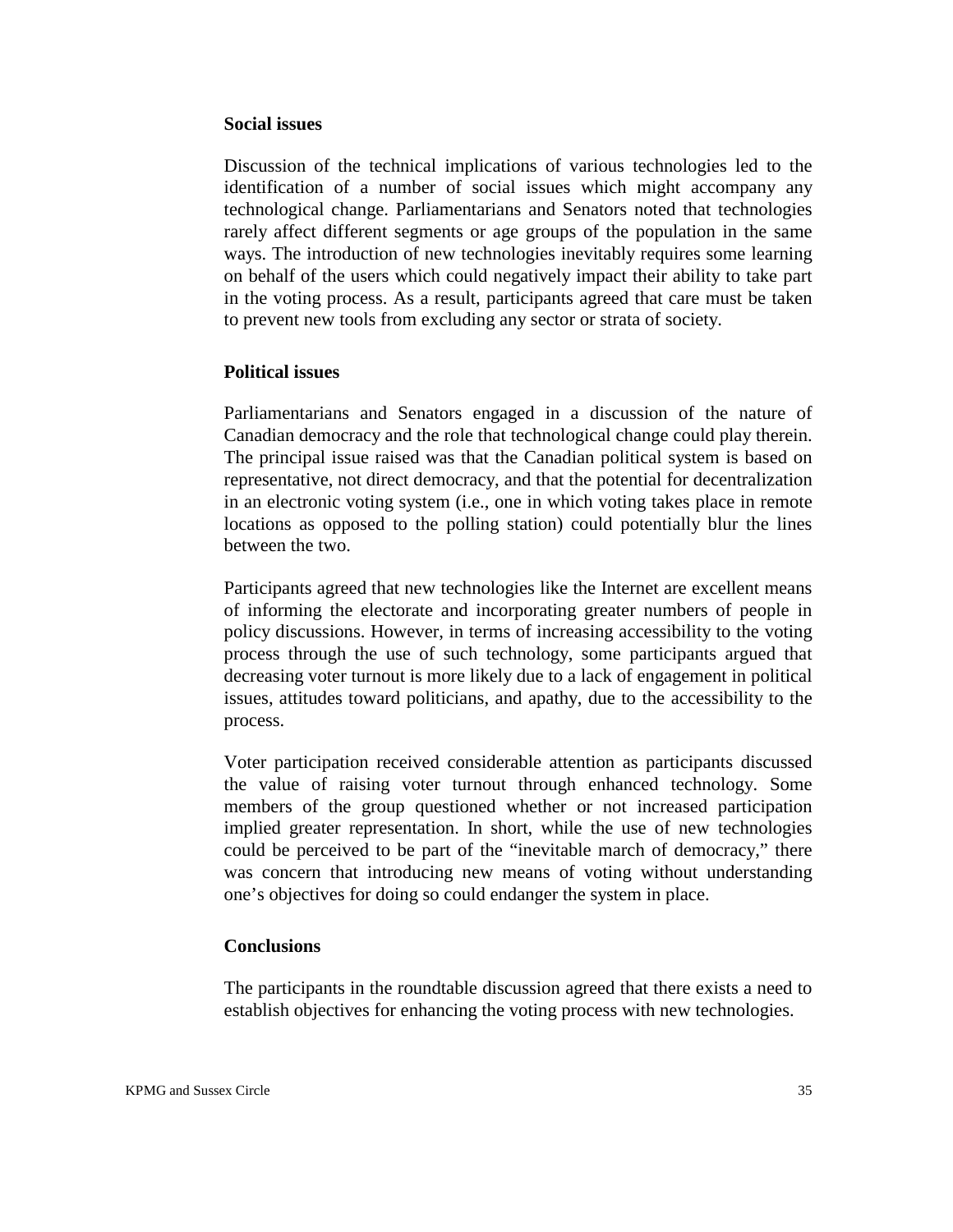A consensus emerged that Elections Canada should arm itself with as much knowledge as possible on the advantages and disadvantages of the new technologies, as well as the different perspectives of Canadians toward the introduction of new means of voting. Parliamentarians and Senators suggested that Elections Canada should make efforts to: track attitudes toward technological enhancement using time series data; keep abreast of technological developments which could improve the voting process; create a database to track innovations and experiments in electronic voting; and remain on the leading edge in its use of new voting technologies. They were also supportive of the idea of pilot testing the new technologies for groups for whom accessibility to voting is a major concern.

#### **2. Representatives of voting groups**

Roundtable participants were identified and specifically invited to the session because of their ability to represent the views of various groups within Canadian society. This consultation process provided a preliminary sample of the challenges faced by individuals with low literacy skills, with physical disabilities, with visual and hearing impairments, the elderly, new Canadians and aboriginals. Each representative was asked to assess three potential technologies as they relate to the voting process—the telephone, touch screen kiosks, and the Internet.

Literacy groups expressed their need for a voting process which incorporates "plain language" and which is consistent from year to year. In evaluating the three proposed technologies, literacy groups emphasized that it is not so much an issue of accepting new technology but understanding how it works. Voting by telephone was generally supported as long as the process would be easy to understand and participate in. Kiosks were also popular as they incorporate pictures and use voice activated technology. The use of the Internet was seen as a potentially useful tool as long as individuals were properly educated about, and had access to, the system.

Representatives of persons with disabilities supported the telephone as the most viable option for their stakeholder group. This option allows electors to stay in the comfort of their own homes. Kiosks were seen as useful, but not easily accessible to people with certain disabilities. The Internet was recognized as potentially beneficial, although few stakeholders within this group have access to the Internet.

The most important characteristic of any voting alternative for individuals with visual impairments is the ability to increase their independence and confidence in participating in the electoral process. It was recognized that voting by telephone would be a possibility so long as the process was easy to use and provided enough time to comfortably negotiate the various options and steps throughout the process. Kiosk and Internet technologies were seen as less useful if they relied on reading a screen.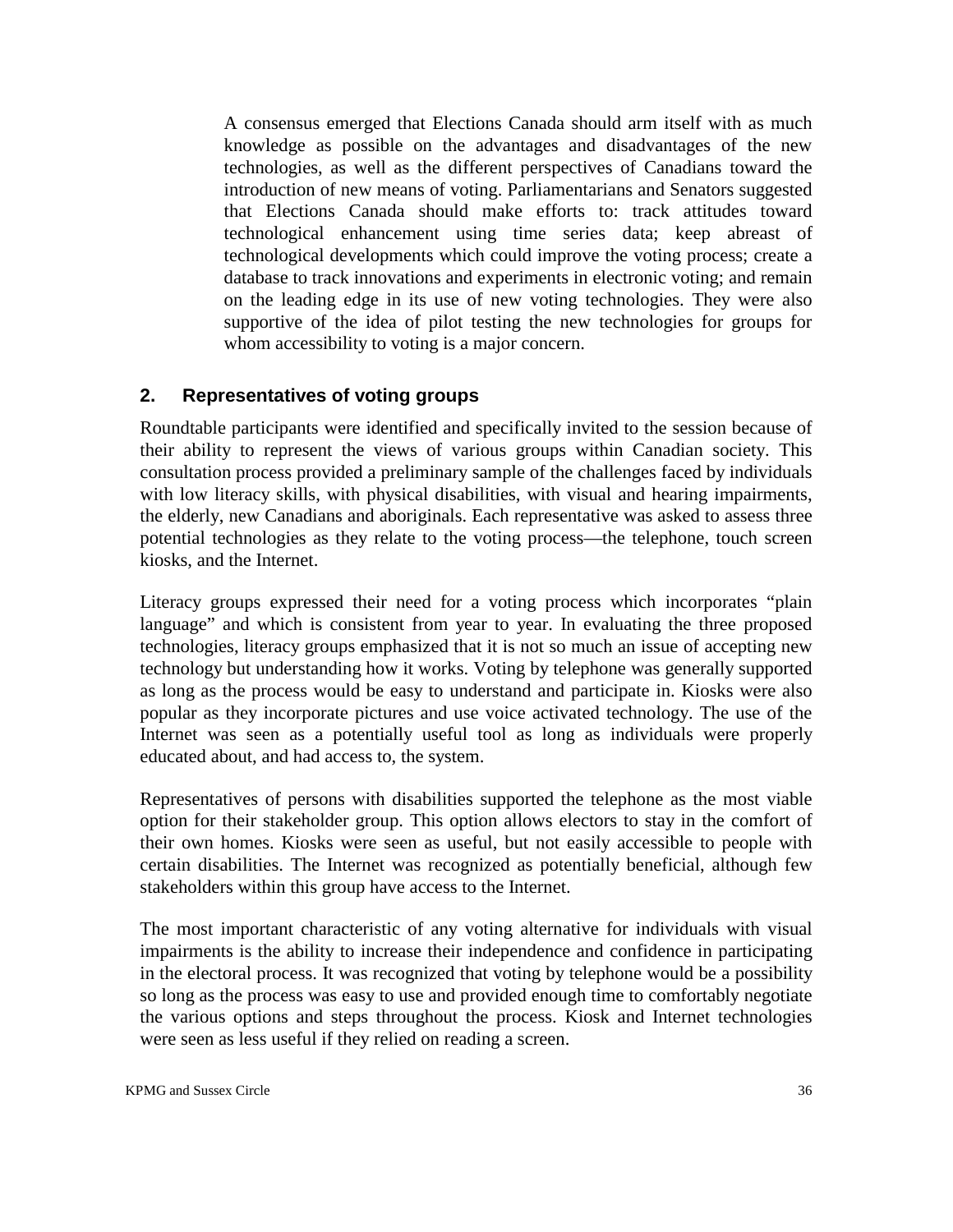The hearing impaired community expressed substantial concern with the current TTY system (telecommunications devices for the hearing impaired). The most accommodating method of communicating with this group is through one-on-one sign language. Kiosks were largely supported by this group because the interface between the technology and the user does not rely on the spoken word.

While the seniors community in Canada is increasingly embracing Internet technology, in general, many seniors are fearful that technology will take away their access to human services. Numerous individuals within this group are fearful that if they support technology alternatives, the more traditional, and in many cases, preferred service options will be taken away. Voting by telephone was largely supported by representatives of this group as it would facilitate voting for those confined to their homes or nursing home facilities. The only concern expressed about telephone voting was that it not be designed in such a way as to require use of the touch pad. Many seniors have trouble with fine motor skills. This could be ameliorated through the use of integrated voice technology.

Participants representing new Canadians focused on education and awareness issues. Many new Canadians come from different cultures and are not fluent in French or English. Technologies which offered multilingual capabilities would assist this group.

Representatives of the aboriginal community were largely supportive of the possible voting alternatives. It was pointed out that on many reservations, telephone penetration rate is not high, and the potential of the Internet has not yet been realized. Another concern tabled by aboriginal representatives was that of language and communication. High quality translation services are seen as essential.

#### **Conclusions**

The participants in the roundtable discussion agreed that the possibility of improving accessibility to the voting process should be further explored. Participants cautioned Elections Canada to proceed in a consultative fashion however and to not limit the voting options available to groups within the electorate. This comment reflected some dissatisfaction among representatives with the introduction and proliferation of technology with a perceived lack of choice in the banking industry.

#### **3. Selected opinion leaders**

The roundtable discussion with selected opinion leaders covered all segments of the voting process from registration and vote casting, to validation, collection and tallying of results. In addition, the group discussed issues such as privacy, transparency, accessibility, integrity, universality, accuracy and anonymity. The most salient points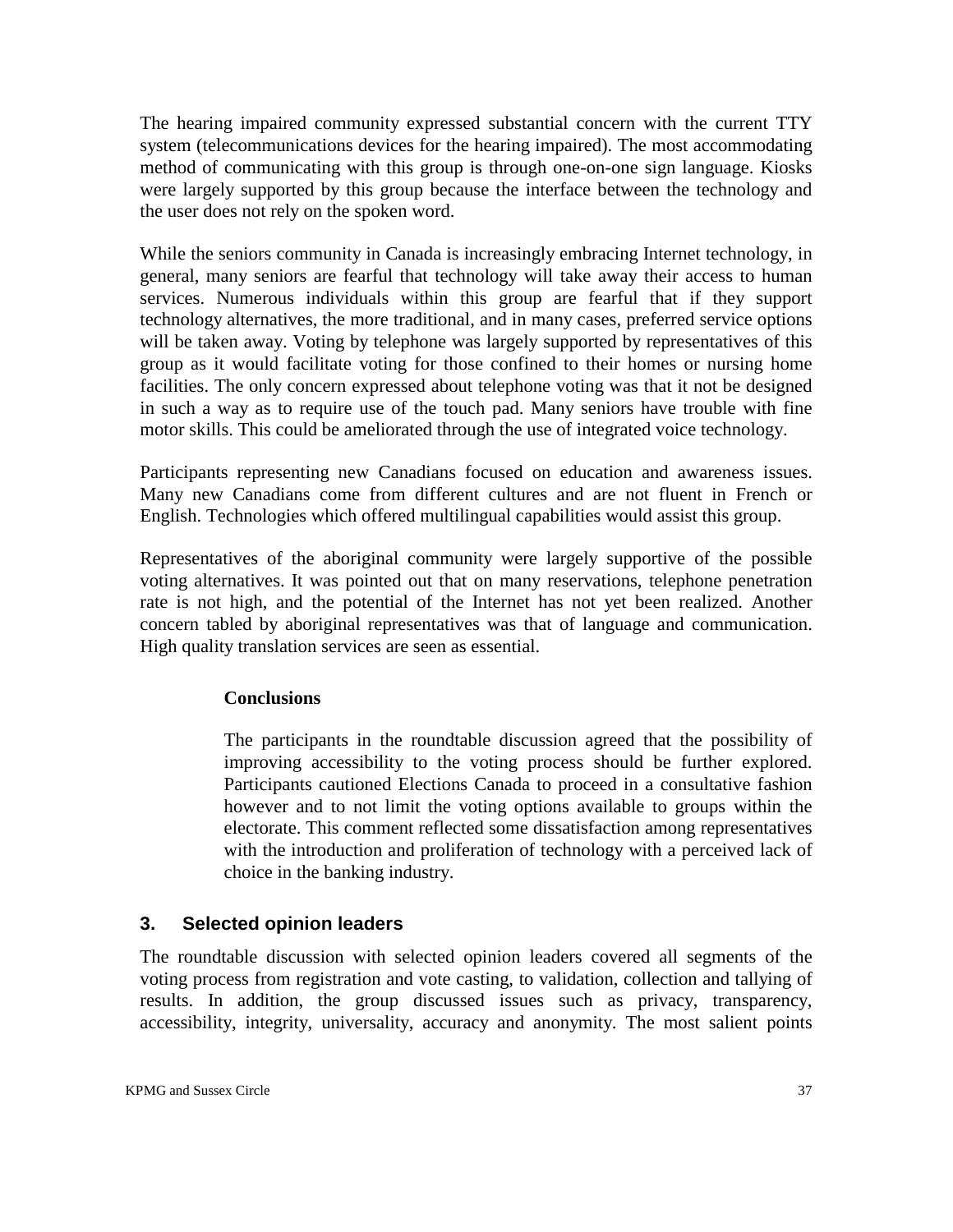from the discussion of verification of eligibility to vote and the use of technology in the act of casting a decision are summarized below.

#### **Voter identification technologies**

This step in the voting process ensures that the individual who is registered to vote is the person who actually casts the vote. Four technologies were put forward by the participants to deal with this challenge: cryptography, voice recognition, biometrics and smart cards.

Cryptography (the recognition of hand writing and signatures) is seen to be a promising technology that is developing very rapidly. Voice recognition was cited as a growing and increasingly popular medium of verification, where current systems can now transact thousands of calls daily within a secure and verifiable environment. Biometric identification is also becoming more practical, and it was noted that Canadians seems to be less concerned with using the face as a biometric identifier than fingerprints because fingerprinting continues to be associated with the criminal system.

While these options were recognized as valid and likely able to meet the needs of the voting system, it was generally agreed that a fourth option—smart cards—may be even better suited to the requirements of Elections Canada. A smart card is a transaction card, such as a health card, that has an embedded electronic chip with the capacity to carry a large amount of data. It would be possible to issue all Canadians with such cards such that the chip would be activated as soon as the individual reached eligible voting age. Smart cards could be integrated with kiosks or more advanced telephones that have card swipe technology. The general preference of the participants was towards use of smart cards with telephones since they are readily accepted and accessible to society and would be less costly to implement than individual kiosks across the country.

#### **Policy issues**

The policy issues associated with the introduction of many of the alternatives were seen as considerably more challenging than technological feasibility.

While linking federal and provincial databases to produce a more accurate voter registration list may be beneficial to Elections Canada, the broader societal reaction to this process could be very negative. To what degree do Canadians want their movements tracked and recorded by governments? Smart cards are also a technologically superior product, but they may be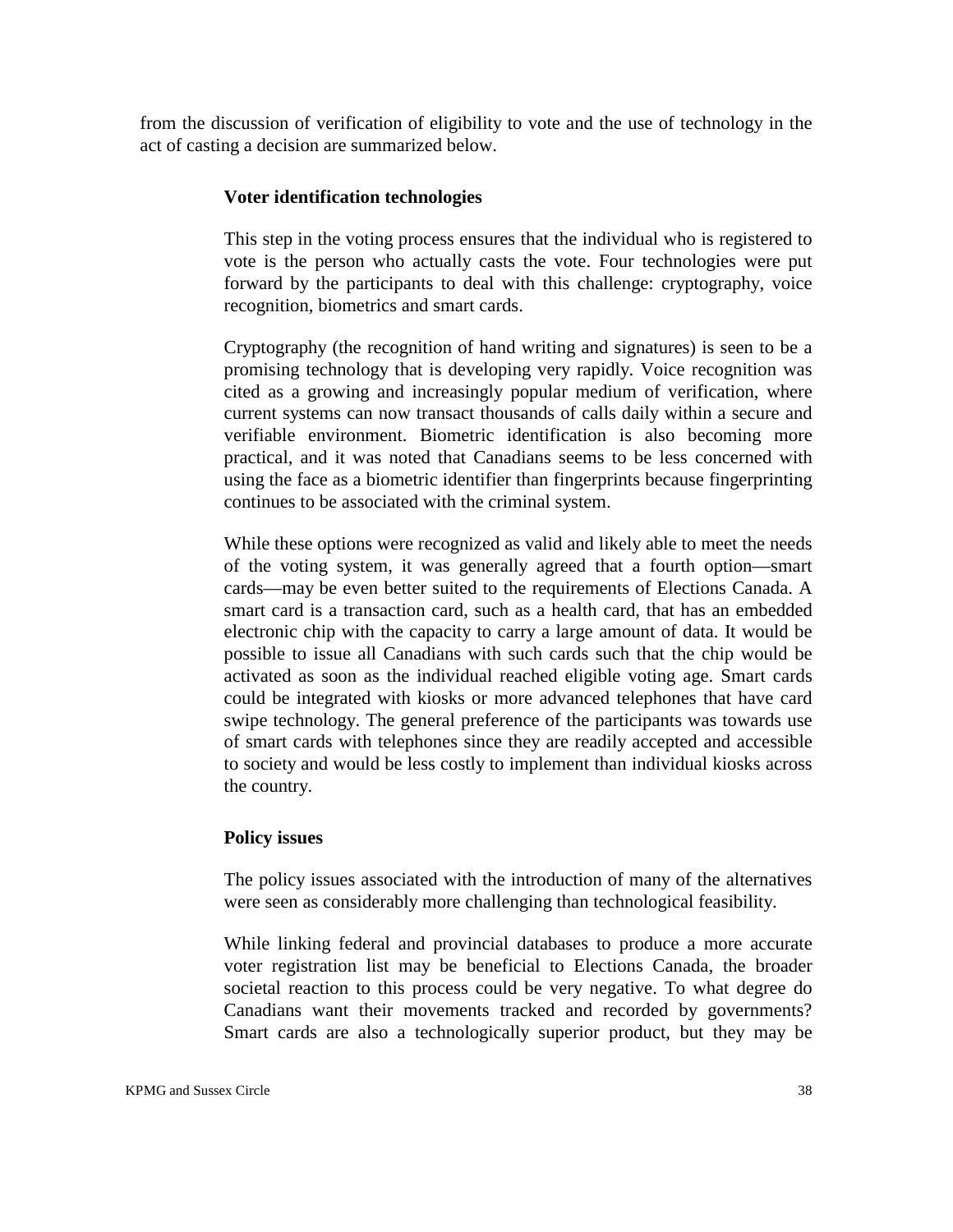viewed by individuals as intrusive and a threat to privacy. Citizens may view technology as being too smart—potentially threatening the anonymity of the voting process.

Participants recognized that there will be trade-offs between certain attributes of the voting system. Focusing on the accuracy and integrity of the registration lists may in fact create more barriers as the system becomes more complicated and potentially more intrusive to the users. Introducing new technologies that create greater verifiability within the system may threaten anonymity. Participants recommended that Elections Canada be clear about the specific aspect of the voting system that is intended to be addressed by introducing new technologies. If accessibility in the key issue, then there must be a recognition of the impact that voting alternatives will have on the other attributes of the election process.

#### **Conclusions**

Drawing from the experiences of the participants in introducing new, technologically advanced alternatives to various clients and stakeholders, it was agreed that a hybrid approach would be beneficial. Different services meet the needs of different people and Canadians want to have a range of choices in accessing services. The objective should be to maintain the current level of service to the public, and use new technologies to build multiple channels to access the voting system.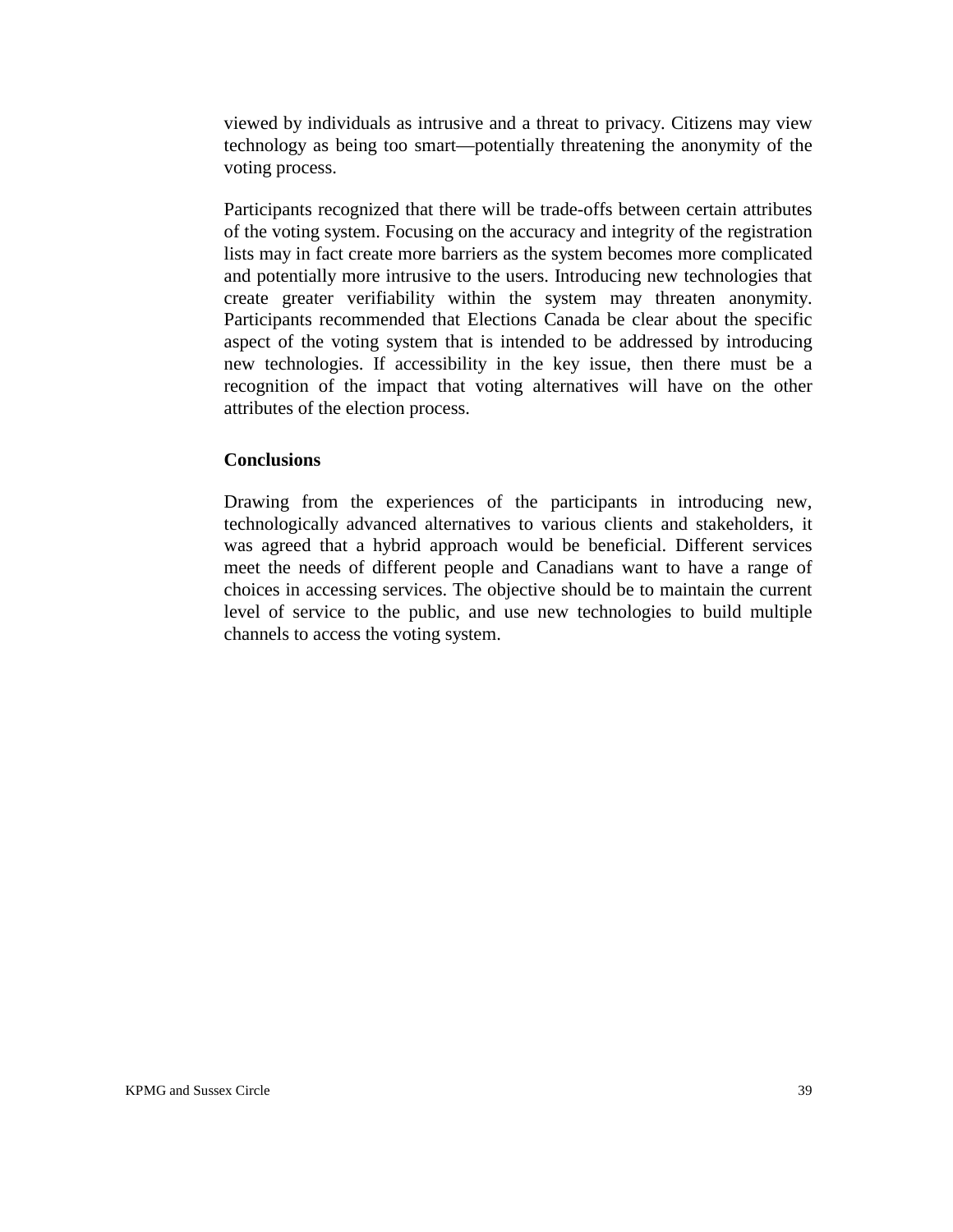# *Modeling the Voting Technologies*

In this section we present narrative summaries of the current voting process and how that process would unfold if voting were to take place using telephone, Internet, or electronic kiosk. Canada's election law is highly detailed so we have endeavored here to present the most important aspects of the process. These models are meant to be illustrative of voting technology possibilities. Other options are possible.

As noted earlier, the issue of effectively identifying eligible voters (e.g., PIN numbers, fingerprints, voice prints, retina scans) is the greatest hurdle for the voting technology options.

Technology experts agree that there are several possible solutions to the personal identification issue; such as, electronic signatures, voice prints, fingerprinting, retina scanning, and smart cards. However, each of the these solutions has a cost and raises a number of privacy issues.

Cost problems are likely to be overcome over the medium term as a result of technological advances and falling technology prices. Issues related to privacy are more challenging and will require on-going assessment of Canadians' willingness to use such personal identification devices.

# **A. Current voting process**

We began our modeling efforts by gaining a thorough understanding of the current voting process. By current voting process, we mean that process which the majority of Canadian electors use—voting in person, at the polling station without assistance. It should be noted that there are several variations of this process including special ballots (international, national, local, acute care, incarcerated, and armed forces), advanced and mobile polls, and casting votes with assistance (assistance of a family member, assistance of a friend, or assistance of the DRO and poll clerk).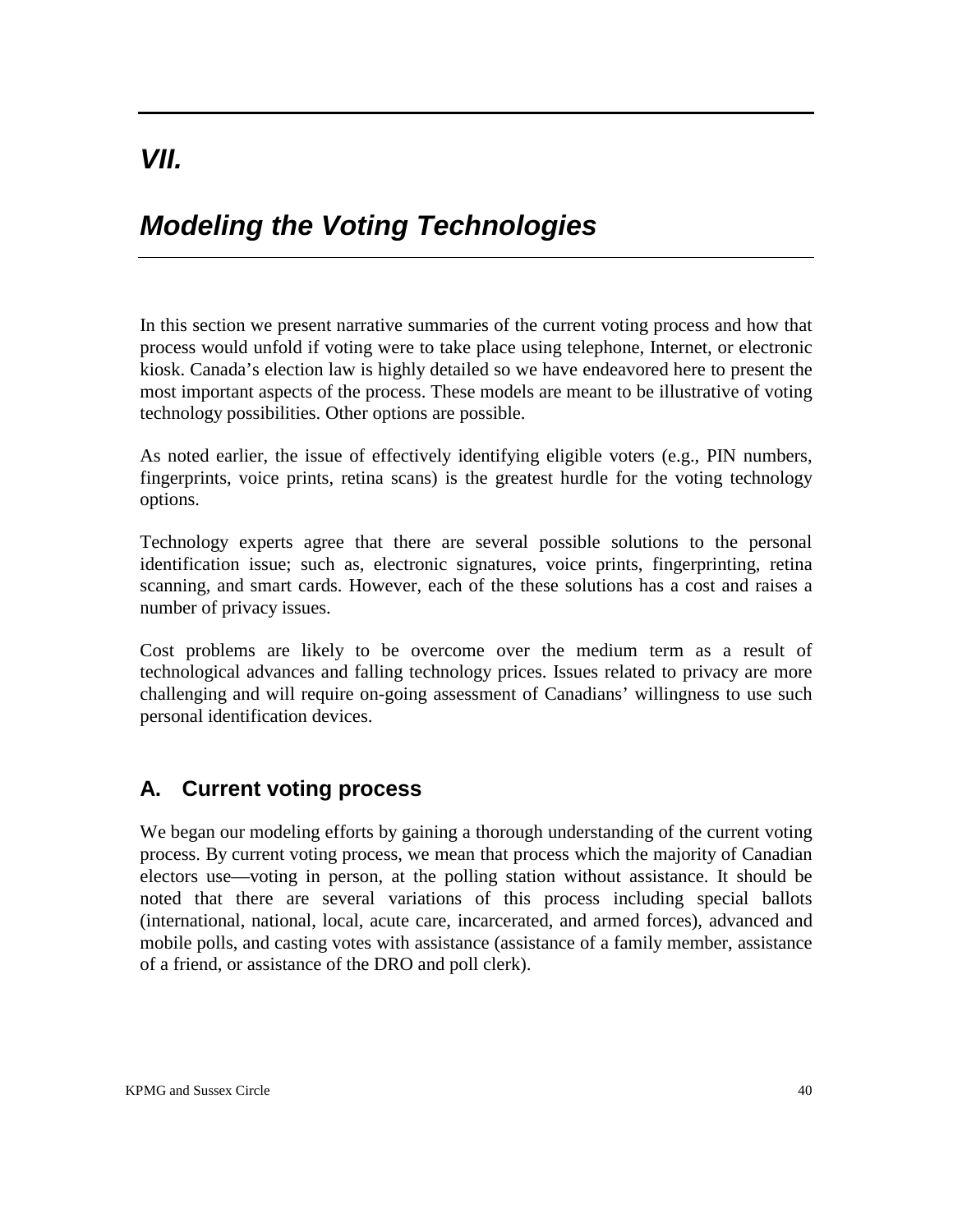The following models are presented in seven key process steps. These are: (1) registration confirmation; (2) the ballot; (3) casting a decision; (4) ballot verification and anonymity of the elector; (5) submission of the ballot; (6) vote tabulation<sup>21</sup> and (7) retention and storage. This modeling is not meant to exhaustively capture the voting process but rather to highlight the key process steps and how the use of technology in these steps would alter the conduct of the current voting process.

## **1. Registration confirmation**

An elector, before receiving a ballot paper from the deputy returning officer (DRO) must give his or her name and address to the DRO and polling clerk and, on request, to an agent of a candidate. Once the elector's eligibility to vote is confirmed the elector's name is crossed off the registered voters list.

## **2. Ballot**

Following registration confirmation, the DRO prepares a ballot for the elector. The DRO initials the ballot, tears the ballot from the ballot book, folds the ballot into three sections, and presents the ballot to the elector.

The DRO instructs each elector on how and where to affix his or her mark on the ballot, shows the elector how to fold and unfold the ballot, and instructs the elector to return the ballot once they have completed making his or her decision.

The elector then proceeds to the private voting area behind a cardboard screen.

## **3. Casting of decision**

The elector unfolds the ballot and marks his or her choice using a pen or pencil in the circular space provided on the ballot opposite the name of the candidate of his or her choice. Should the elector make an error in his or her selection or inadvertently deface the ballot paper, the elector returns the ballot paper to the DRO and is issued a new ballot paper. Each elector is allowed one replacement ballot paper.

## **4. Ballot verification and anonymity of the elector**

The elector then refolds the ballot and returns it to the DRO. The DRO, on receiving the ballot from the elector, without unfolding the ballot, verifies that the ballot is the same one that was handed to the elector by examining the initials and serial number on the back

*<sup>21</sup> While vote tabulation is outside of the mandate of this project, it is included in the models to demonstrate the impact that various voting technology options have on the tabulation process.*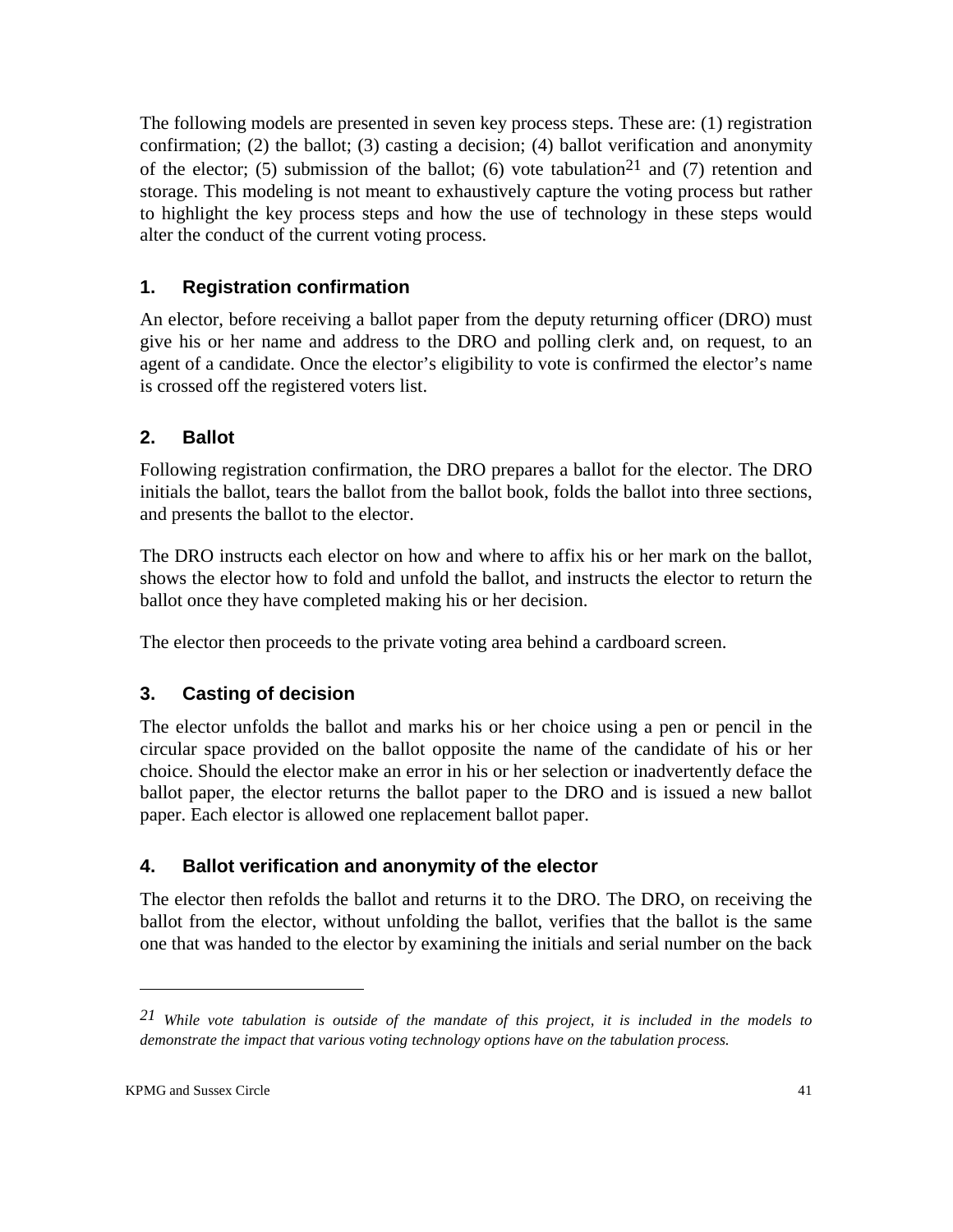of the ballot thus ensuring that the ballot cast is the one which was handed to the elector by the DRO.

The DRO then removes and destroys the serial number on the ballot in full view of the elector and all other persons present thus separating the identity of the elector from the ballot.

### **5. Ballot submission**

The DRO then returns the ballot to the elector who puts it in the ballot box. If the elector requests it, the DRO shall deposit the ballot in the ballot box. As soon as the elector's ballot paper has been deposited in the ballot box that elector has voted and the poll clerk so indicates opposite the elector's name on the register list.

## **6. Vote tabulation**

Immediately after the close of the poll, in the presence and in full view of the poll clerk and all other persons present (e.g., candidates and his or her agents), the DRO: counts the number of electors who have voted; counts the spoiled ballot papers; counts the unused ballot papers; and checks the number of ballot papers supplied by the returning officer against the number of spoiled ballot papers, the number of unused ballot papers and the number of electors listed as having voted. The number of ballots supplied must equal the total number counted at this point before proceeding.

The DRO then opens the ballot box and empties its contents on a table and counts the number of votes given to each candidate on provided tally sheets.

If in the course of counting the votes a ballot paper is found with the serial number still attached, the DRO will, while shielding that number from other witnesses protecting the identity of the elector, remove and destroy the serial number. The vote is then counted.

In addition, if, in the course of counting votes, the DRO comes across a ballot which does not bear his initials he shall affix his initials in the presence of the witnesses and count the vote if he is satisfied that the ballot paper was supplied to him, an omission has been made, and all ballot papers are accounted for.

All ballot papers that are not rejected by the DRO are counted and a list kept of the number of votes given each candidate.

Once this is completed, the DRO prepares a statement of the poll.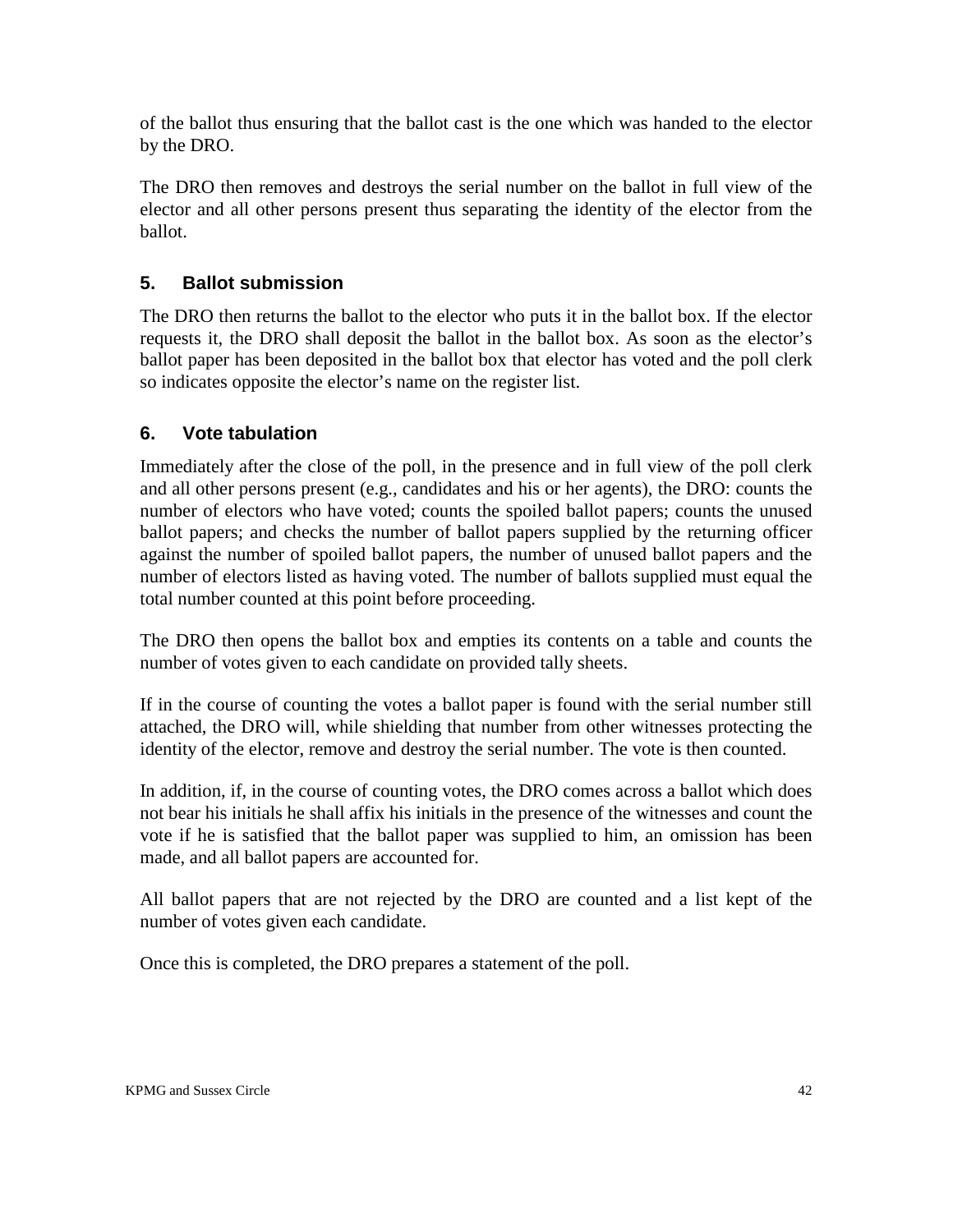#### **7. Retention and storage**

Envelopes, containing the unused, rejected or spoiled ballot papers, those counted for each candidate, the official list of electors, and other documents used at the poll, are placed in the ballot box and sealed with seals prescribed by the Chief Electoral Officer and transmitted to the returning officer.

## **B. Vote by telephone**

The use of many technology voting options require the user (voter) to have in his or her possession, some unique identifier recognizable by the voting system. A personal identification number (PIN) similar to that issued by financial institutions for the use of debit or credit cards has been used by some past leadership contests. In these cases, the PINs were generated by an approved third party under the supervision of a national audit firm. The PIN generation process itself can be designed such that integrity and confidentiality can be assured.

PINs can then be assigned to registered voters on a random basis and provided in secure transmittal vehicles (mail envelopes). Once again, there are well established PIN print and mail routines generally accepted and used by all major financial institutions and others. The delivery of PINs is still reported periodically as a problem as there is limited control over the mail delivery system. Multi-residential complexes have reported mail loss.

Use of the telephone as a means of increasing accessibility to the voting process is an attractive option for a number of reasons including the near universal presence of telephones in Canadian households, electors' familiarity with the device and how it works, and the fact that an elector would not need to attend the polling station to vote. For these reasons, telephone voting is the most viable of the three voting options we assessed.

The main challenges to telephone voting include system limitations, providing access for physically disabled electors, electors whose language is not English or French, electors with rotary dial telephones who could not take advantage of this option, and the issuance of personal identification numbers (PINs) to electors so that they can access telephone voting.

In terms of systems limitations (which limit the volume of calls at any given time), Canadian telephone companies are updating their telephone switches across the country from analog to digital. Digital switches have much greater capacity and are better suited to handle the volume of calls associated with elections.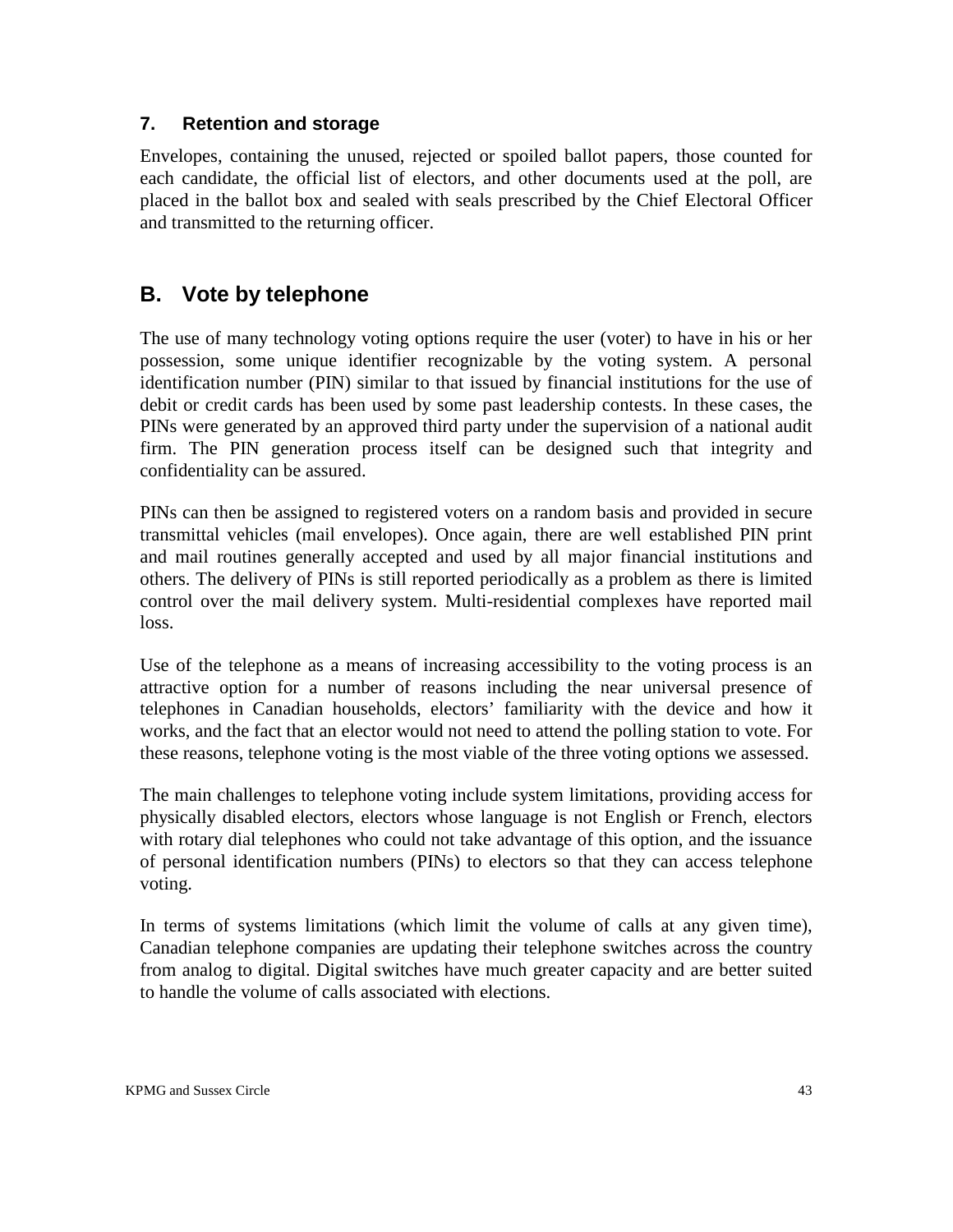Advances in integrated voice technology have made it possible for electors to speak when voting instead of using a touch tone pad to cast their decision. This makes telephone voting an option for those with rotary dial telephones and those who lack the manual dexterity which would be necessary when using a touch tone pad. In addition, integrated voice technology offers multi-lingual capabilities so that voters could complete the voting process in languages other than French or English.

The issuance and subsequent assurance that the "right person has the right PIN" remains telephone voting's most significant challenge. As we will demonstrate below, the telephone voting process begins with an elector telephoning the voting number and inputting a PIN to confirm his or her eligibility to vote. The question remains as to how one securely provides that PIN to the elector and how one ensures that once the elector has the PIN the elector continues to hold his or her PIN and only that PIN and that when voting from a remote location that elector is able to vote without any outside influences. In essence, the two main issues are: first, ensuring that the elector does not treat their PIN as a marketable commodity to be sold for money or favour; and second, that when voting from a remote location, the elector can make their choice free of coercion. Legislators in the State of Arizona recently voted against any use of the telephone in state elections until these issues could be resolved. While there are a number of options for solving this issue such as electors being prompted upon voting to provide an additional piece of personal information such as mother's maiden name or the numeric digits in their postal code to verify the elector's identity, such measures are still open to voting fraud and coercion. A second option is registering to vote by telephone so that a "voice print" can be taken for eligibility verification later. However, this option would be costly and require the storage of a sizable amount of information.

## **C. Vote by kiosk (touch screen computer)**

The experts we interviewed regarded this option as technologically viable given the maturity of the technology and the availability of public networks (such as the Interac network of banking machines or the HRDC network) which could be used for voting purposes. While the use of publicly available networks is attractive from a costeffectiveness perspective, it opens up a host of issues associated with security and secrecy. As a result, we focused our efforts on assessing terminals which could be placed in polling stations and portable terminals which could be used in acute care and mobile settings.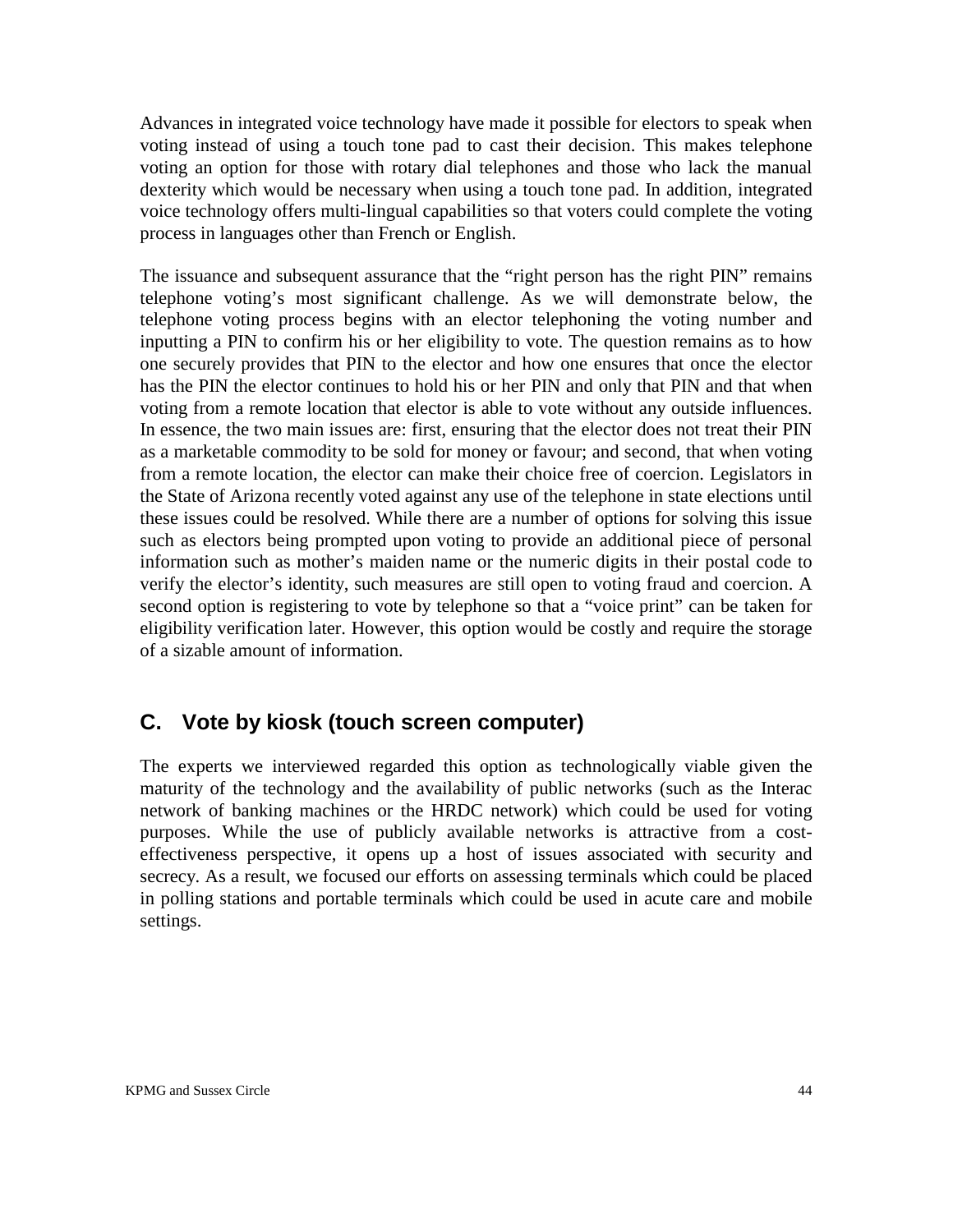## **D. Vote by Internet**

We discovered that Internet-based voting is the least viable of the three technologies reviewed because of shortcomings in both accessibility and security.

Despite the dramatic increase in the number of Canadians who are "on the net," the total number of citizens with access to the Internet is still small. Because the Internet has not penetrated the Canadian household in numbers anywhere close to the telephone, this voting option would only be available to a small number of electors unless computers were provided in polling stations or other public buildings such as libraries.

Security concerns associated with Internet-based voting relate to the link between the elector's computer and the Internet service provider. Once the two computers are linked there is an increased possibility that computer "hackers" could access and manipulate election results. While the experts we spoke to were confident that security issues were surmountable, they suggested that it would take another two or three years to provide a level of security which was acceptable for voting. In addition, Internet-based voting would make it necessary for Elections Canada or a sub-contractor to stay one step ahead of those who may attempt to manipulate its network adding extra expense to managing an event.

## **E. Electronic voting model**

Given the similarities in various process steps across the technologies, we have provided one model below which highlights differences in the technologies as appropriate.

#### **1. Registration confirmation**

#### **Telephone**

At this step, the elector would dial in to an automated telephone voting service. After prompting the elector to input or verbally identify his or her language of choice, the system would then prompt the elector to either input on the touch tone pad or speak his or her PIN. Technology has been used to detect attempts of fraudulent access to telephone voting systems. When a predetermined number of calls and attempts to input an incorrect PIN is detected the system would terminate the call. For those electors who may be having difficulty inputting or speaking their PIN, the system could be designed to allow them to press "0" or stay on the line for assistance through a designated back-up call centre.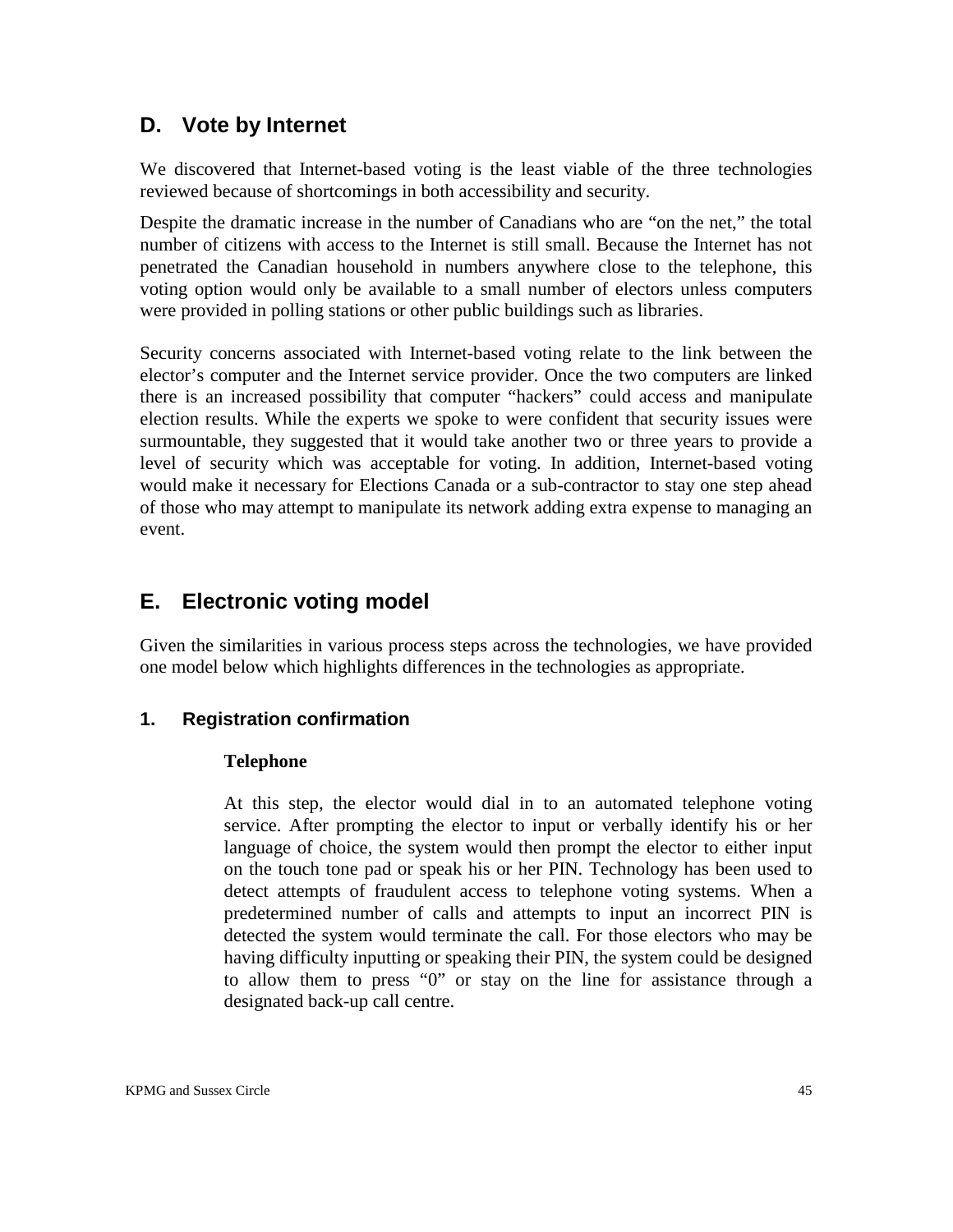The PIN would be used to confirm eligibility to vote. Because electors could vote from across the country or around the world the PIN would have to have a defined life to facilitate the closing of traditional polls and the tabulation of votes.

Once the elector has been confirmed as eligible to vote, his or her name would be so marked in a database which would be on-line with traditional polling stations and other electronic options available to electors such that an elector could not vote twice. This would require the real time, on-line automation of the register of electors at the polls across traditional and electronic voting options.

In the case of a number of electors calling in at the same time, calls could be placed in queue. Callers whose call was received before poll closing but who could not access the system until after closing would remain eligible to vote so long as their PIN was valid.

Electors would then listen to a message verifying the electoral district in which they were eligible to vote and asked to respond either verbally or by pressing one of the touch tone keys that this information is in fact correct. Should the information be incorrect the voter would have the option of pressing a defined key or staying on the line for assistance.

#### **Kiosk**

At this step, the elector would access the automated kiosk. The kiosk could be fully automated handling all voting processes from registration confirmation through tabulation and then send the results to a central repository. With this option the kiosk could be located in a polling station or in unattended public locations. Alternatively, the kiosks could be located within polling stations with certain functions such as registration and tabulation handled by polling station staff. In addition, staff could operate mobile kiosks for use in places such as acute care centres.

After prompting the elector for his or her language of choice, in the unattended situation, electors would either insert a form of "smart card" to set the voting process in motion and then be prompted for a PIN. Alternatively, the kiosk could be designed to commence with the PIN prompt. Technology has been used to detect attempts of fraudulent access to computer systems. When a predetermined number of attempts to input an incorrect PIN is detected the system would terminate access to the site.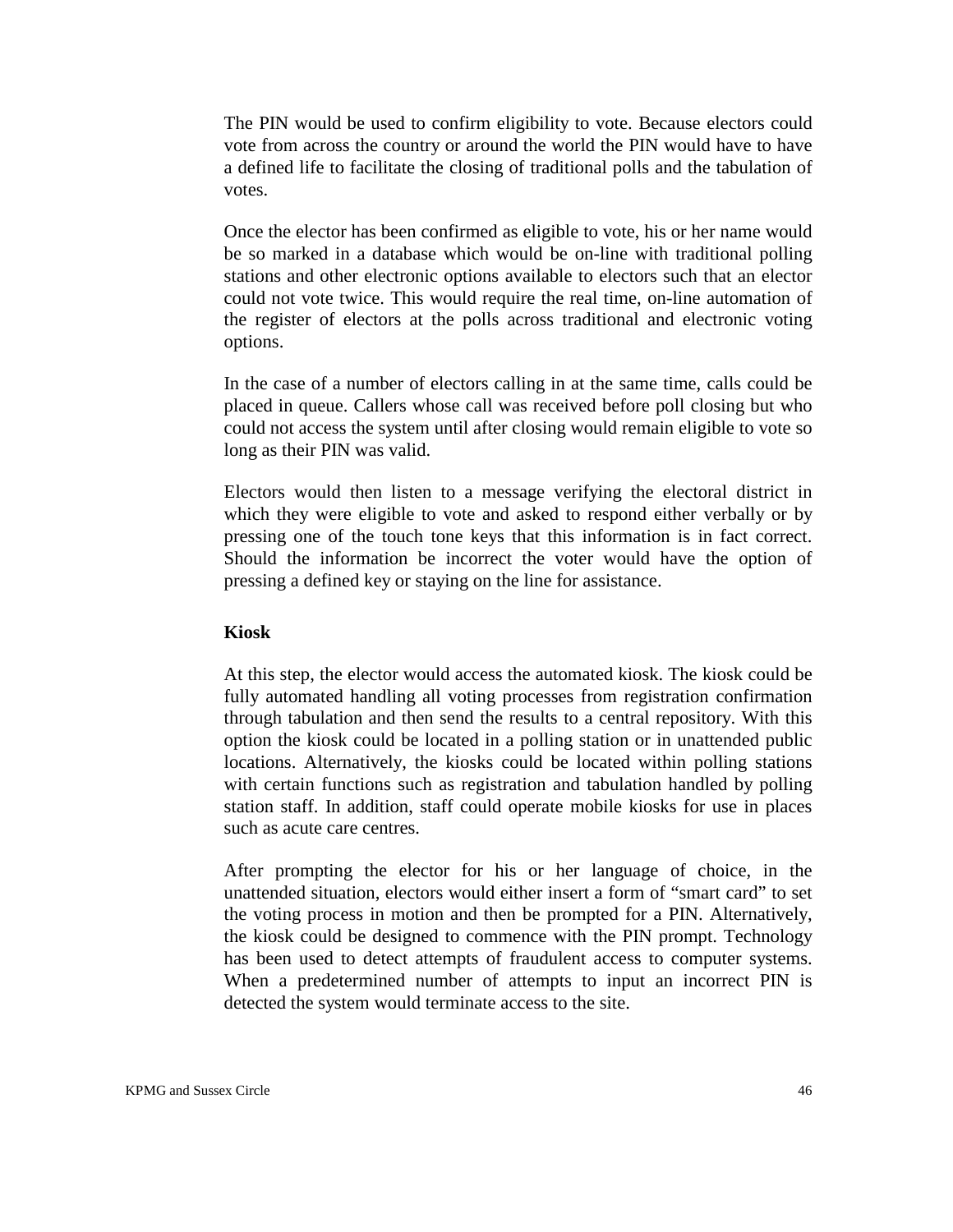The PIN would be used to confirm eligibility to vote. Because electors could vote from across the country or around the world the PIN would have to have a defined life to facilitate the closing of traditional polls and the tabulation of votes.

Once the elector has been confirmed as eligible to vote, his or her name would be so marked in a database which would be on-line with traditional polling stations and other electronic options available to electors such that an elector could not vote twice. This would require the real time, on-line automation of the register of electors at the polls across traditional and electronic voting options. This would be technically-difficult should a remote or portable kiosktype of device be employed.

Electors would then receive a message identifying the electoral district in which they were eligible to vote and asked to respond by pressing a defined key on the keypad or by using a light pen or their finger on a defined area of the screen. Should the information be incorrect the voter would have the option of pressing a defined key to make necessary corrections.

#### **Internet**

At this step, the elector would access the automated voting Web site through a personal computer. After prompting the elector to input his or her language of choice, the system would then prompt the elector to input his or her PIN. Technology has been used to detect attempts of fraudulent access to computer systems. When a predetermined number of attempts to input an incorrect PIN is detected the system would terminate access to the site. For those electors who may be having difficulty inputting or speaking their PIN, the system could be designed to allow them to access a help function either on-line or by calling a telephone help line.

The PIN would be used to confirm eligibility to vote. Because electors could vote from across the country or around the world the PIN would have to have a defined life to facilitate the closing of traditional polls and the tabulation of votes.

Once the elector has been confirmed as eligible to vote, his or her name would be so marked in a database which would be on-line with traditional polling stations and other electronic options available to electors such that an elector could not vote twice. This would require the real time, on-line automation of the register of electors across traditional and electronic voting options.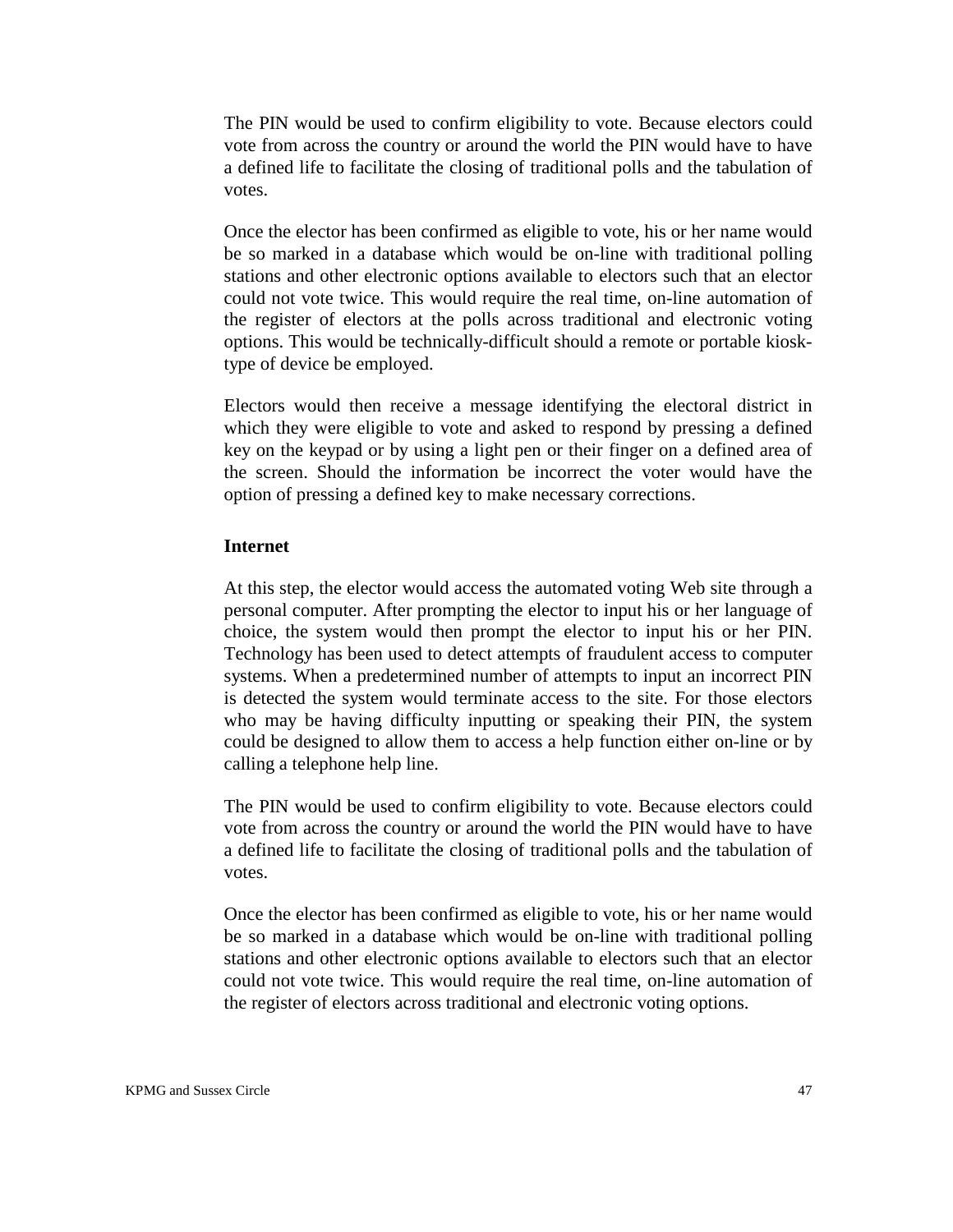To ensure greater accessibility to this voting option, Web site access could be provided through public buildings such as libraries or Government of Canada buildings.

Electors would then receive a message identifying the electoral district in which they were eligible to vote and asked to respond by clicking on an "OK" button to verify that this information is in fact correct. Should the information be incorrect the voter would have the option of pressing a defined key to make necessary corrections.

#### **2. Ballot options**

#### **Telephone**

There are a number of ballot options available. For example, electors could listen to a listing of candidates and their respective selection codes, or electors could be prompted to enter the selection code of their candidate of choice from a paper ballot or other information provided to them in advance of election day.

#### **Kiosk and Internet**

As with the telephone, there are a number of ballot options available. For example, electors could be prompted to enter the selection code of their candidate of choice from a paper ballot provided to them in advance of election day, view a list of candidates and their respective selection codes or view a combination of written text and pictures for each candidate.

#### **3. Casting of decision**

#### **Telephone**

In casting a decision, electors would be prompted to enter the selection code for the candidate of their choice, or in the case of integrated voice technology verbally select the candidate of their choice by responding to "yes" or "no" prompts from the system or by speaking the selection number of the candidate of their choice. The "yes" or "no" option is simpler to administer.

The system would then answer back the elector's choice and ask for either verbal or key pad verification. The elector would also have an opportunity to cancel the selection they had made. The system could be designed to provide the elector with one or more opportunities.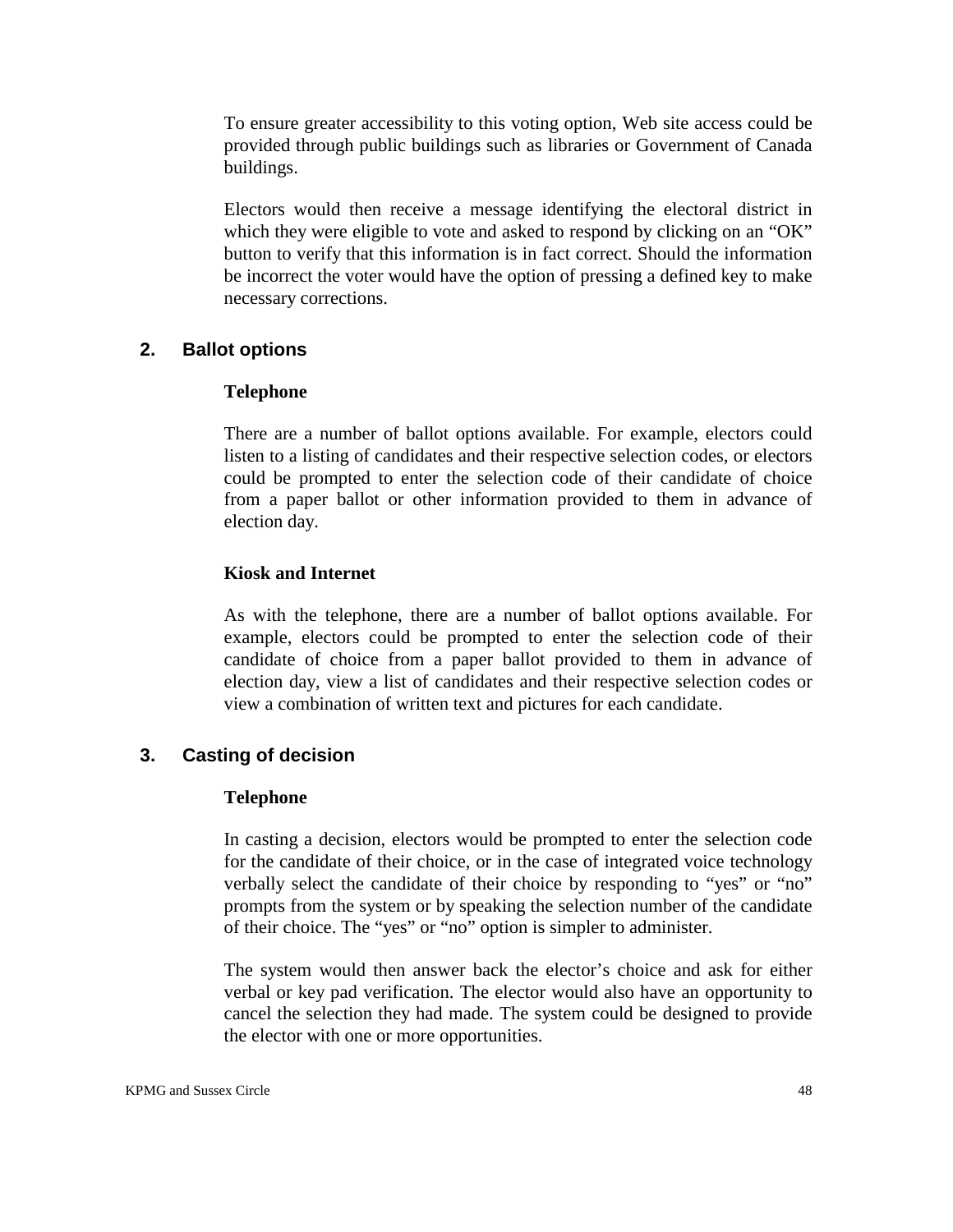Limitations could be placed on the system to confine the number of attempts an elector would receive at inputing their selection to prevent delays within the system.

Consideration could also be given to extending the voting period similar to the special ballot process to manage volume issues.

#### **Kiosk**

Electors would then make their selection by either inputting their chosen candidates selection code on a numerical key pad, or by clicking on their candidate's name, party or picture using a light pen or their finger.

The system would then portray the elector's choice and ask the elector to verify his or her selection using a defined keyboard key or by the light pen or his or her finger. The elector would also have an opportunity at this stage of canceling the selection they had made. The system could be designed to provide the elector with one or more opportunities.

Limitations could be placed on the system to confine the number of attempts an elector would receive at inputting his or her selection to prevent hold ups within the system.

#### **Internet**

Electors would then make their selection by either inputting their chosen candidates selection code or by clicking on their candidate's name, party or picture using the keyboard (e.g., arrow and enter keys) or mouse.

The system would then portray the elector's choice and ask the elector to verify their selection using a defined keyboard key or by using the mouse. The elector would also have an opportunity at this stage of canceling the selection they had made. The system could be designed to provide the elector with one or more opportunities.

Limitations could be placed on the system to confine the number of attempts an elector would receive at inputting his or her selection to prevent hold ups within the system.

Consideration could also be given to extending the voting period similar to the special ballot process to manage volume issues.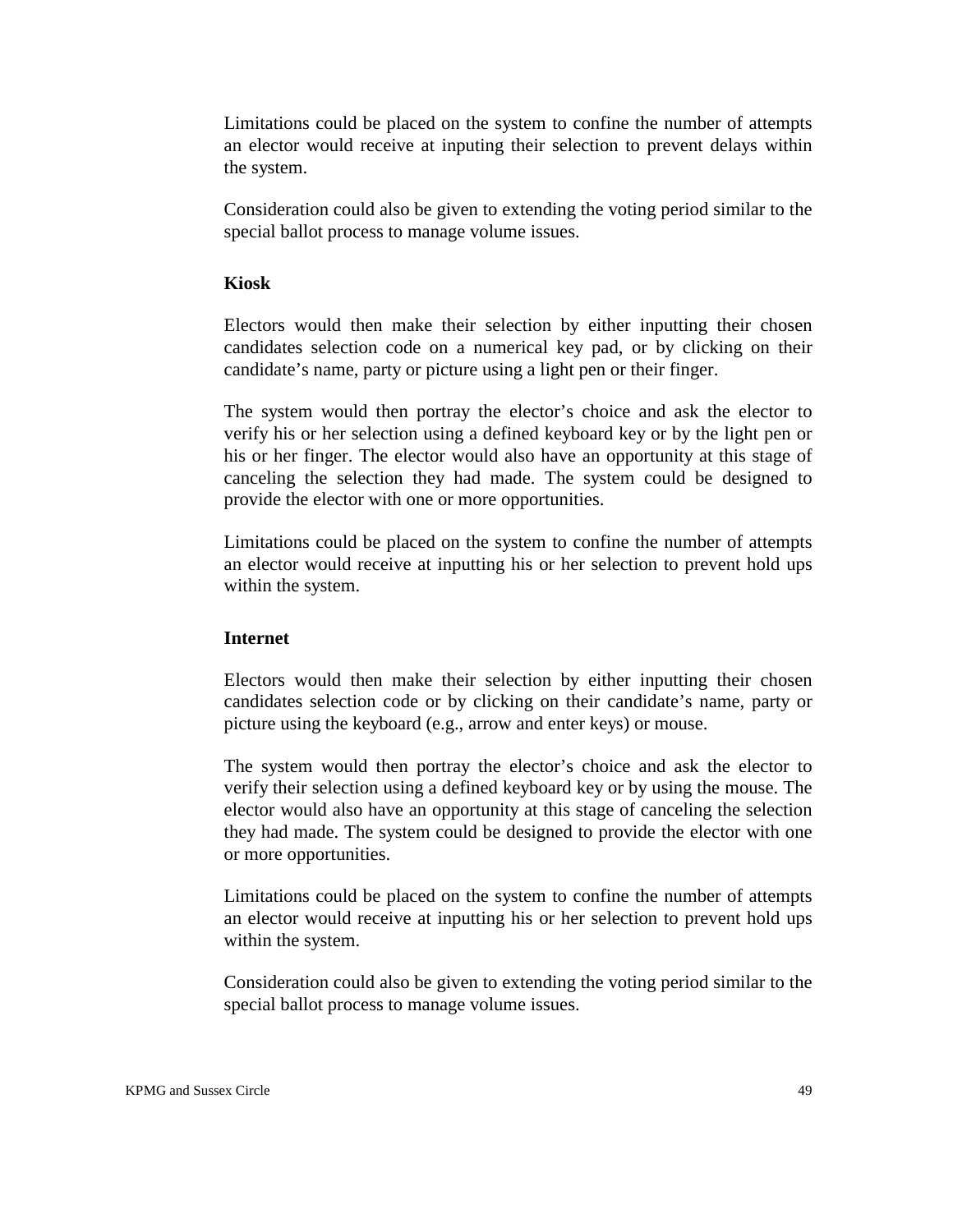### **4. Ballot verification and anonymity of the elector**

Once the elector has confirmed his or her selection the ballot would be considered verified and collected by the system. The system would separate the voter's PIN from the ballot at this step.

### **5. Ballot submission**

The ballot would then be stored for tabulation, the PIN canceled, and the voter marked as having voted. As mentioned above, Elections Canada would require "real time" voted status of electors so that electors could not vote twice by attempting to vote at a polling station or through any other option.

### **6. Tabulation of votes**

The system would communicate votes on-line to a central tabulation area where the votes would be counted and redistributed to the appropriate electoral district and polling stations where the returning officers would add the totals to the polling station figures.

### **7. Retention and storage**

Transcripts of recorded votes could be stored either electronically (e.g., diskette format), on paper or both.

# **F. Conclusions**

Our review of the technology reasonably available to support the elements of the voting process concludes that:

- All three of the new voting technologies (telephone, kiosk and Internet) are sufficiently evolved to support testing in a fully functional pilot.
- None of the technologies examined or options available in the near future present a universal solution. It is our view that in addition to the present manual vote, vote processes consisting of a combination of telephone, kiosk/terminal and Internet should be considered for future elections.
- • Of the technologies currently available, the kiosk/terminal located in a controlled area presents the highest level of potential security balanced with the least risk. We base this on the observation that reasonably functional devices have been developed and could be readily deployed on a test basis in a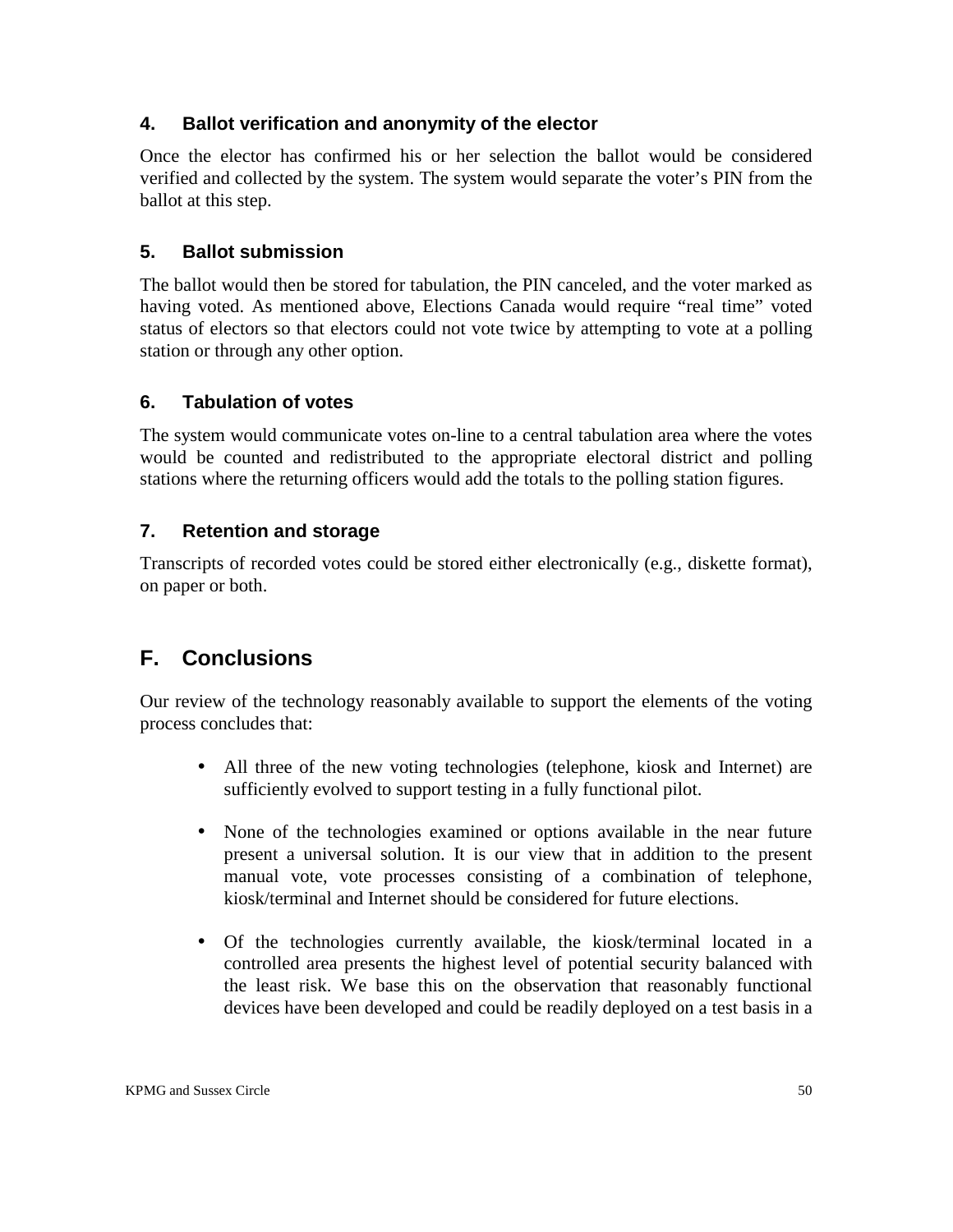controlled manner. However, we believe that the cost of deploying this technology will result in only selected and limited use in Canada.

• The telephone based option offers the potential for the most significant impact on the largest base of Canadian voters. The telephone is clearly the most accepted and widely available of the relevant technologies. Access issues are largely manageable with careful planning and continuing enhancements to the Canadian telephone infrastructure, which is also readily accessible from outside of the country. Further enhancements to the commercialized use of the telephone infrastructure through interactive data phones such as the Northern Telecom interactive Vista 350 can provide full "kiosk/terminal" functionality to individual households. Finally, recent significant advancements to the commercial use of voice recognition and command systems can lead to the full elimination of the need for telephone key pad interaction, thus further simplifying the use of this technology for Canadians. The Toronto Dominion Bank among others, is one example of a Canadian organization that has announced the introduction of the "Green Line TalkBroker", a market information service responding to spoken word commands. This is similar to the Charles Schwab system implemented in the USA which currently responds to over 350,000 calls daily.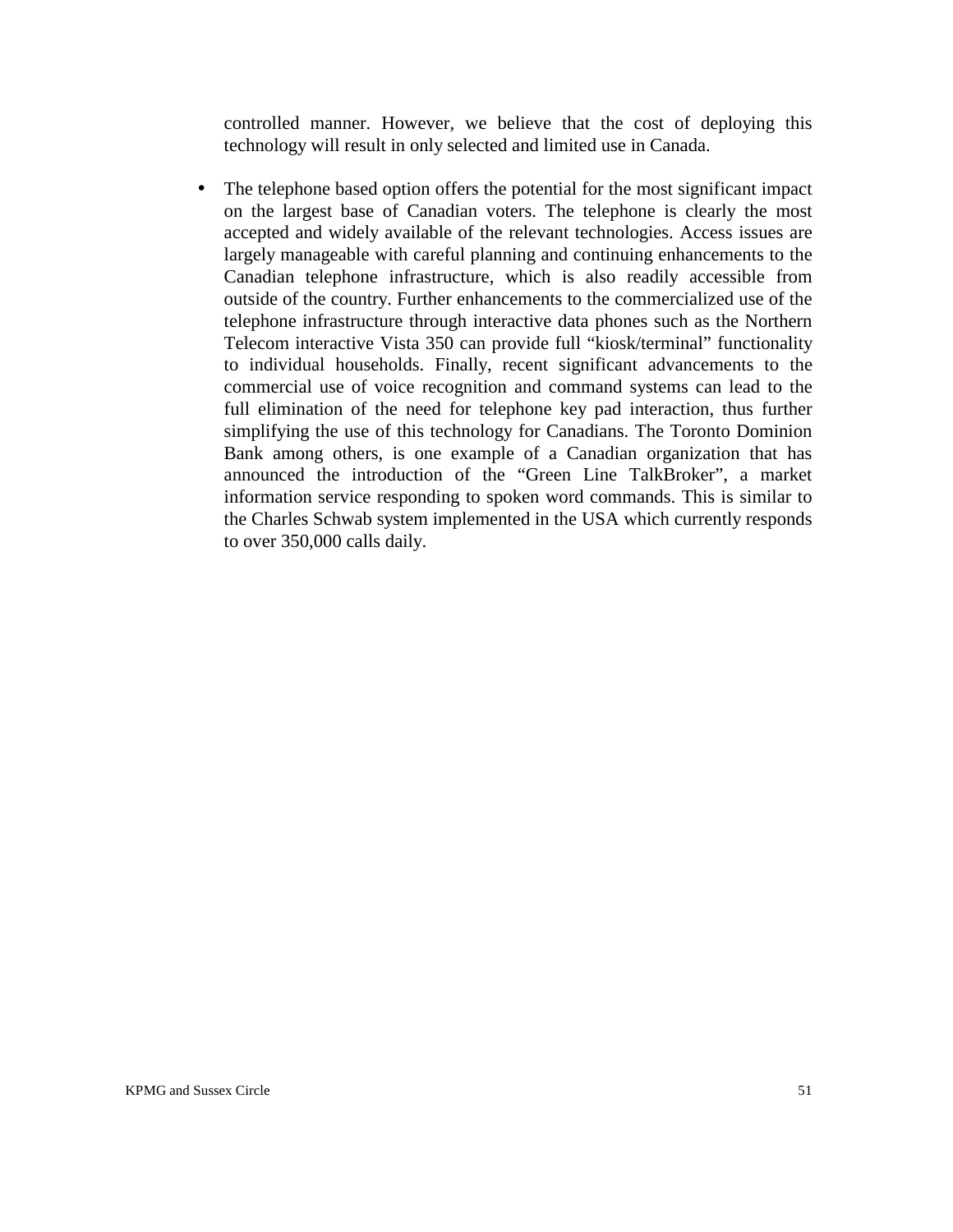# *VIII.*

# *Implications of the New Technologies for Electoral Administration*

# **A. Effect on criteria for effective electoral administration**

Our analysis shows that adoption of the new electronic technologies in the electoral process can have a generally positive impact on the seventeen criteria for electoral administration presented in Section III. Fundamental to support for technology-based voting is the presence and functionality of a relational database. This database would hold information on registered voters, their electoral districts and the candidates. Elections Canada currently maintains the foundation for this data base in the National Register of Electors.

Our approach to assessing the organizational and administrative impacts involved interviews with Elections Canada officials to gain an understanding of the issues which we then presented to technology experts for their views.

#### **1. Democracy—one eligible voter can cast one vote**

If any of the various voting options were offered on election day, Elections Canada would require an on-line, real time database of information across the options to ensure that no person voted more than once. Alternatively, if different options were provided on different days (e.g., advance poll), this would remove the necessity for real time information.

#### **2. Accuracy—the final vote count is reflective of the intent of voters**

Technology options can provide electors with the opportunity to confirm that their vote is recorded as they intended. Electors can change or cancel their recorded vote prior to it being cast.

#### **3. Security—measures in place to protect the integrity of the process**

Technology-based security controls are mature and widely used in many industries. Security controls are also an area where there is continuing active advancement to support emerging applications of technology.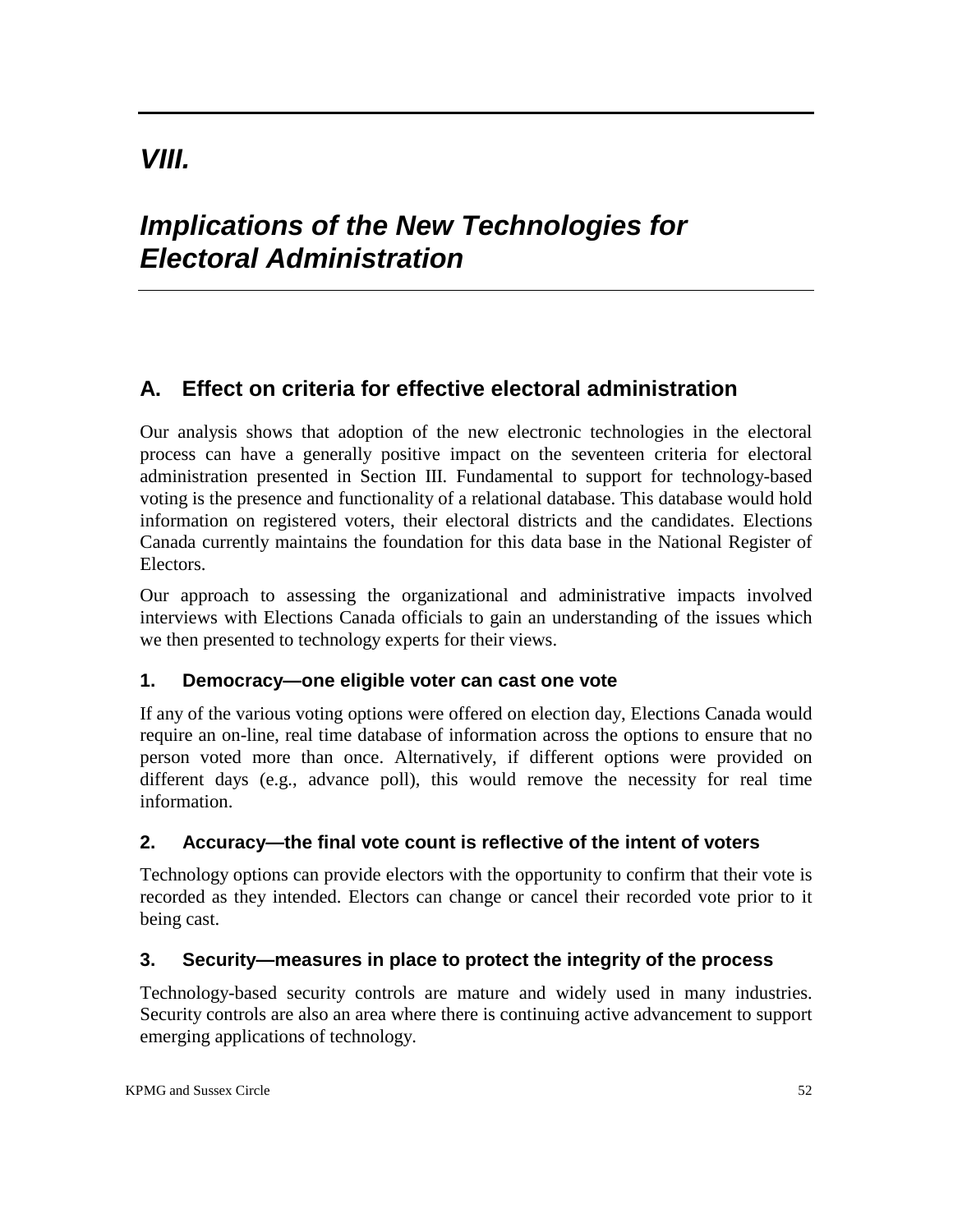Use of unique Personal Identification Numbers:

- will link to an elector (and therefore, electoral district);
- will be canceled upon casting of a vote; and
- will deny access to system after a specified number of attempts with an incorrect PIN.

Telephone voting access from a particular telephone number can be blocked if the security system detects a specified number of attempts to vote with non-valid PIN.

Connection to the voting system by Internet or telephone can be disrupted at the end of a specified time period to prevent blocking of lines to electors.

Firewall protection of the database will be a dynamic issue to be addressed and updated periodically.

### **4. Secrecy—no vote can be traced to the voter**

The act of casting a vote can be linked to an elector in order to mark the elector as having voted*.* After confirming and casting the vote, it will be "detached" from the elector and placed for tabulation with no retraceable path.

### **5. Verifiability/auditability—the vote results can be verified after the count**

Voting results can be recorded electronically. These can be re-accessed electronically or presented as transcripts. Counts of electors and any spoiled or incomplete ballots can be compiled during the poll.

### **6. Privacy/confidentiality—information collected on electors is used for elections purposes only**

Use of and access to stored data must be covered by legislation.

#### **7. Transparency—process is open to outside scrutiny**

Agents of candidates can view updates of electors who have voted using new technology such as computer screens or printouts.

### **8. Accessibility—the specific needs of eligible electors are taken into account so that none are disenfranchised**

Use of technology can expand access to numerous groups of electors who have transportation, mobility or availability of time issues. It would probably be several years however, before a technology based voting option could be selected to support 100 percent of the electorate.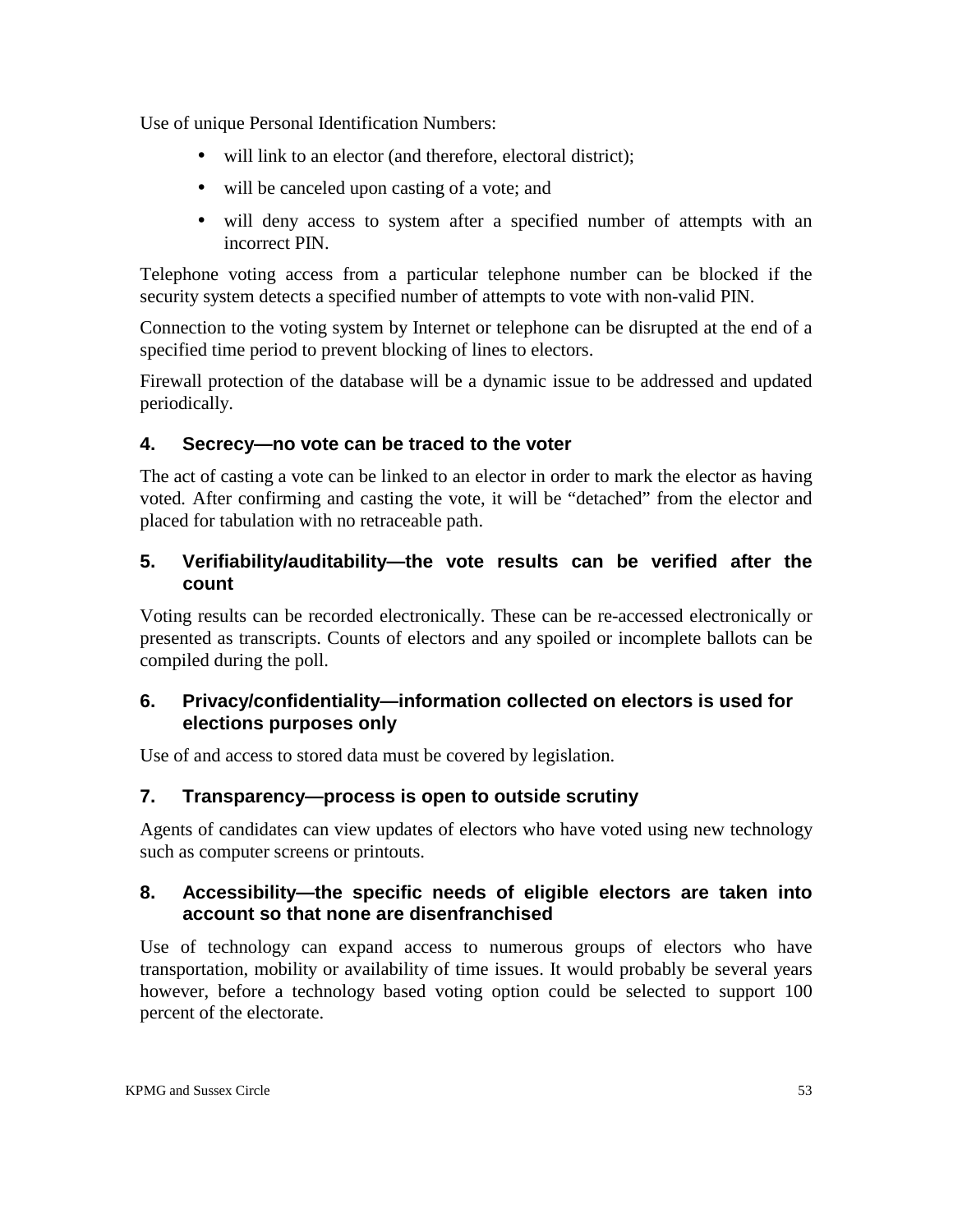### **9. Neutrality—electoral processes do not favour one candidate or party over another**

Adoption of technology options would be for the convenience of the electors not the candidates.

An exploration of technology options does offer the opportunity to present candidates for selection with such additions as party colours or candidate photographs. Adoption of such opportunities may support the multi-lingual requirements.

### **10. Simplicity—the voting processes do not make voting unduly complicated**

A large proportion of the electorate is familiar with the use of many technologies; such as, banking terminals, automated phone services for such tasks as stopping or starting newspaper delivery, voice mail, remote control access devices for televisions, security access, credit and debit cards. Administration of the electoral system will be simplified through automation of many tasks.

### **11. Flexibility—the voting process can handle a variety of ballot styles and counting formats**

The use of technology provides sufficient flexibility to allow for different options for voting as well as different ballot styles and counting formats (e.g., telephone voting, voting using a touch screen kiosk, voting by computer).

### **12. Scalability—the voting process can be scaled to handle large and small electoral events**

Hardware capacity and speed is increasing exponentially and indications are it will continue to do so. Current technology will support a database large enough to support a federal election.

### **13. Recoverability—the voting process provides for duplication of systems to prevent data loss**

Storage technologies will retain data in a compressed format; therefore, storage of duplicate data does not require a doubling of storage capacity. Transcripts of data can be prepared and stored.

### **14. Mobility—the voting process allows votes to be cast from locations other than the traditional polling station**

The use of technology based voting options can eliminate the need for an elector to attend a polling station. Electors could cast their votes from any site where telephone or Internet access is available. This could permit Canadians to vote from overseas locations.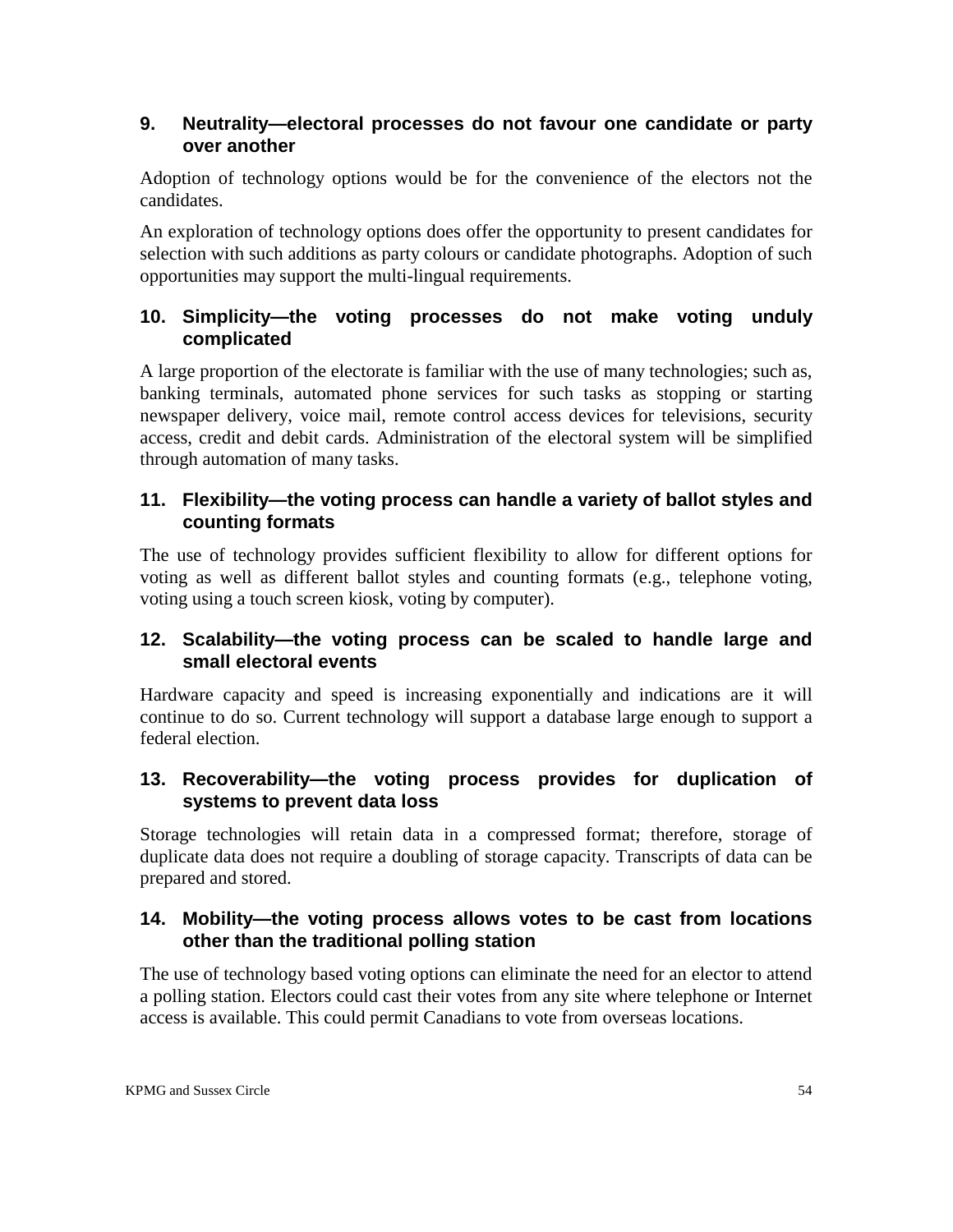### **15. Speed of count—results can be reported quickly**

The count of the cast votes could be ongoing at a national or site basis. Transmission of site counts could be periodic or at the close of polls. Compilation of transmitted results on the central data base could provide results in minutes.

### **16. Cost effectiveness—the voting process is effective and economical**

Adoption of technology can decrease the time involved in the heavily manual electoral administration processes. Use of the telephone or Internet for electoral process relies on technology available to the electorate. Elections Canada could provide the infrastructure to support the process. The planned use of acquired technology, in addition to federal elections, should be a factor in determining the cost effectiveness of the acquisition. Options for multiple use of the technologies should be investigated and considered.

#### **17. Technical durability—the voting process allows the basic electoral infrastructure to be reasonably insulated from obsolescence**

Elections Canada would have to carefully evaluate the acquisition of supporting technologies in an effort to determine what will be most viable for the future. Periodic migration to emerging database technologies should be anticipated. Keeping the database current with system versions will help ensure the data integrity. Acquisition and maintenance of specialized end use terminals must be carefully considered if these may not be used for another four years. This does present an opportunity for partnerships with provincial and municipal electoral bodies.

# **B. Legal considerations**

In our work on this project we developed a list showing the sections of the *Canada Elections Act* that would have to be amended to allow for electronic voting (please see Appendix B). On reflection, we have concluded that amendments to the *Act* as listed would serve to complicate an already difficult and complicated piece of legislation. In fact, the *Act* is so intrinsically linked to the current process that changes would need to be sweeping and widespread. The better course, if Parliament were considering amendments to allow for the possibility of electronic voting, would be to write a new schedule of the *Act* to permit electronic voting for whatever purposes, and under whatever terms and conditions, Parliament deemed appropriate. This was the course followed in the case of special voting rules.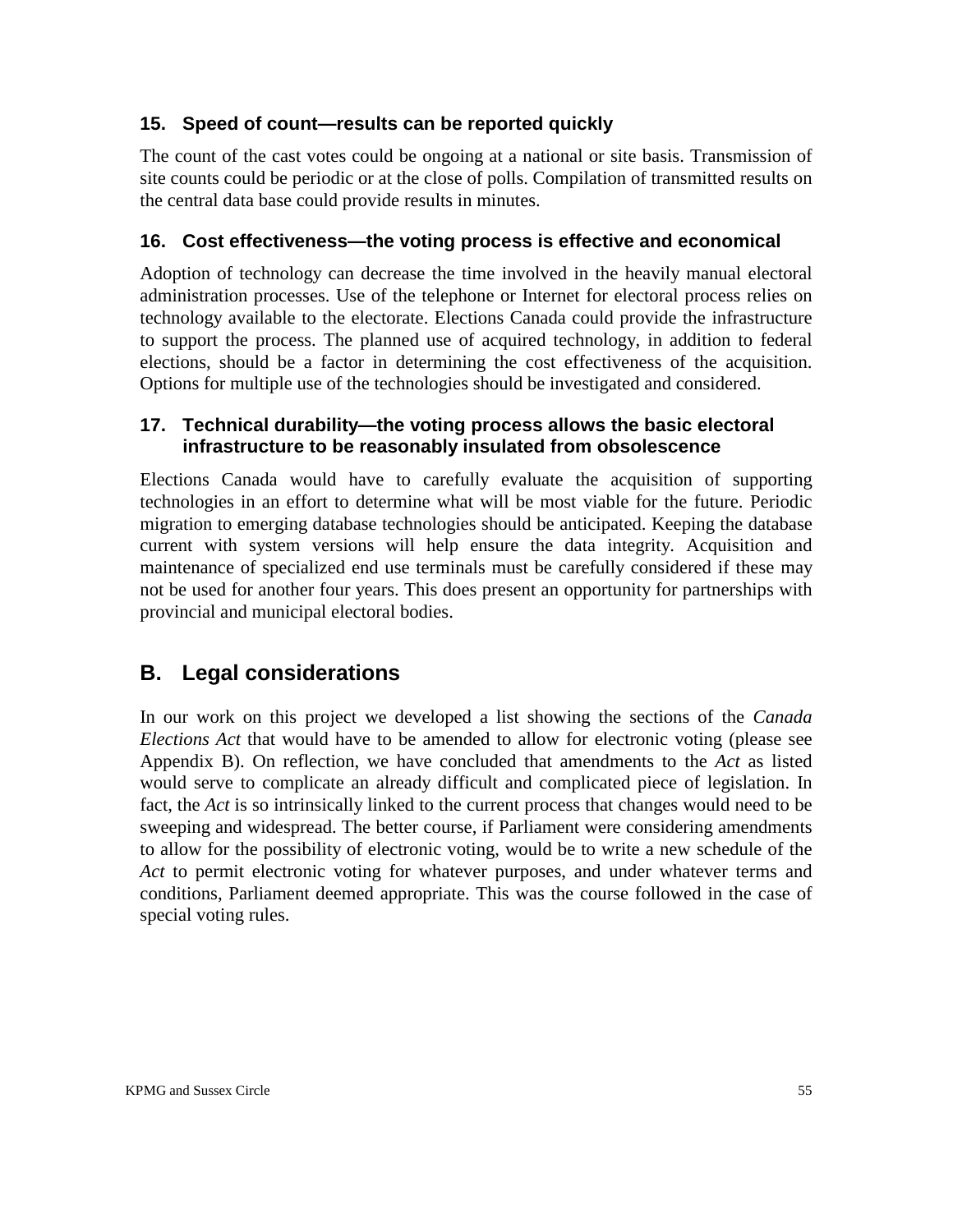## **C. Costs**

It is a "law" of information technology that as the power and efficiency of computing systems increases, costs drop, often dramatically. Thus, the degree to which cost is a factor in the potential application of the new technologies to the voting process (and it is in almost all cases) changes with every passing month. And if experience is any guide, what might appear an impossible costly solution to a problem today (in the area of security or privacy) is likely to be resolved cheaply within only a couple of years. So cost is a factor, but it is a relative factor, and one that is constantly changing. The key point is that technology as it applies to voting is becoming cheaper, not more expensive.

A second important consideration, and one that helps to keep the entire issue of technology and voting in proper context, is that the different voting technologies are each relevant to meeting the accessibility needs of different groups in the Canadian population. A particular technological solution for voting by persons with disabilities might appear expensive until one realizes that current measures to ensure accessibility can also be very costly. An average cost-per-elector at the federal level of,  $$1.50^{22}$  for the conduct of a federal election may include costs of ten times that for members of specific groups where accessibility is already an issue. Technological solutions aimed at the same group should be assessed in that context.

# **D. Opportunities for partnering**

One question which must be answered is whether or not an investment at the federal level in new voting technologies could be recouped through cooperation with other jurisdictions in Canada or abroad. While it would be presumptuous to think of recovering significant portions of the federal cost, it would also be only reasonable to think that some provincial, municipal or foreign jurisdictions would be prepared to share some development costs, or (in Canada) to share the operation of data bases or other infrastructure. This is already the case with some aspects of the National Register of Electors .Furthermore, such cooperation within Canada would reflect and reinforce the

*<sup>22</sup> The cost per elector of polling activities for the 1993 and 1997 General Elections was \$1.45 (adjusted for inflation 1997 dollars) and \$1.54 (estimated) respectively. These cost estimates are comprised of fees and payments made to deputy returning officers, poll clerks, central poll supervisors, information officers, landlords (rental of polling stations) and printers (printing of ballots) for advance, mobile and ordinary polls. Also included are cost estimates for the stock required at polling stations (e.g., ballot paper, guides/instruction manuals, forms, signs, voting compartments, ballot boxes and stationary). All other costs related to the preparation and delivery of an election are excluded (e.g., elector registration, Special Voting Rules, and candidates and party reimbursements).*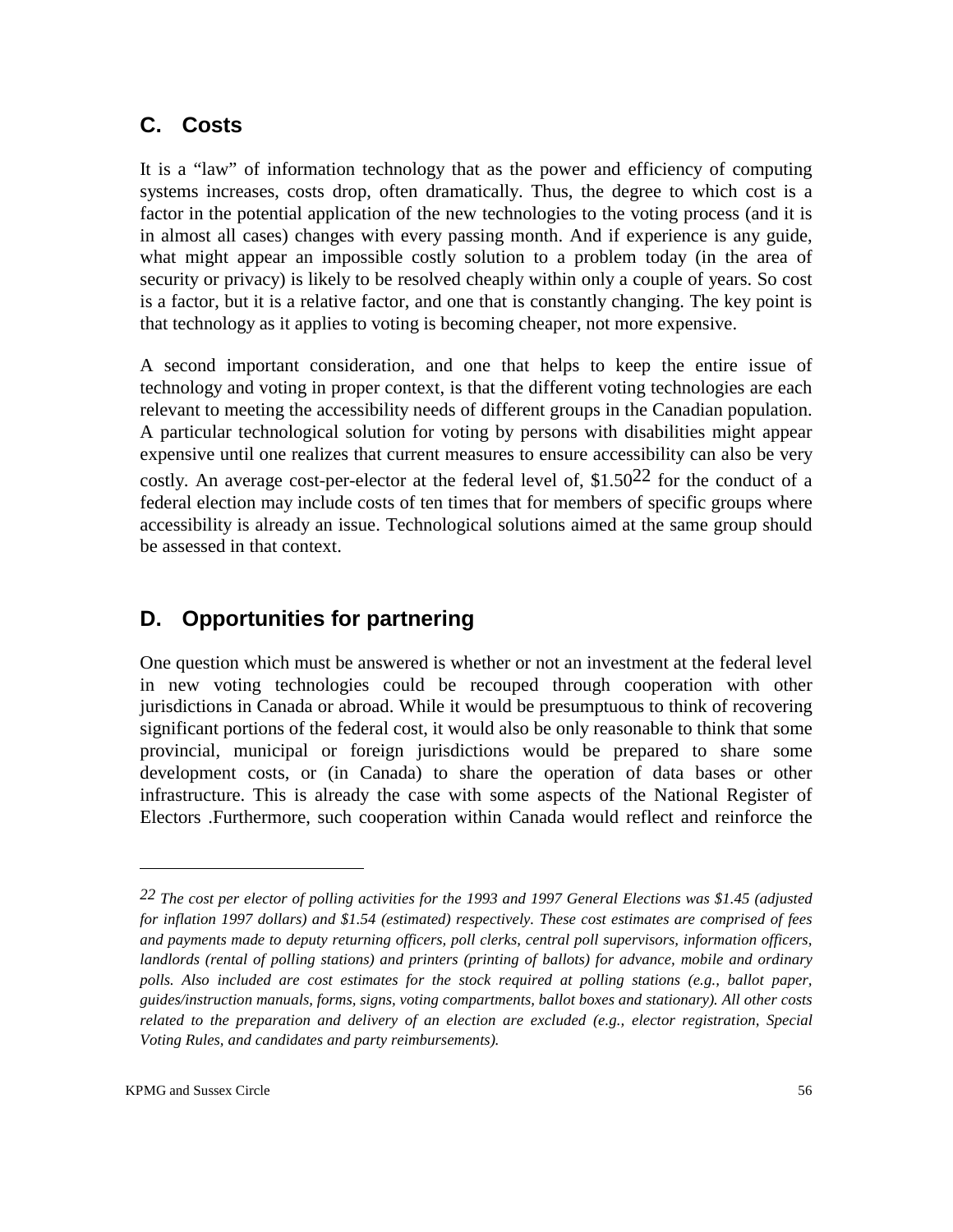notion of the "single taxpayer" and provide value-for-money in the use of tax dollars for the purposes of conducting federal, provincial and local elections.

Beyond the issue of cost, there already have been significant benefits to Canada from leadership and partnering in electoral administration. These benefits would be amplified in areas such as electronic voting where leadership in technology and related administration could pay off in everything from influence at the governmental level to broader business development.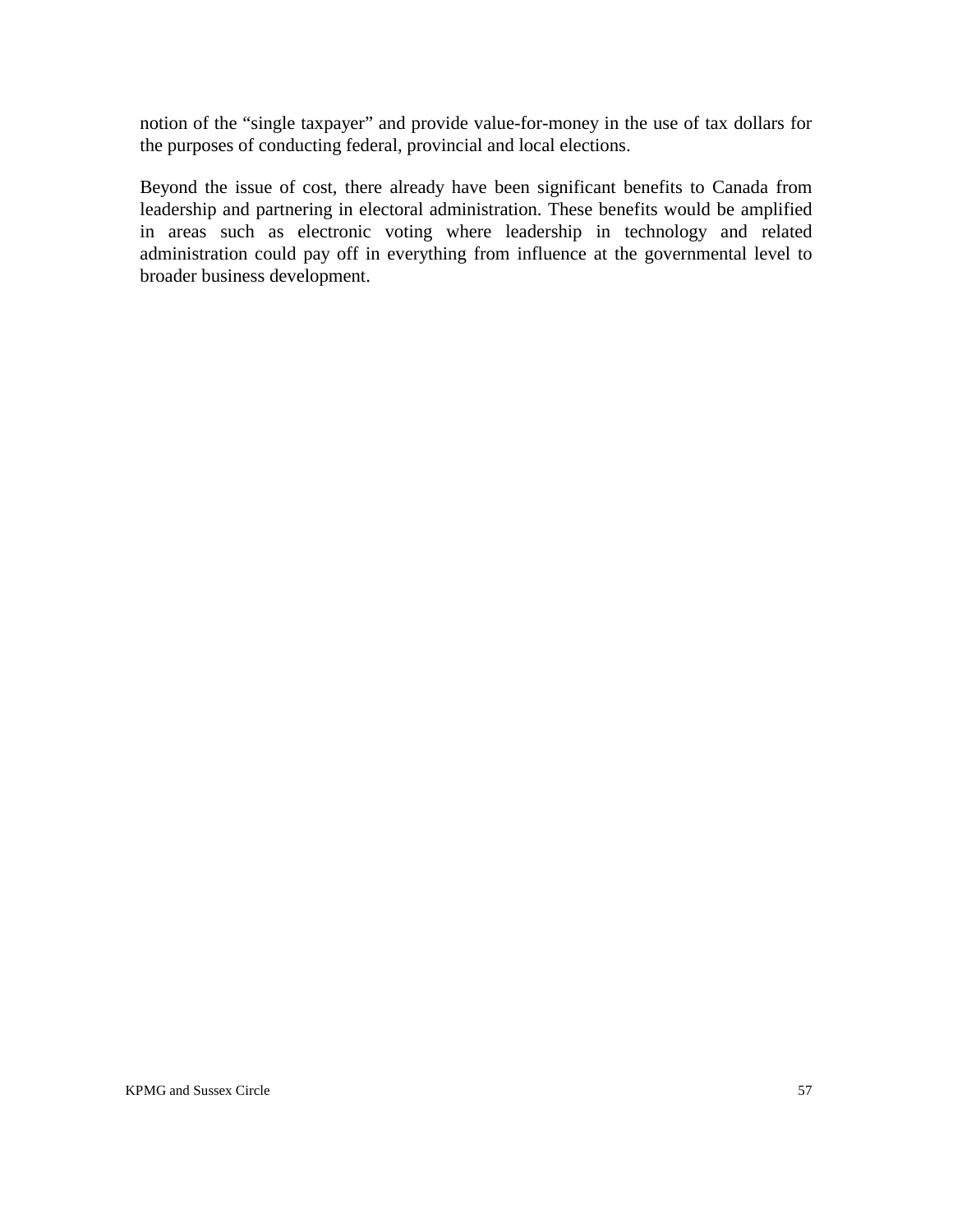# *IX.*

# *Conclusions*

The integrity of the electoral process—the process of casting and tabulating votes in an election—is one of the cornerstones of our democracy. It is because Parliament attaches such importance to the integrity of the process that it has placed responsibility for the administration of electoral events in the hands of an independent officer of Parliament, the Chief Electoral Officer. And it is because Canadians are concerned to ensure the integrity of the process that they always have been cautious about modifying it.

As we note in this report, the process of actually casting a ballot is one of the features of Canadian life that, on the surface at least, has changed remarkably little over the past 100 years. An overwhelming majority of Canadians who vote in federal elections still do so by physically presenting themselves at a polling station in a church or school and declaring that they are who they claim to be. After having their names crossed off a voters' list, they take a paper ballot and retire to mark it in secret, thereafter returning it to the Deputy Returning Officer, who verifies, by viewing his/her initials on the exterior of the ballot, that the ballot is the same as the one given to the elector. Subsequently, the elector places the ballot in the ballot box.

Yet as we know, behind this traditional scenario lies a host of technological and other changes to the actual administration of elections that have been introduced, particularly in recent years, with relatively little fanfare. The most prominent of these changes are the extension of the Special Voting Rules to all Canadians, the automated National Register of Electors which provides a permanent, updateable voters' list, the Event Management System operated by the Office of the Chief Electoral Officer, and the availability of real time election results on the Elections Canada web site on election night.

These changes, and many others internal to the operations of Elections Canada, have essentially two purposes—to make voting more *accessible* to Canadians, and to make the conduct of elections more *efficient*. Both objectives are seen by Parliament and by Canadians generally as supportive of a vigorous and healthy democracy.

As the revolution in information technology touches more and more aspects of modern life, people in many jurisdictions, both in Canada and around the world, are looking for ways to apply the new electronic technologies in support of these two objectives. The list of countries and other political entities that have expressed interest in the new voting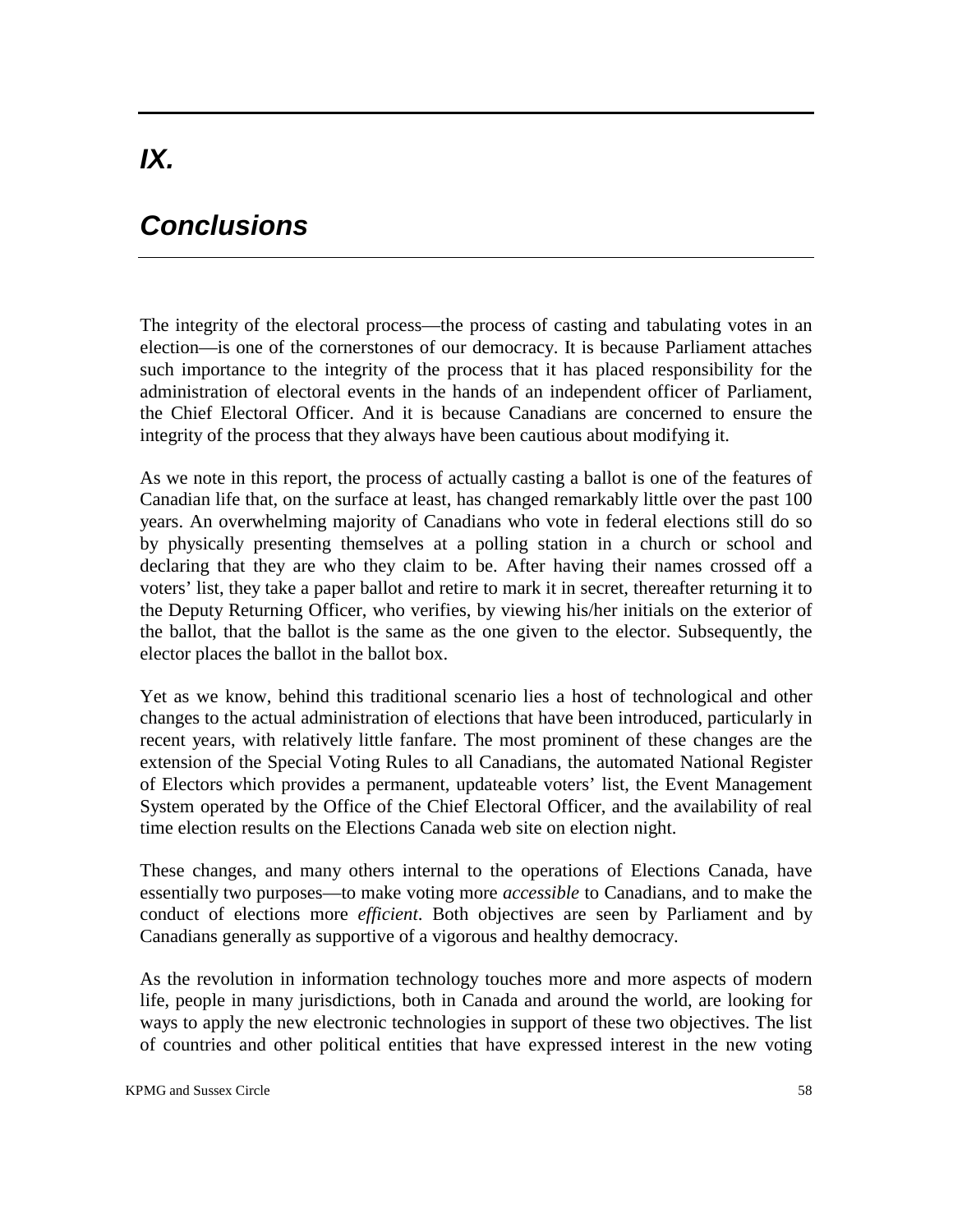technologies is long—it includes Canadian provinces and American states, as well as democracies in Europe and in the developing world. These jurisdictions vary significantly in the size of their voting population and their general state of technological sophistication. But all seem to recognize that the new voting technologies offer the prospect of enabling citizens to vote more easily and in a way that preserves the overall integrity of the electoral process.

Preserving the integrity of the process means satisfying both the electorate and their elected representatives that the voting process will meet at least the first ten criteria of effective electoral administration that are listed in Section III, and preferably all seventeen. Together, those conditions represent a high standard of systemic integrity. But it would be easy to set the bar too high—to make it impossible to change the voting procedure on the grounds that any innovation can, in theory, be corrupted; that no new process is perfectly secure; that any process which allows citizens to vote "at a distance" opens the possibility of fraud.

These concerns, however well-intended, can obscure a proper understanding of what underpins the integrity of the *current* process. In a word, our current electoral process is a complex of law, procedures, practices and dedicated administration—not just by the CEO and his staff but by the many thousands of Canadians who are involved in the conduct of every election. Significantly, it is also a matter of what Canadians are prepared to accept as a reasonable standard of security and integrity. They take it for granted, for example, that a cardboard polling "booth" is private because they are confident that no one is watching from a distance with a telephoto lens; they trust the voters' list and the presence of scrutineers to prevent voter fraud through false declarations of identity or eligibility; they trust the physical process of ballot-counting. They trust our present systems and procedures—what could be called our present "technologies"—because they are used to them. Those procedures work and people accept that they will produce an honest result.

Similarly, the attitude of Canadians to the new technologies is changing as those technologies become ever more present in their lives, whether in the form of banking machines, or scanning devices at the checkout counter, or Internet commerce. People see that these technologies work. They develop a reasonable degree of trust in them, a trust that is not shaken by the fact that any of these systems can be compromised.

To take one obvious example—if Canadians had been obliged to move overnight to the use of banking machines, they would have objected vociferously. As it turns out, the machines were introduced gradually as adjuncts to traditional branch banking. Canadians gradually have come to accept and appreciate the presence of these machines as a way of increasing their access to banking services and keeping costs down.

Similar considerations apply in the case of electronic voting. If the proposal were to move to an entirely new method of voting, using whatever form of new technology, one could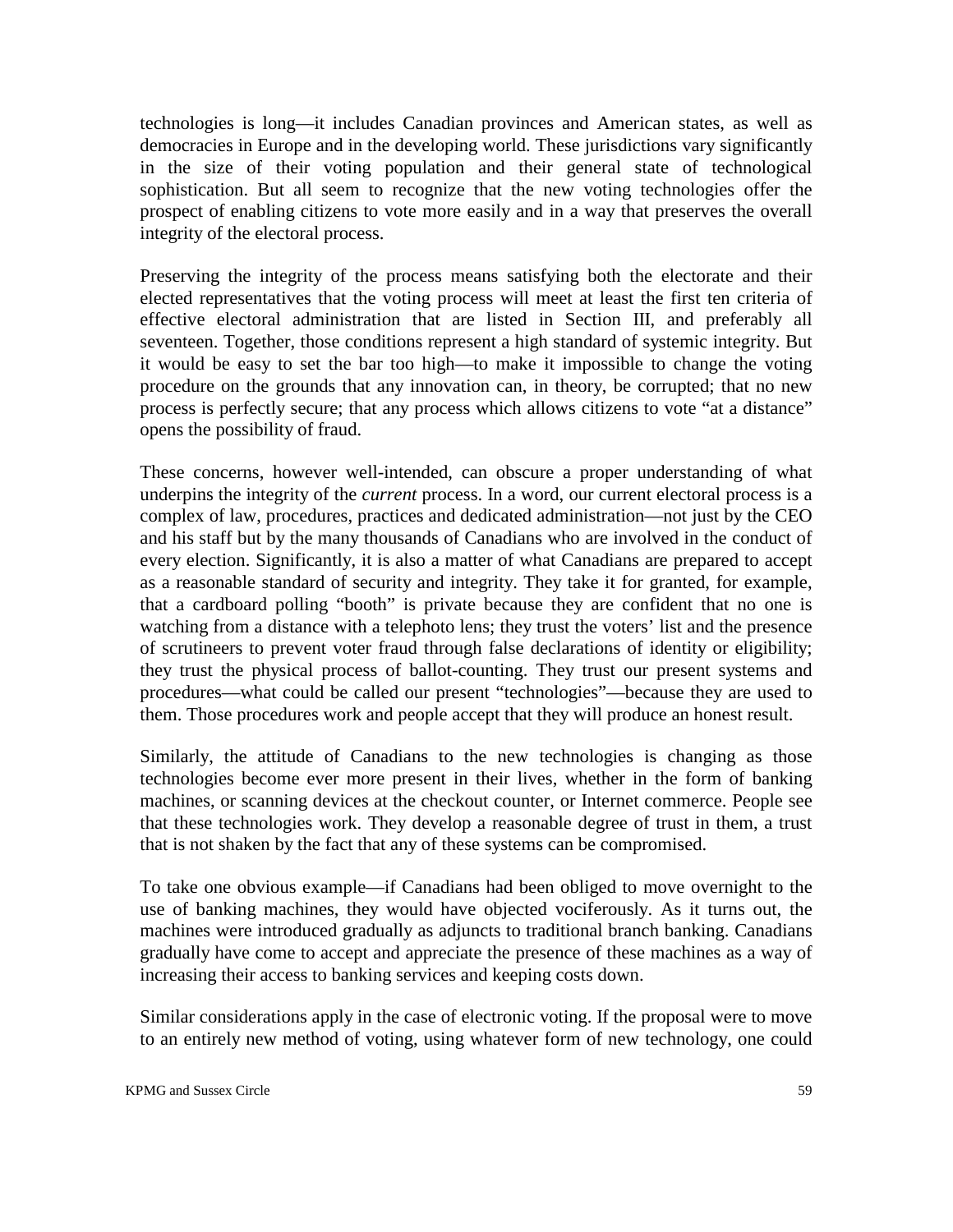expect a similarly high degree of concern from Canadians. And rightly so. No new method can be "proven" to work without extensive trials; more importantly, no new method can be accepted without exposure over a long period.

#### **Next Steps**

With these considerations in mind, Parliamentarians may wish to test and explore ways of using the new technologies to make the act of voting itself more accessible to Canadians. This exploration can be undertaken in several ways.

First, Parliament could make the necessary legislative changes to allow Elections Canada to test some of the promising technologies in controlled, pilot situations where electoral administrators can learn from experience, where Canadians can observe the new methods in action, and where Parliamentarians themselves can draw lessons about the directions in which they wish to proceed and at what pace. One simple way to do this would be for Elections Canada to commission the building of a "pilot" system, using a particular technology, so that Parliamentarians, and Canadians generally, could observe how it worked in a controlled environment.

Second, Elections Canada can continue a dialogue on these issues with interested Canadians, including those with a professional interest in elections, those who supply technology, and those who speak for different sectors of our society for whom technology offers particular benefits in terms of accessibility to voting.

Third, work may be done in educating the public at large on the benefits of the new technologies and their application to the electoral process. Only if the public is fully informed will it be prepared to support changes to something as important as the process of voting in a federal election.

Fourth, there would be merit in Elections Canada continuing to monitor technological developments in this area, and perhaps to fund appropriate research in electoral technologies and their application to voting processes in Canada and abroad. Elections Canada is Canada's "centre of excellence" in these matters; it should continue to invest in its knowledge base and expertise on technology and the voting process so that Parliamentarians have the benefit of up-to-date information and advice.

The voting procedure and system is not something that should lightly be changed. But nor is it something that a society can afford to ignore—it is too important to our sense of democracy and indeed to our sense of community. To the degree to which the new voting technologies allow Canadians greater access to the democratic franchise, those new technologies deserve to be carefully considered as tools for strengthening electoral democracy as Canada moves into the  $21<sup>st</sup>$  century.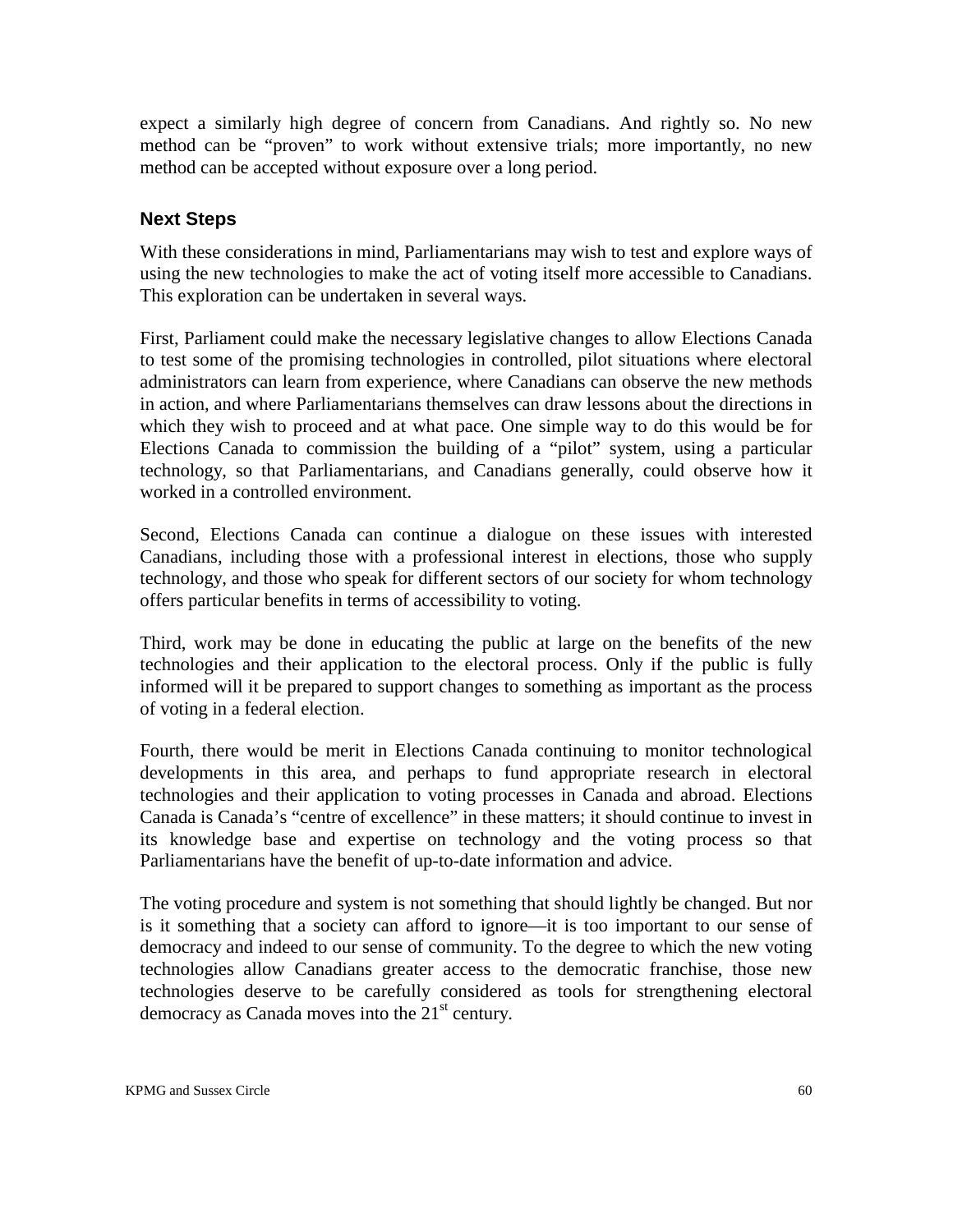# *Appendix A*

# *Project Mandate and Study Team*

## **1. Our mandate**

Under contract to Elections Canada (contract #05005-97-1001) KPMG and Sussex Circle's mandate was to identify the forces and factors that have changed, or threaten to change, the environment in which elections are conducted in Canada, notably:

- changes in the attitudes, perceptions and voting habits of Canadians; and,
- the effects of information and communications technology, and the opportunities offered therein to enhance Canadians' accessibility to the voting process.

Two factors in particular help define the strategic context for this study.

- The Chief Electoral Officer (CEO) has been sharing information, data and experience with provincial governments and other jurisdictions, with a view to reducing costs and enhancing the capacity of all partners to fulfill their respective mandates. This trend is likely to continue and represents an opportunity for the CEO to play leading roles both in Canada and abroad.
- While new information and communications technologies are beginning to change how elections are conducted in Canada, the full possibilities and implications of "electronic democracy" have only begun to be explored. This is an area where the CEO is uniquely positioned and qualified to provide advice to Parliament.

In his February 1994 report after the  $35<sup>th</sup>$  General Election, the CEO suggested Parliament may wish to undertake a careful review of the implications of the new technologies for electoral democracy in Canada. And in his 1994 Strategic Plan, the CEO identified the emerging trends and challenges facing the Office. In addition in 1997, following the  $36<sup>th</sup>$ General Election the CEO reported on electoral system innovations to Parliament particularly the Register of Electors, and the CEO undertook a preliminary study of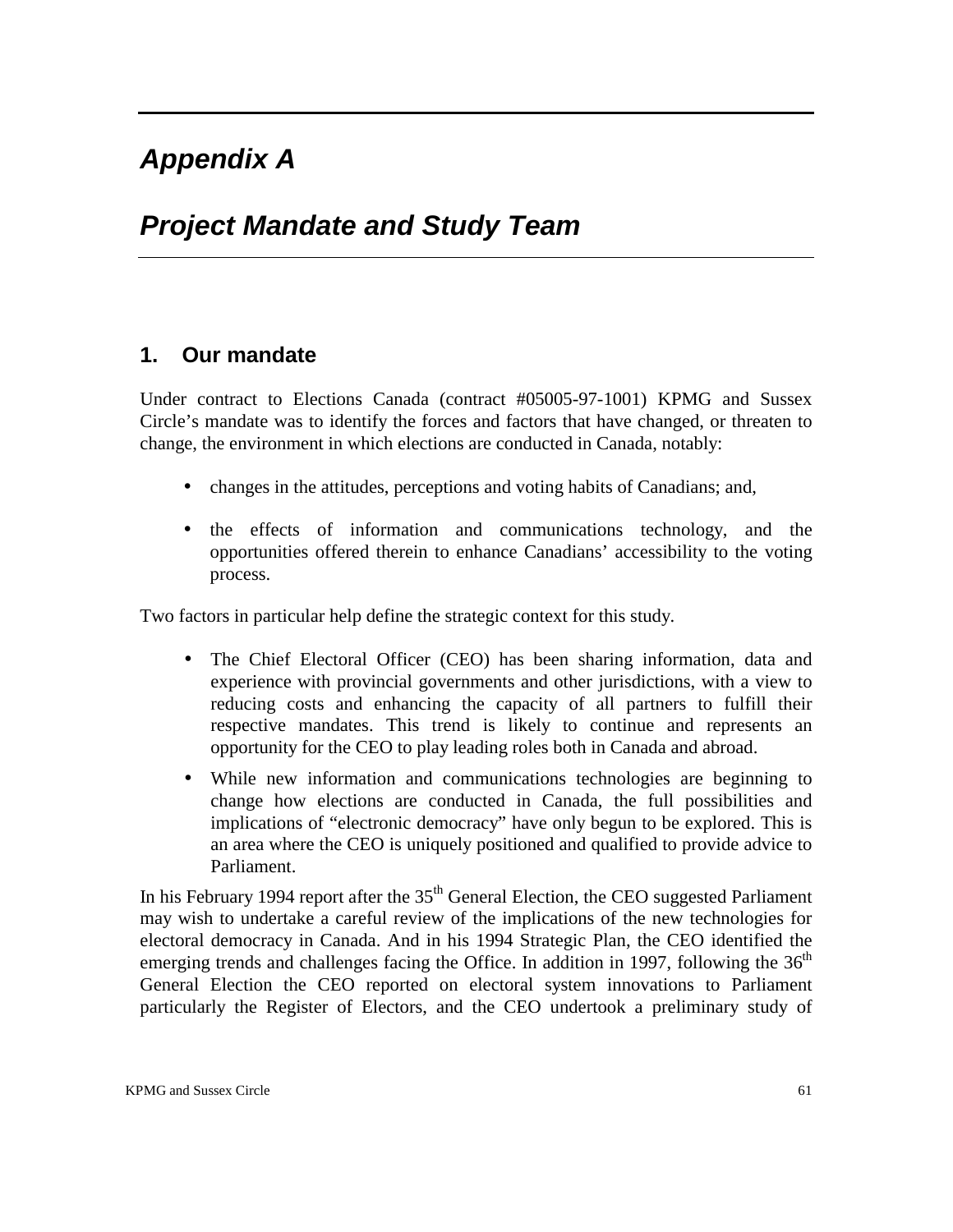electronic democracy representing the Office's first step in exploring the use of technologies to facilitate the voting process in Canada at the federal level.

It is the responsibility of the CEO to advise Parliament on what he and his Office should be doing, to fulfill this mandate in the most efficient and effective fashion.

The chief benefit of our study, therefore, will lie in its articulating a clear, well-grounded vision of how technology can be used to enhance the voting process in Canada, and a rigorous analysis of the issues and options that will face Parliament and the Canadian electorate with respect to the voting process into the  $21<sup>st</sup>$  century.

# **2. Study team**

**Ian Clark** is a Partner in the KPMG Centre for Government. A former Rhodes Scholar, scientific researcher and policy analyst, Mr. Clark's 24 years of experience in the federal government and International Monetary Fund have made him one of Canada's experienced implementers of, and commentators on, changing management and decisionmaking practices in the public sector. Mr. Clark most recently represented Canada, Ireland and ten Caribbean countries as an Executive Director at the IMF. Prior to that he was Secretary of the Treasury Board and Comptroller-General of Canada.

**Rainer Beltzner** is a Senior Partner in the Strategic Technologies Group of KPMG. Mr. Beltzner is a recognized expert with 25 years experience in the fields of business system and technology evaluation, strategic planning for technology driven business systems, information systems security, business process re-engineering, project management and system certification. Mr. Beltzner is a graduate of Acadia University. Mr. Beltzner is qualified as a Chartered Accountant and a Certified Information Systems Auditor.

**James R. Mitchell** is a founding partner of Sussex Circle, an Ottawa consulting firm that provides strategic advice on policy and organization to government and the private sector, both in Canada and internationally. Mr. Mitchell is a former Assistant Secretary to the Cabinet (Machinery of Government), in which capacity he was responsible for providing advice to successive Secretaries to the Cabinet and Prime Ministers on matters related to the organization of government, the reform and renewal of the Public Service and a host of other issues related to governance and change in Canada. He was a principal advisor on the 1993 reorganizations of the federal government. Mr. Mitchell holds a Ph.D. in philosophy from the University of Colorado.

**Kathleen Barret** is a Manager in KPMG's Strategic Technologies Group and has extensive experience in Information Technology consulting, specifically in the assessment of data centres and voice and data communications environments and call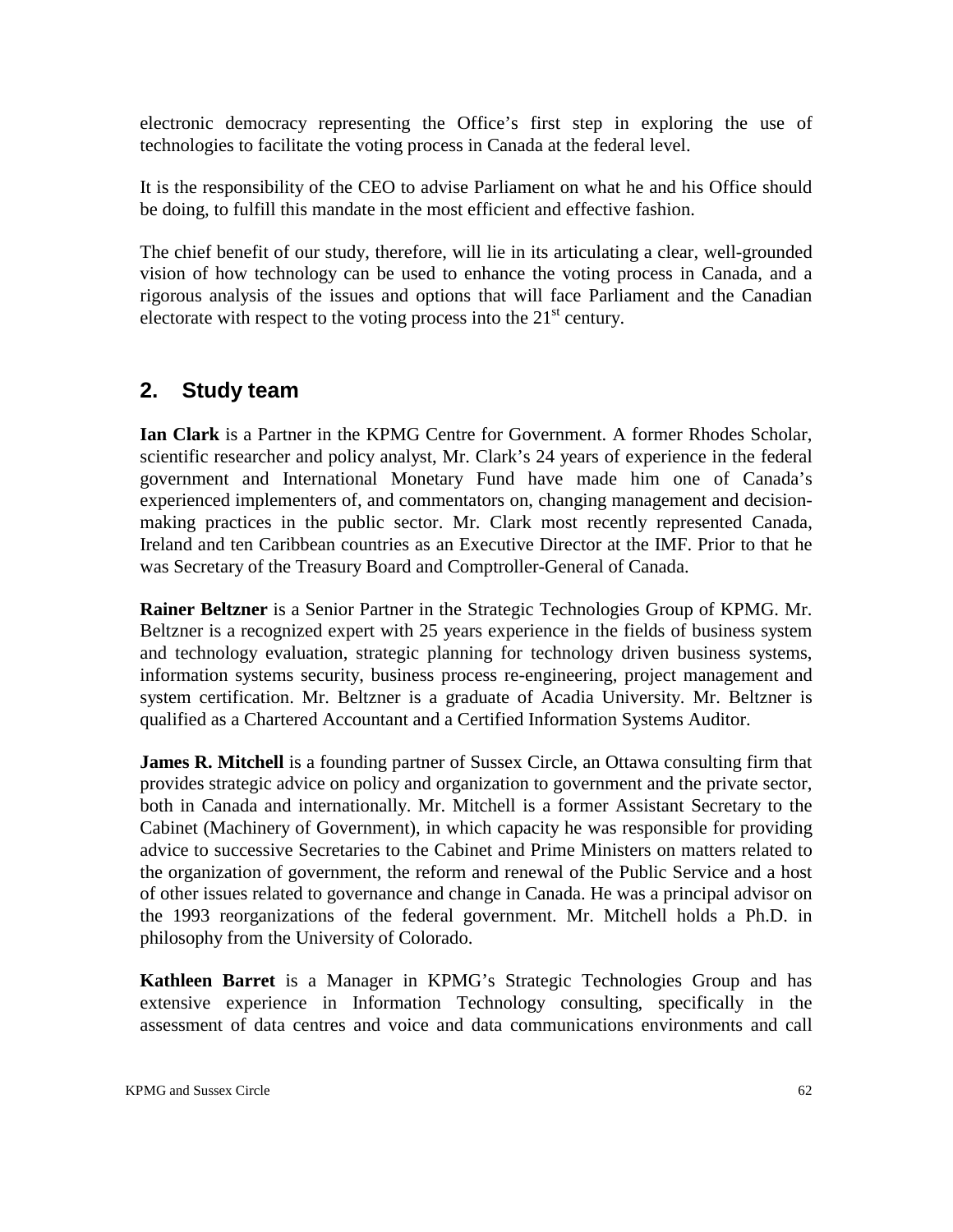centres, designing network charge back systems, evaluating outsourcing alternatives, defining metrics for cost performance measurements and evaluating vendor strengths and weaknesses. She has also headed up a number of research initiatives, focusing on the voice and data communications markets in Canada. Ms. Barret holds a degree from Georgetown University's School of Foreign Service.

**Alec Taylor** is a Senior Consultant in the KPMG Centre for Government. Mr. Taylor is a former member of the federal government's Management Trainee Program with experience at Treasury Board Secretariat, CIDA, and Public Works and Government Services. Mr. Taylor holds a masters degree in public administration and public policy from the London School of Economics.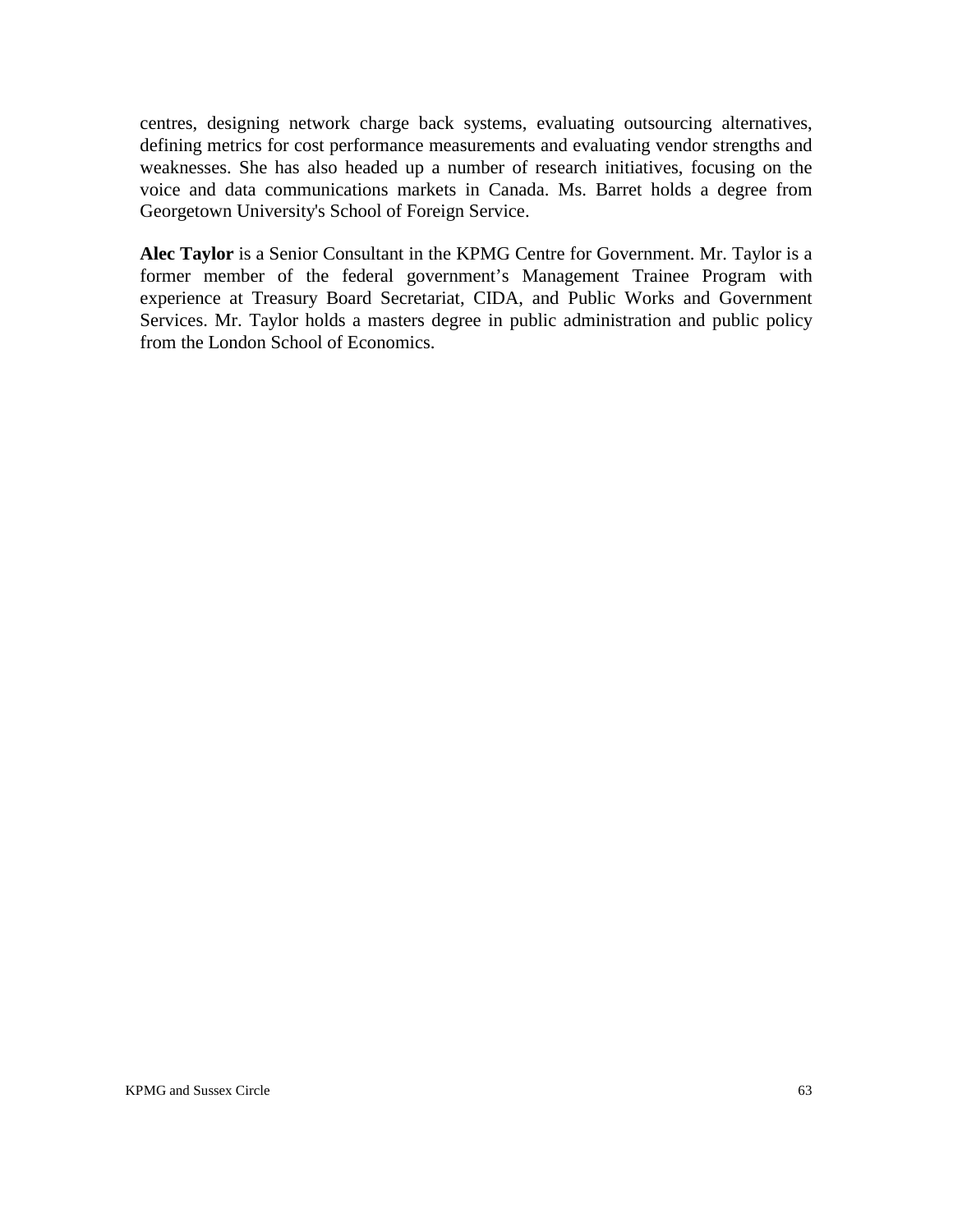# *Appendix B*

# *Voting Technologies and the Canada Elections Act*

In the following table, we identify those sections of the *Canada Elections Act* which are impacted by the electronic voting options (telephone, Internet and kiosk).

On reflection, and after consultation with Elections Canada officials, we have concluded that amendments to the *Act* as listed would only serve to complicate an already difficult and complicated piece of legislation. In fact, the *Act* is so intrinsically linked to the current process that changes would need to be sweeping and widespread. The better course, if Parliament were considering amendments to allow for the possibility of electronic voting, would be to write a new schedule of the *Act* to permit for electronic voting, and under terms and conditions, Parliament deemed appropriate as is the case for special voting rules.

| Process Phases                  | Applicable sections of the Canada Elections Act                                                                                                                                                                                                                     |
|---------------------------------|---------------------------------------------------------------------------------------------------------------------------------------------------------------------------------------------------------------------------------------------------------------------|
| 1. Registration<br>confirmation | Elector declaration—Section 120                                                                                                                                                                                                                                     |
|                                 | $120(1)$ Each elector, on entering the room where the poll is held, shall declare<br>the elector's name and address whereupon the poll clerk shall ascertain if the<br>name of the elector appears on the official list of electors used at the polling<br>station. |
|                                 | $120(2)$ When it has been ascertained that an elector is qualified to vote at a<br>polling station,                                                                                                                                                                 |
|                                 | (a) the electors name shall be struck off the list of electors; and                                                                                                                                                                                                 |
|                                 | (b) the elector shall immediately be allowed to vote, unless an election officer or<br>any agent of a candidate present at the polling station desires that the elector<br>first show proof of identity or take an oath of qualifications.                          |
|                                 | Manner of voting—Section 131131(1) An elector, before receiving a ballot<br>paper from the DRO, shall give his name and address                                                                                                                                     |
|                                 | (a) to the DRO and poll clerk; and                                                                                                                                                                                                                                  |
|                                 | (b) on request, to an agent of a candidate.                                                                                                                                                                                                                         |
|                                 | 131(4) When an elector has been given a ballot paper, no one shall require the                                                                                                                                                                                      |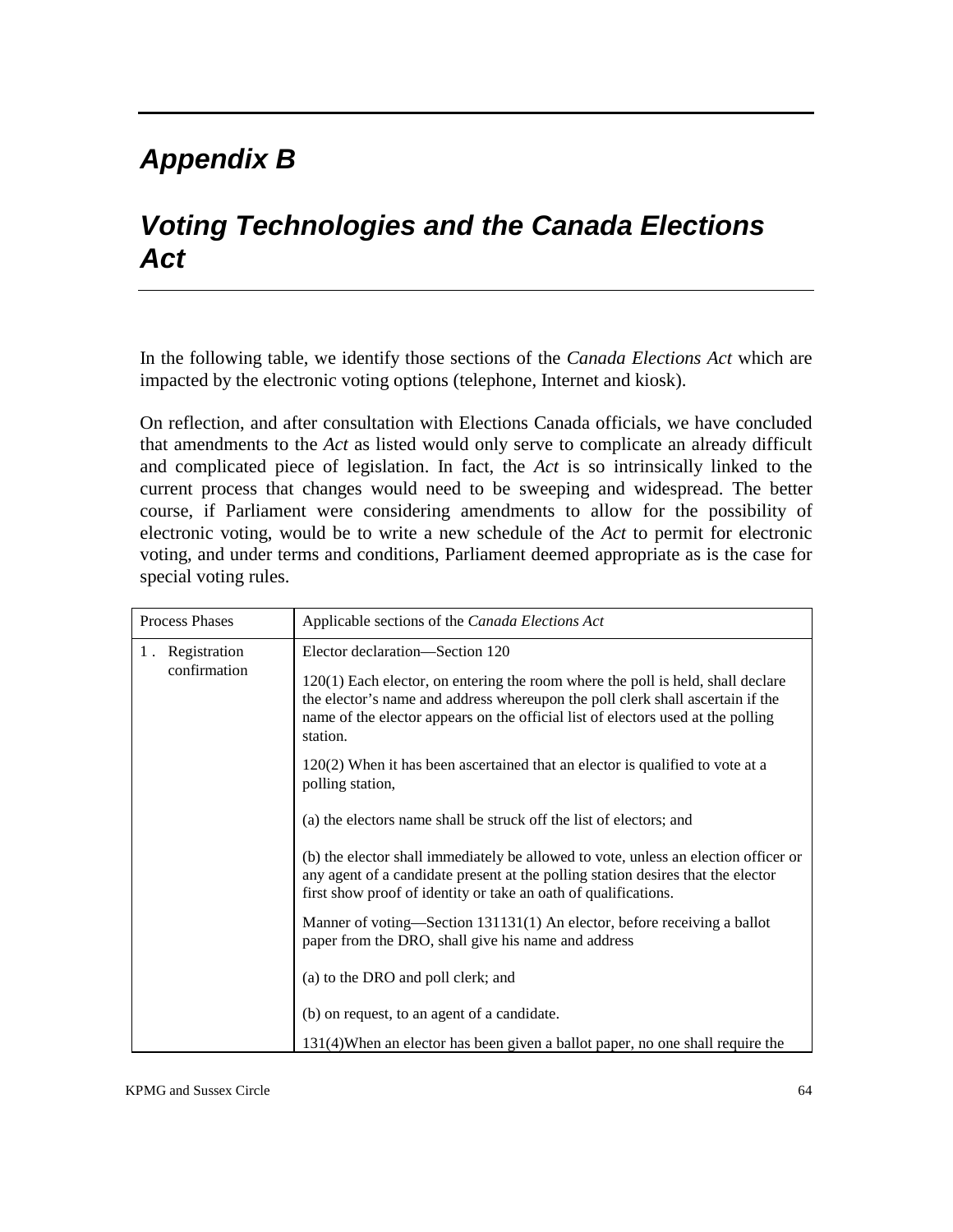| Process Phases                                            | Applicable sections of the Canada Elections Act                                                                                                                                                                                                                                                                                                                             |
|-----------------------------------------------------------|-----------------------------------------------------------------------------------------------------------------------------------------------------------------------------------------------------------------------------------------------------------------------------------------------------------------------------------------------------------------------------|
|                                                           | elector to show proof of identity or take an oath.                                                                                                                                                                                                                                                                                                                          |
| 2. Ballot options                                         | Manner of voting-Section 130                                                                                                                                                                                                                                                                                                                                                |
|                                                           | 130(1) Voting shall be by ballot, and each elector shall receive from the DRO a<br>ballot paper, on the back of which that officer has, as prescribed by subsections<br>$117(2)$ to $117(4)$ , affixed his initials, so placed, as indicated on the back of Form<br>3, that when the ballot paper is folded the initials can be seen without unfolding<br>the ballot paper. |
|                                                           | 130(2) The DRO shall instruct each elector how and where to affix his mark,<br>shall properly fold the elector's ballot paper and shall return the elector to return<br>the ballot paper when marked and folded as directed.                                                                                                                                                |
|                                                           | Manner of voting-Section 133                                                                                                                                                                                                                                                                                                                                                |
|                                                           | 133 An elector who has inadvertently dealt with the ballot paper delivered to<br>him in such a manner that it cannot conveniently be used shall return it to the<br>DRO who shall                                                                                                                                                                                           |
|                                                           | (a) deface it in such a manner as to render it a spoiled ballot, and                                                                                                                                                                                                                                                                                                        |
|                                                           | (b) deliver another ballot to the elector.                                                                                                                                                                                                                                                                                                                                  |
|                                                           | 133(1) An elector is entitled to receive another ballot paper pursuant to section<br>133 on not more than one occasion.                                                                                                                                                                                                                                                     |
| 3. Casting of                                             | Manner of voting—Sub-section 132(1)                                                                                                                                                                                                                                                                                                                                         |
| decision                                                  | 132.1 An elector shall, after receiving a ballot,                                                                                                                                                                                                                                                                                                                           |
|                                                           | (a) proceed directly to the voting compartment;                                                                                                                                                                                                                                                                                                                             |
|                                                           | (b) use the pencil provided, or any other pencil or pen, to make a cross, or<br>other mark that clearly indicates the elector's choice, in the circular space<br>provided on the ballot opposite the name of the candidate;                                                                                                                                                 |
|                                                           | (c) fold the ballot as instructed by the DRO so that the initials on the back<br>of the folded ballot and the serial number on the back of the stub are visible<br>without unfolding the ballot; and                                                                                                                                                                        |
|                                                           | (d) return the ballot to the DRO.                                                                                                                                                                                                                                                                                                                                           |
|                                                           | 132.2 The DRO shall, on receiving the ballot from the elector, (a) without<br>unfolding the ballot, verify that it is the same one that was handed to the<br>elector by examining the initials and serial number on the back of the ballot.                                                                                                                                 |
| 4. Ballot verification<br>and anonymity of<br>the elector | Manner of voting—Sub-section 132(2)                                                                                                                                                                                                                                                                                                                                         |
|                                                           | 132(2) The DRO shall, on receiving the ballot from the elector; (b) remove and<br>destroy the counterfoil in full view of the elector and all other persons present.                                                                                                                                                                                                        |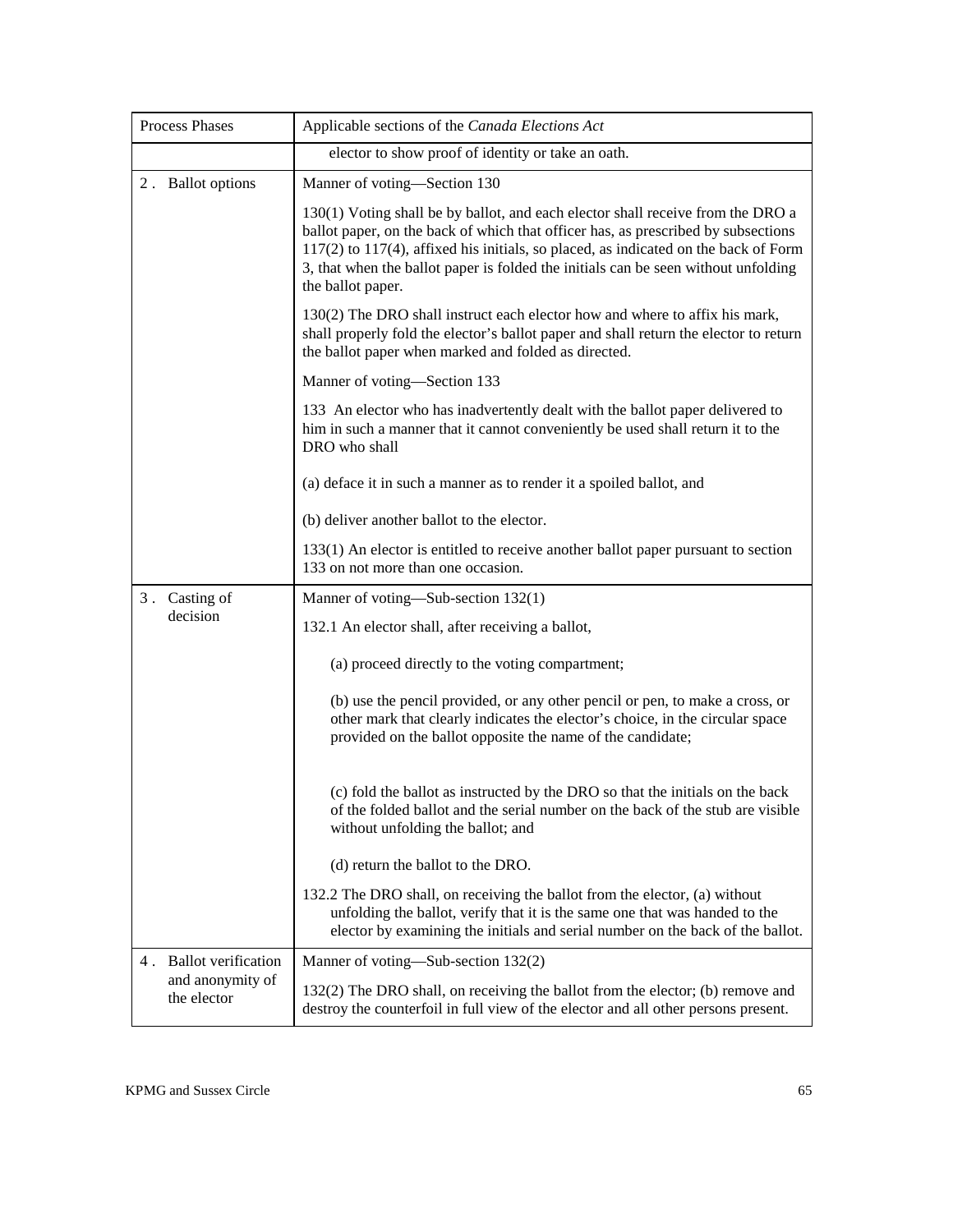| Process Phases       | Applicable sections of the Canada Elections Act                                                                                                                                                                                                                                                                                                                           |
|----------------------|---------------------------------------------------------------------------------------------------------------------------------------------------------------------------------------------------------------------------------------------------------------------------------------------------------------------------------------------------------------------------|
| 5. Ballot submission | Manner of voting-Section 132                                                                                                                                                                                                                                                                                                                                              |
|                      | 132.2 The DRO shall, on receiving the ballot from the elector; (c) return the<br>ballot to the elector who deposits it in the ballot box or, if the elector so<br>requests, the DRO shall deposit the ballot in the ballot box.                                                                                                                                           |
|                      | Proceedings at the poll—Section 125125 Each poll clerk shall (b) indicate on<br>the prescribed form opposite the name of each elector, as soon as the elector's<br>ballot paper has been deposited in the ballot box, that the elector has voted.                                                                                                                         |
|                      | Manner of voting—Section 137                                                                                                                                                                                                                                                                                                                                              |
|                      | 137(1) Every elector shall vote without undue delay and shall leave the polling<br>station as soon as his ballot paper has been put in the ballot box.                                                                                                                                                                                                                    |
| 6. Tabulation of     | Counting and reporting the votes—Section 160, 161, 162 $&$ 163                                                                                                                                                                                                                                                                                                            |
| votes                | 160(1) Immediately after the close of the poll, in the presence and in full view of<br>the poll clerk and the candidates and their agents, or, if the candidates or any of<br>them are absent, in the presence of those candidates that are present, and of at<br>least two electors if none of the candidates are represented, the DRO shall, in the<br>following order, |
|                      | (a) count the number of electors who have voted, make an entry on the line<br>immediately below the name of the last elector on the list that states "The<br>number of electors who voted at this election in this polling station is (stating the<br>number)," and sign the list;                                                                                        |
|                      | (b) count the spoiled ballot papers, if any, place them in the special envelope<br>supplied for that purpose, indicate thereon the number of spoiled ballot papers<br>and seal it up;                                                                                                                                                                                     |
|                      | (c) count the unused ballot papers undetached from the books of ballot papers,<br>place them with all the stubs of all used ballot papers in the special envelope<br>supplied for that purpose and indicate thereon the number of unused ballot<br>papers;                                                                                                                |
|                      | (d) check the number of ballot papers supplied by the returning officer against<br>the number of spoiled ballot papers, if any, the number of unused ballot papers<br>and the number of electors from the list indicated as having voted, in order to<br>ascertain that all ballot papers are accounted for;                                                              |
|                      | (e) open the ballot box and empty its contents on a table; and                                                                                                                                                                                                                                                                                                            |
|                      | (f) count the number of votes given the each candidate on one of the tally sheets<br>supplied, given full opportunity to those present to examine each ballot paper.                                                                                                                                                                                                      |
|                      | $160(2)$ The poll clerk and as many as three witnesses shall be supplied with a<br>tally sheet on which they may keep their own score as each vote is called out by<br>the DRO.                                                                                                                                                                                           |
|                      | $161(1)$ In counting the votes, the DRO shall reject all ballot papers                                                                                                                                                                                                                                                                                                    |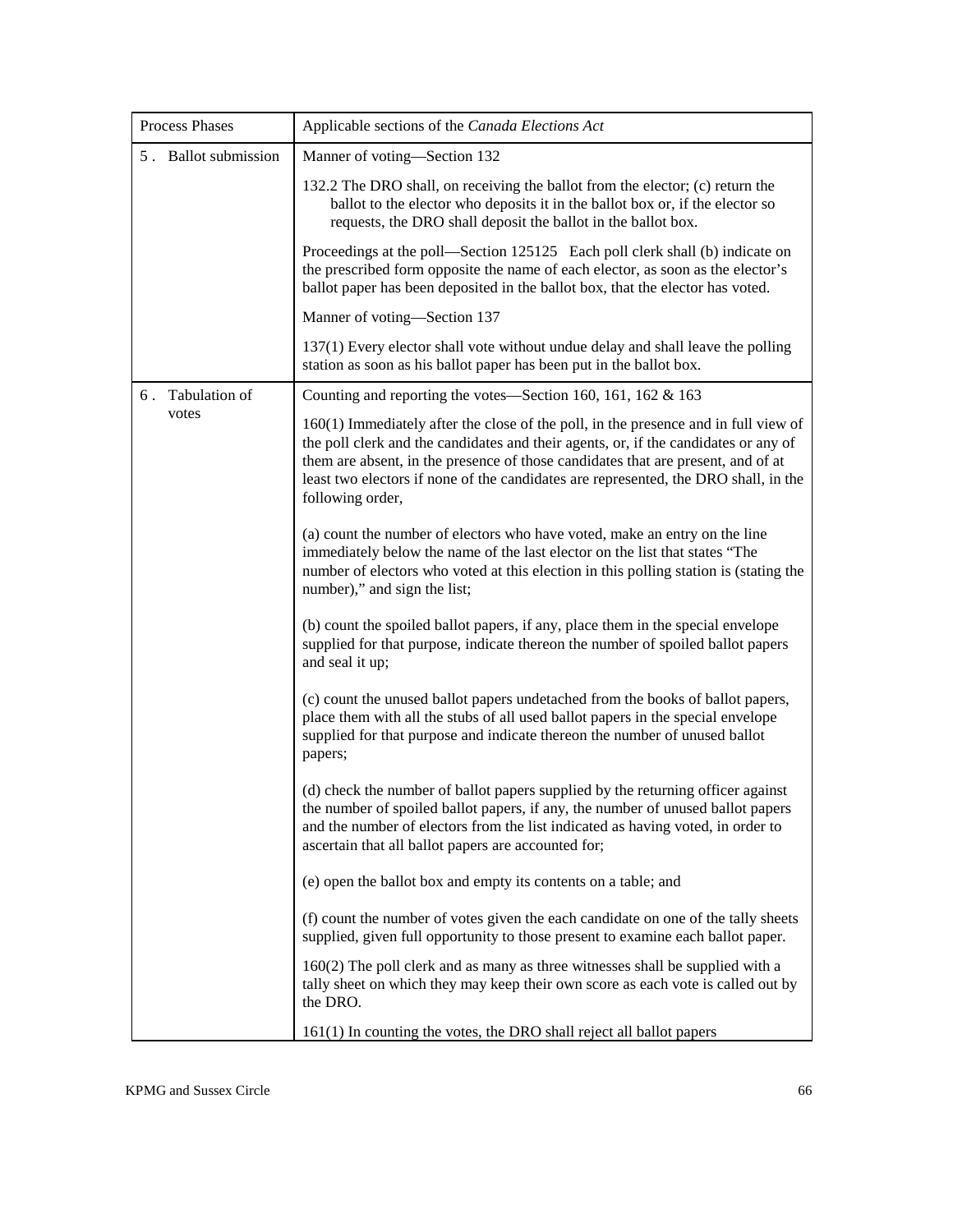| <b>Process Phases</b> | Applicable sections of the Canada Elections Act                                                                                                                                                                                                                                                                                                                                                                                                                           |
|-----------------------|---------------------------------------------------------------------------------------------------------------------------------------------------------------------------------------------------------------------------------------------------------------------------------------------------------------------------------------------------------------------------------------------------------------------------------------------------------------------------|
|                       | (a) that have not been supplied to him;                                                                                                                                                                                                                                                                                                                                                                                                                                   |
|                       | (b) that have not been marked for any candidate;                                                                                                                                                                                                                                                                                                                                                                                                                          |
|                       | (c) on which votes have been given for more than one candidate;                                                                                                                                                                                                                                                                                                                                                                                                           |
|                       | (d) that have not been marked in the small circular space, on which the natural<br>colour of the paper appears, at the right of the name of the candidate; or                                                                                                                                                                                                                                                                                                             |
|                       | (e) on which there is any writing or mark by which the elector could be<br>identified.                                                                                                                                                                                                                                                                                                                                                                                    |
|                       | $161(2)$ No ballot paper shall be rejected pursuant to subsection $(1)$ by reason<br>only that                                                                                                                                                                                                                                                                                                                                                                            |
|                       | (a) it has on it any writing, number or mark placed thereon by any DRO; or                                                                                                                                                                                                                                                                                                                                                                                                |
|                       | (b) it has been marked with a writing instrument other than a black lead pencil<br>or with a mark other than a cross, if the mark does not constitute identification<br>of the elector.                                                                                                                                                                                                                                                                                   |
|                       | 161(3) Where, in the course of counting the votes, any ballot paper is found with<br>the counterfoil still attached thereto, the DRO shall, while carefully concealing<br>the number thereon from all persons present and without examining it himself,<br>remove and destroy the counterfoil.                                                                                                                                                                            |
|                       | $162(1)$ Where in the course of counting the votes, a DRO discovers that he has<br>omitted to affix his initials to the back of any ballot paper, as required by<br>subsections $117(2)$ to (4) and $130(1)$ and as indicated on Form 3, he shall, in the<br>presence of the poll clerk and the agents of the candidates, affix his initials to<br>the ballot paper and count the ballot paper as if it had been initialed in the first<br>place, if he is satisfied that |
|                       | (a) the ballot paper is one that has been supplied to him;                                                                                                                                                                                                                                                                                                                                                                                                                |
|                       | (b) an omission has really been made; and                                                                                                                                                                                                                                                                                                                                                                                                                                 |
|                       | (c) every ballot paper supplied to him by the returning officer has been<br>accounted for, as required by paragraph $160(1)(d)$ .                                                                                                                                                                                                                                                                                                                                         |
|                       | 163(1) Each DRO shall                                                                                                                                                                                                                                                                                                                                                                                                                                                     |
|                       | (a) keep a record, on the prescribed form, of every objection made by any<br>candidate or the candidate's agent, to any ballot paper found in the ballot box;<br>and                                                                                                                                                                                                                                                                                                      |
|                       | (b) decide every question arising out of the objection.                                                                                                                                                                                                                                                                                                                                                                                                                   |
| 7. Retention and      | Counting and reporting the votes—Sections $164 \& 165$                                                                                                                                                                                                                                                                                                                                                                                                                    |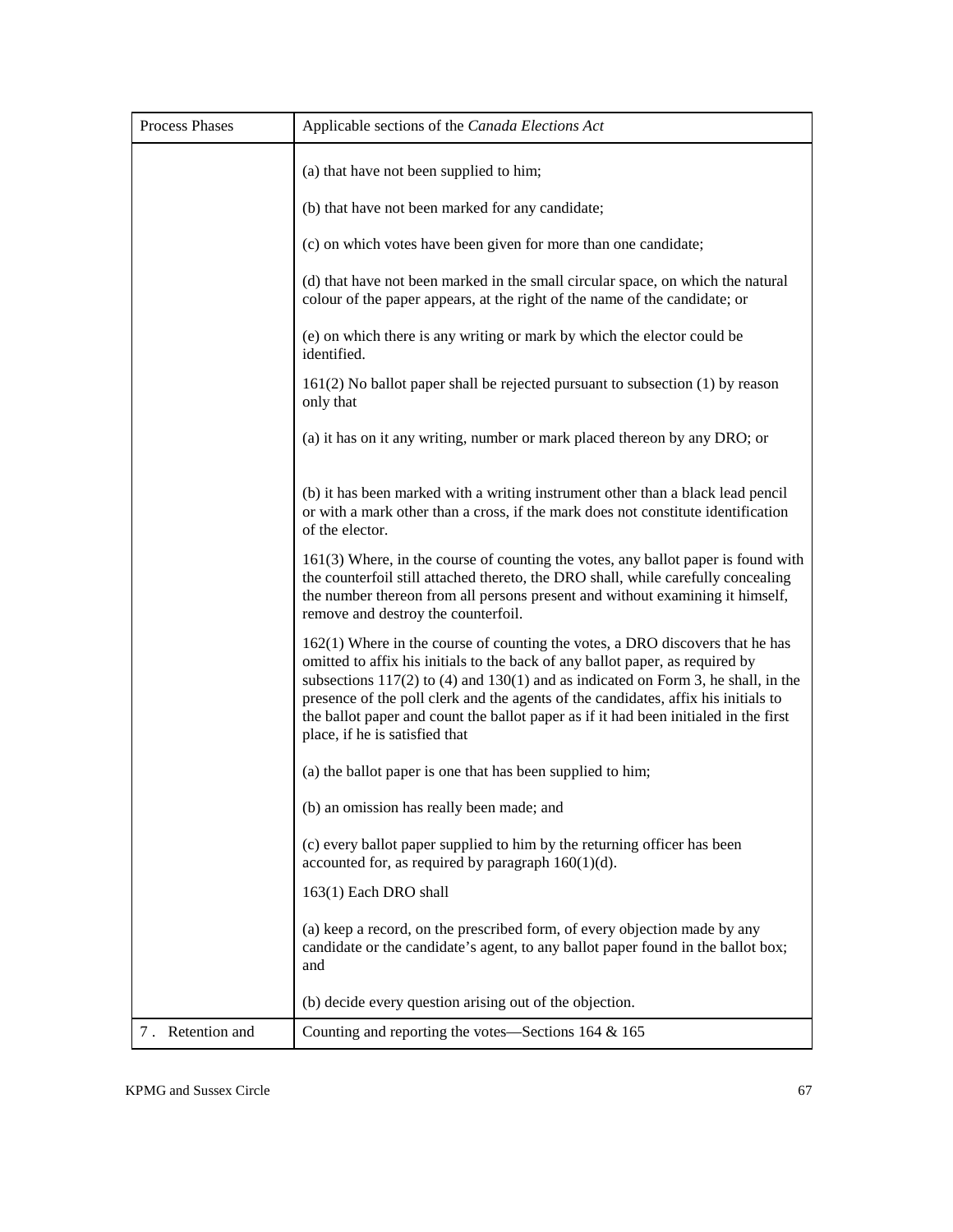| Process Phases | Applicable sections of the Canada Elections Act                                                                                                                                                                                                                                                                                                                                                                                                                                                                                                                                                                  |
|----------------|------------------------------------------------------------------------------------------------------------------------------------------------------------------------------------------------------------------------------------------------------------------------------------------------------------------------------------------------------------------------------------------------------------------------------------------------------------------------------------------------------------------------------------------------------------------------------------------------------------------|
| storage        | 164(1) All ballot papers that are not rejected by a DRO shall be counted and a<br>list kept of the number of votes given to each candidate and of the number of<br>rejected ballot papers as follows:                                                                                                                                                                                                                                                                                                                                                                                                            |
|                | (a) ballot papers that respectively indicate the votes given for each candidate<br>shall be put into separate envelopes;                                                                                                                                                                                                                                                                                                                                                                                                                                                                                         |
|                | (b) all rejected ballot papers shall be put into a special envelope;                                                                                                                                                                                                                                                                                                                                                                                                                                                                                                                                             |
|                | (c) all envelopes referred to in paragraphs (a) and (b) shall be endorsed so as to<br>indicate their contents and shall be sealed by the DRO; and                                                                                                                                                                                                                                                                                                                                                                                                                                                                |
|                | (d) the DRO and the poll clerk shall affix their signatures to the seal and such<br>agents or witnesses present as may desire to do so may sign their names thereon.                                                                                                                                                                                                                                                                                                                                                                                                                                             |
|                | 165(1) Each DRO shall make the necessary number of copies of the statement of<br>the poll in the prescribed form as follows:                                                                                                                                                                                                                                                                                                                                                                                                                                                                                     |
|                | (a) one copy shall be delivered to the returning officer with the ballot box;                                                                                                                                                                                                                                                                                                                                                                                                                                                                                                                                    |
|                | (b) one copy, for the returning officer, shall be enclosed in a special envelope<br>supplied for the purpose, sealed by the DRO and deposited separately in the<br>ballot box; and                                                                                                                                                                                                                                                                                                                                                                                                                               |
|                | (c) one copy shall be delivered to each of the candidate's agents present at the<br>count.                                                                                                                                                                                                                                                                                                                                                                                                                                                                                                                       |
|                | 165(2) The envelopes containing the unused, rejected or spoiled ballot papers,<br>or those counted for each candidate, each lot in its proper envelope, the<br>envelope containing the official list of electors and other documents used at the<br>poll shall be placed in the large envelope supplied for the purpose, which shall<br>be immediately sealed and placed in the ballot box with, but not enclosing, the<br>envelope containing the statement of the poll prepared for the returning officer<br>and referred to in subsection $(1)$ and the envelope containing the registration<br>certificates. |
|                | $165(3)$ The ballot box is to be sealed with the seals prescribed by the Chief<br>Electoral Officer for the use of the DRO and forthwith transmitted to the<br>returning officer.                                                                                                                                                                                                                                                                                                                                                                                                                                |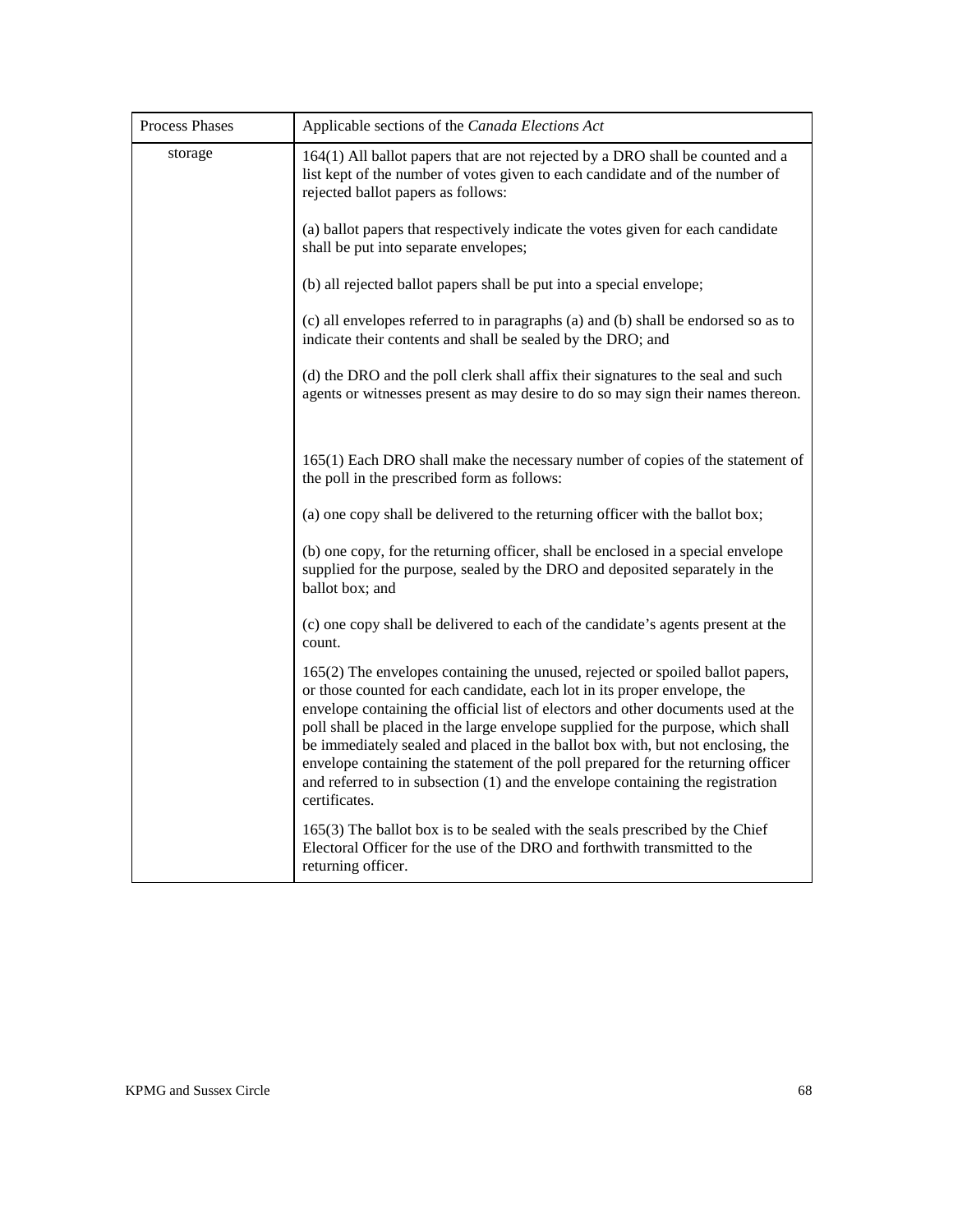# *Appendix C*

# *List of Persons Interviewed*

### **1. Elections Canada and Electoral Systems Experts**

Ms Diane Bruyere Mr. Michel Hebert Assistant Director of Election Director of Communications Coordination Elections Canada Elections Canada

Ms Judy Charles Mr. Ray Kennedy Director of Strategic Planning & Director of Research Elections Canada Systems

Ms Susan Clyne Mr. Jean-Pierre Kingsley Director of Administration & Human Chief Electoral Officer Resources Elections Canada Elections Canada

Mr. Tony Coulson Mr. Carol Lesage Elections Canada Elections Canada

Mr. Wayne Donovan Mr. Harold Neufeld Former Special Project Director, National Consultant Register of Electors **DMR** Group Elections Canada

Mr. Jacques Girard Mr. Garry Saunders Director of Legal Services and Registrar of Director of Information Technology Political Parties **Elections** Canada Elections Canada

Intergovernmental Affairs International Federation of Electoral

Research Officer Director of Operations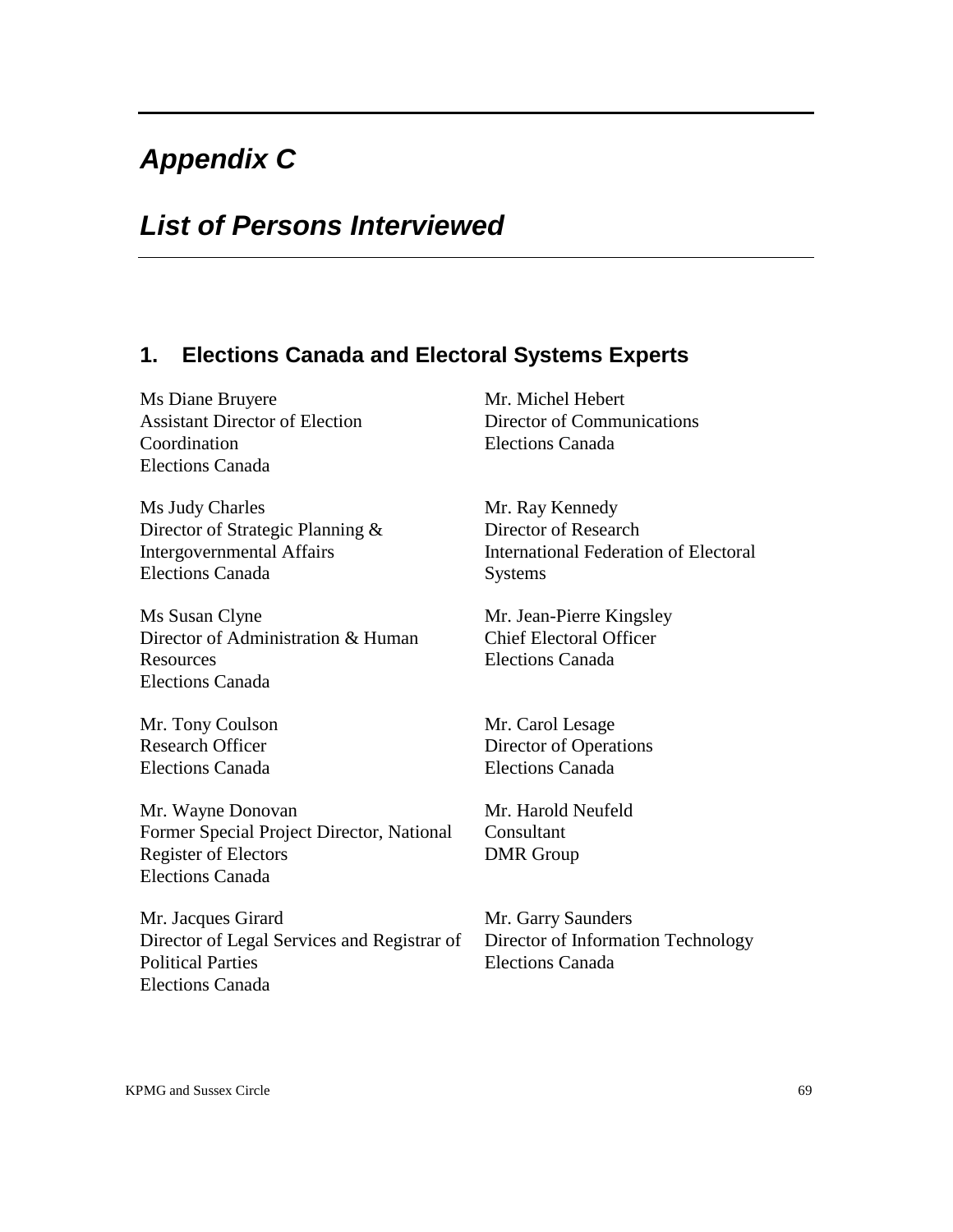## **2. Technology Experts**

Mr. Michael E. Cope Founder and Retired Chairman INTERPHASE Corporation Dallas, Texas

Mr. Denny Courier Strategic Partner Alliances GE Capital Technology Management **Services** Mississauga, Ontario

Mr. Allan Frank Chief Technology Officer Answer Think Consulting Group - Technology Enabled Solutions Conshohocken, Pennsylvania

Mr. Jack Hubley Marketing Vice President of Business Services and Long Distance Services AT&T Canada Toronto, Ontario

Mr. Richard Leonardi Regional Sales Director **Periphonics** Holbrooke, New York

Mr. Louis H. Milrad General Counsel Information Technology Association of Canada Richmond Hill, Ontario

Mr. Jerry Shattner President Hitachi Data Systems Montreal, Quebec

Mr. Rick Sola Senior Director, CTI Systems Integration Periphonics Holbrooke, New York

Mr. Francois Thibault Chief Technology Developer Periphonics Corporation Montreal, Quebec

Mr. Richard Timmons President & CEO SAGUS Security Incorporated Ottawa, Ontario

Mr. Claude Wilson Internet Specialist Global SI Program IBM Bethesda, Maryland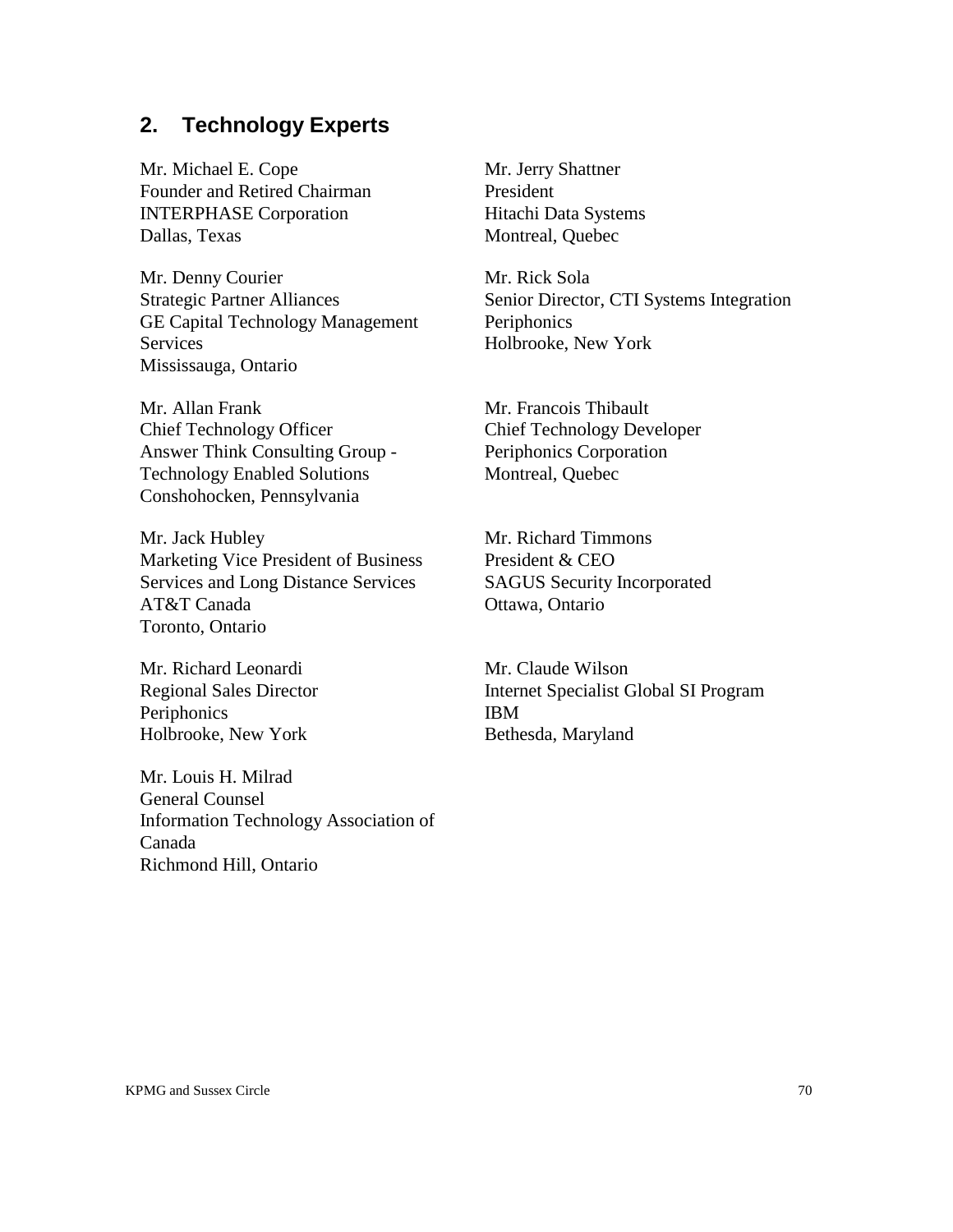# *Appendix D*

# *Public Policy Forum Roundtable Participants*

#### **1. Members of Parliament and Senators**

Mr. Reg Alcock Member of Parliament Winnipeg South (Manitoba)

Mr. Mark Assad Member of Parliament Gatineau-La Lievre (Quebec)

Ms Elinor Caplan Member of Parliament Thornhill (Ontario)

Mr. John Godfrey Member of Parliament Don Valley West (Ontario)

Mr. John Harvard Member of Parliament Charleswood-Assiniboine (Manitoba)

Mr. Peter Milliken Member of Parliament Kingston and the Islands (Ontario) The Honourable Lowell Murray Senator (Grenville-Carleton, Ontario)

Ms Karen Redman Member of Parliament Kitchener Centre (Ontario)

Mr. Bob Speller Member of Parliament Haldimand-Norfolk (Ontario)

Ms Susan Whelan Member of Parliament Essex-Windsor (Ontario)

Mr. Ted White Member of Parliament North Vancouver (British Columbia)

Dr. David Zussman President Public Policy Forum

## **2. Representatives of voting groups**

Dr. Taylor Alexander Ms Tania Koenig-Gauchier President & CEO Metis National Council Canadian Association for Community Care

KPMG and Sussex Circle 71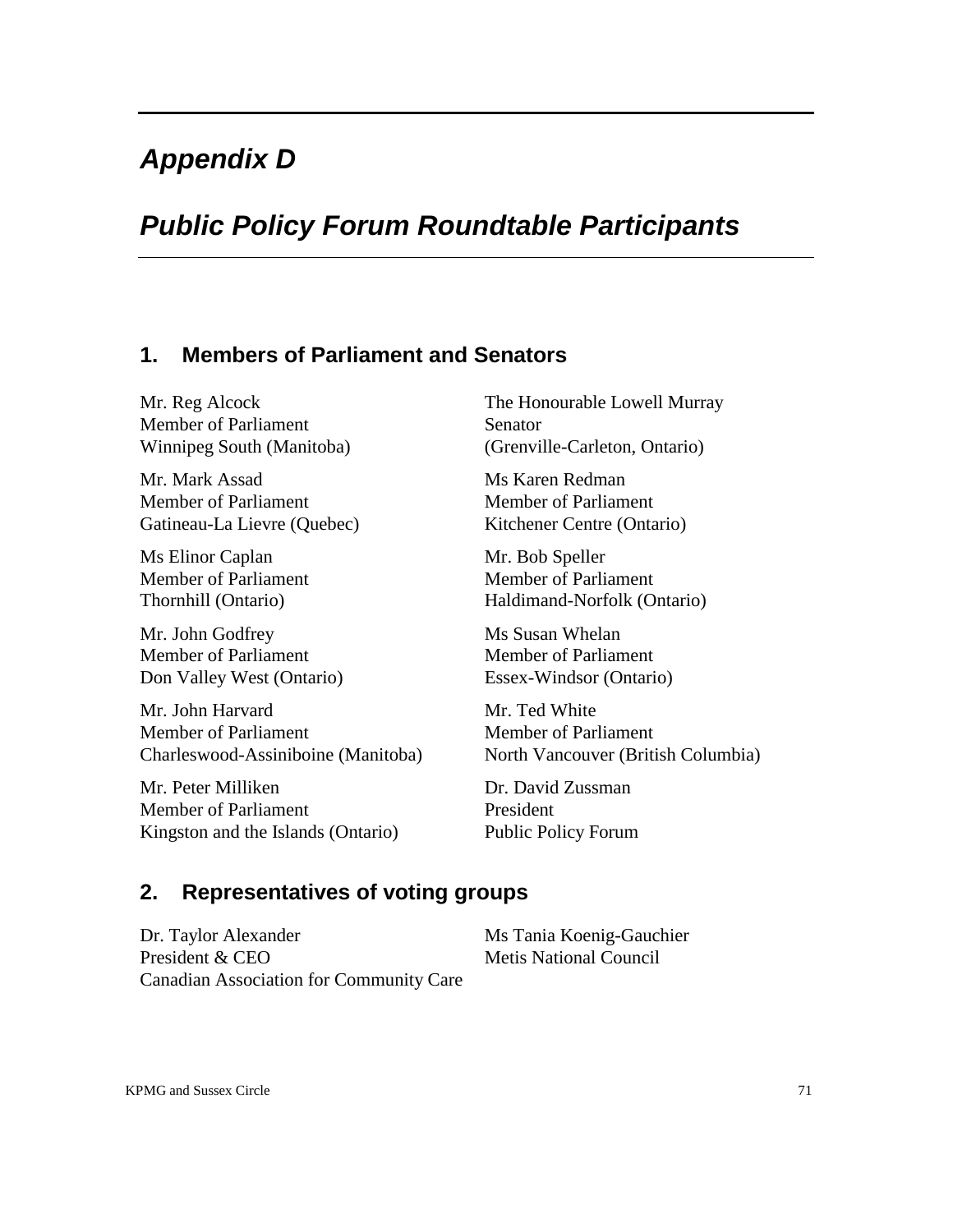Mr. Alan Bacon Director, Overseas Development The Salvation Army

Mme Luce Lapierre **Directrice** Federation canadienne de l'alphabetisation en francais

Mr. Derek Barnaby Urban Multipurpose Aboriginal Youth Assistant National Association of Friendship Centres

Ms Deborah Chapman Coordinator, Learners Advisory Network Movement for Canadian Literacy

Mr. Kenneth Clements Parkinson's Society of Ottawa-Carleton

Ms Audrey Cole Canadian Association for Community Living

Mr. Kamal Firdous Executive Director Canadian Council for Multiculturalism and Multicultural Education

Ms Clare Gillespie Executive Director Multiple Sclerosis Society of Canada

Mr. Dan Haley Vice-President, Board of Directors Movement for Canadian Literacy

Ms Cynthia Knoll Downs Syndrome Association Ms Dawn Morton The Ontario Literacy Coalition

Mr. Bob Murray Canadian Council for the Blind

Mr. Vangelis Nikias National Director, Government Relations and International Liaison The Canadian Institute for the Blind

Mr. Rick Price National Services Coordinator Canadian Paraplegic Association

Mr. Rene Rivard Regional Director Canadian Hearing Society

Ms Terri Tomchyshyn National Literacy Secretariat

Mr. Abdi Yunis Ottawa-Carleton Immigrant Services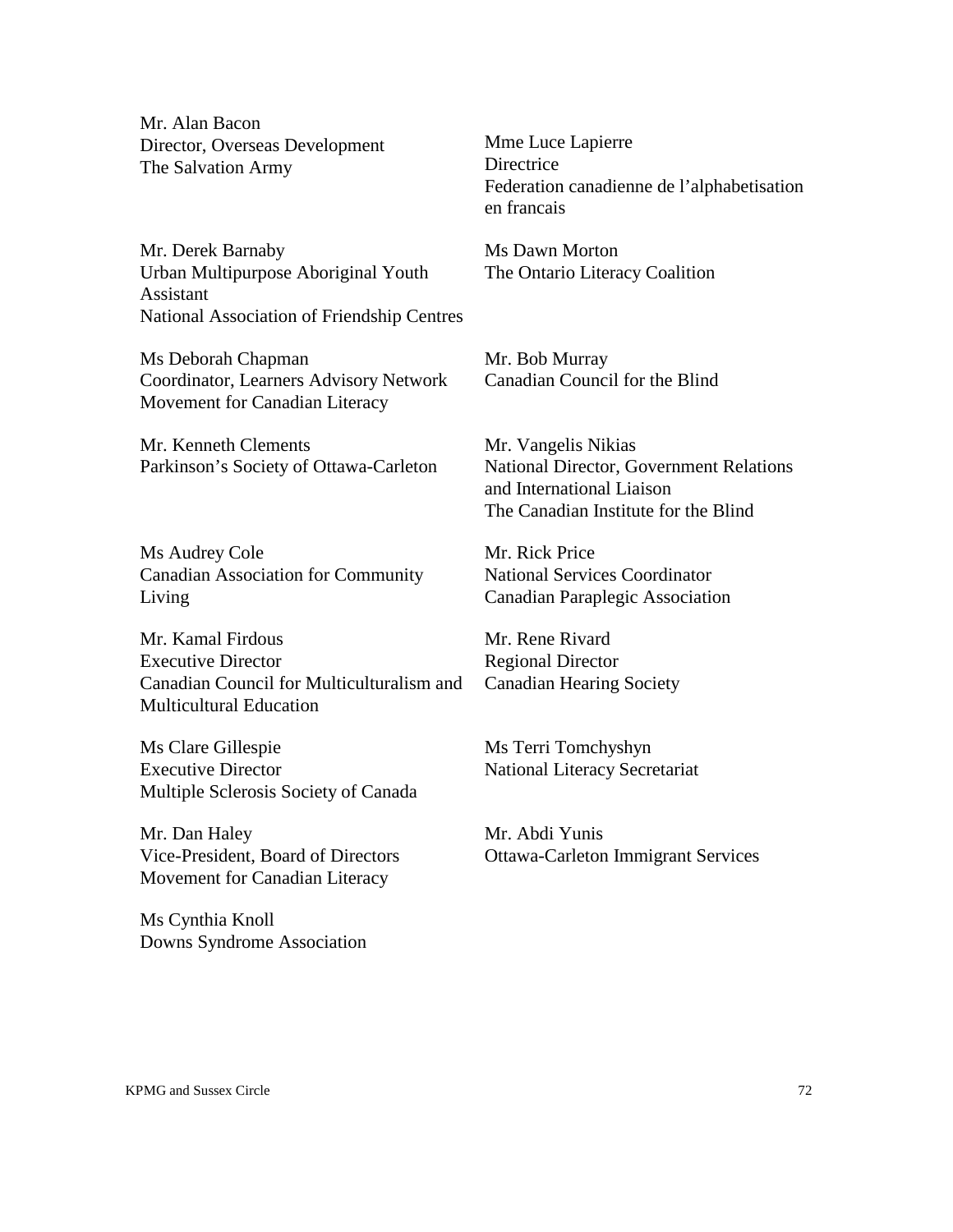## **3. Selected opinion leaders**

Mr. Scott Garvey Vice President and General Manager, Central Region SHL Systemhouse

Mr. John Hollins Director of Elections City of Toronto

Mr. John (Jack) C. Hubley Vice President, Business Services and Marketing AT&T Canada

Mr. Dennis G. Kelly Interim Lead, Elections and Legislative Services City of Toronto

Mr. Peter Melanson Vice President, Electronic Services and Government Accounts Canada Post

Mr. Neil Nevitte Professor, Department of Political Science University of Toronto

Mr. Bruce Phillips Privacy Commissioner Office of the Privacy Commissioner

Mrs. Shirley Serafini Associate Deputy Minister Industry Canada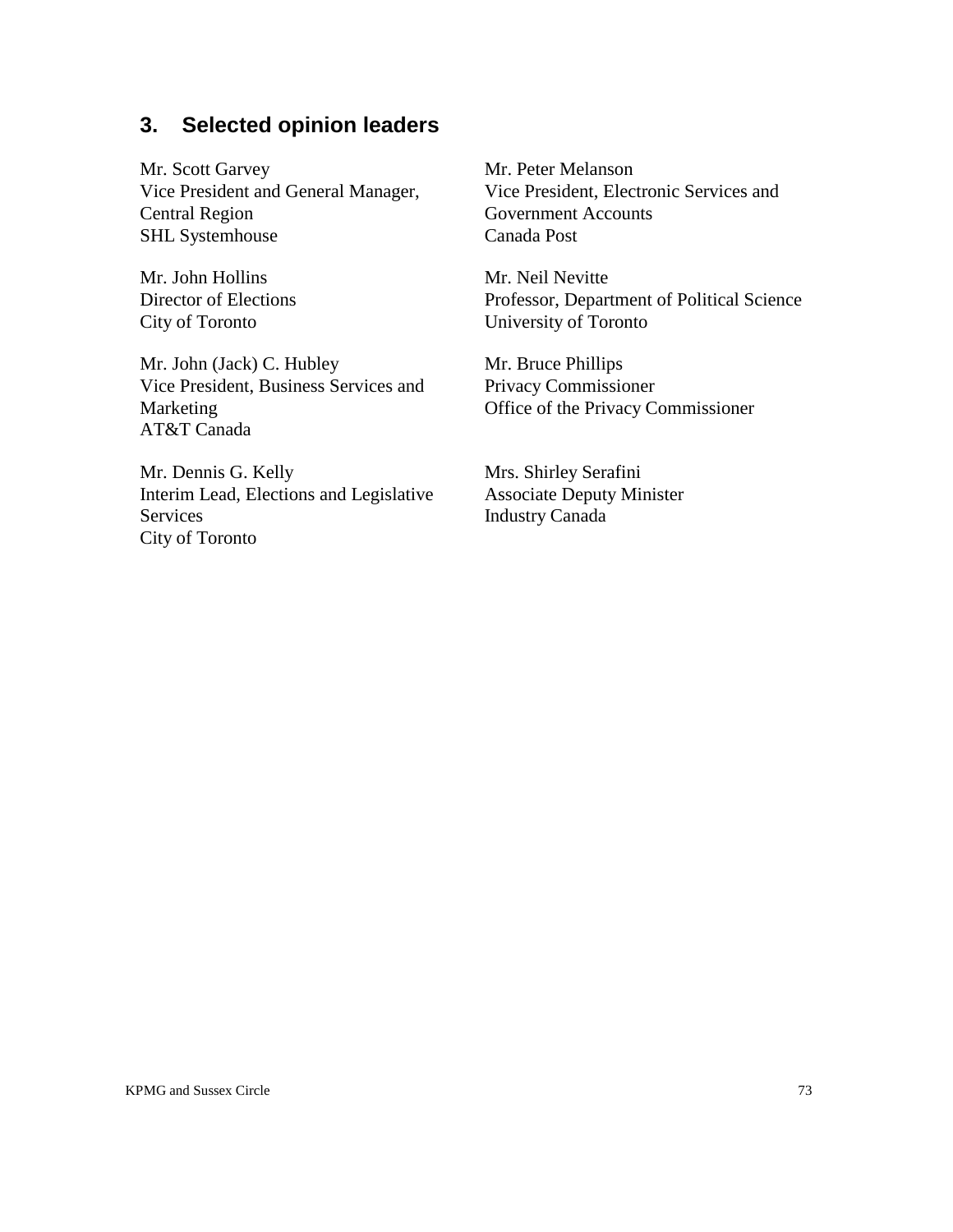# *Appendix E*

# *Literature Survey*

#### **1. Elections Canada and federal government**

- 1. Elections Canada; Report of the Chief Electoral Officer of Canada on the 36<sup>th</sup> General Election; August 1997.
- 2. Elections Canada; Performance Report for the Office of the Chief Electoral Officer. Improved Reporting to Parliament—Pilot Document; For the period ending March 31, 1997.
- 3. Elections Canada; The Register of Electors Project: A Report on Research and Feasibility; March 1996.
- 4. Elections Canada; Towards the 35<sup>th</sup> General Election—Report of the Chief Electoral Officer of Canada; January 1994.
- 5. Elections Canada; The 1992 Federal Referendum: A Challenge Met—Report of the Chief Electoral Officer of Canada; January 1994.
- 6. Office of the Chief Electoral Officer; 1997-98 Estimates. Part III Expenditure Plan.
- 7. Office of the Chief Electoral Officer; 1996-97 Estimates. Part III Expenditure Plan.
- 8. Treasury Board of Canada Secretariat; Blueprint for Renewing Government Services Using Information Technology; 1994.

#### **2. Electronic democracy**

1. Barney, Darin David; Pushbutton Populism: The Reform Party and the Real World of Teledemocracy; presented to the  $67<sup>th</sup>$  Annual Meeting of the Canadian Political Science Association, University of Quebec at Montreal, Montreal Quebec, June 6, 1995.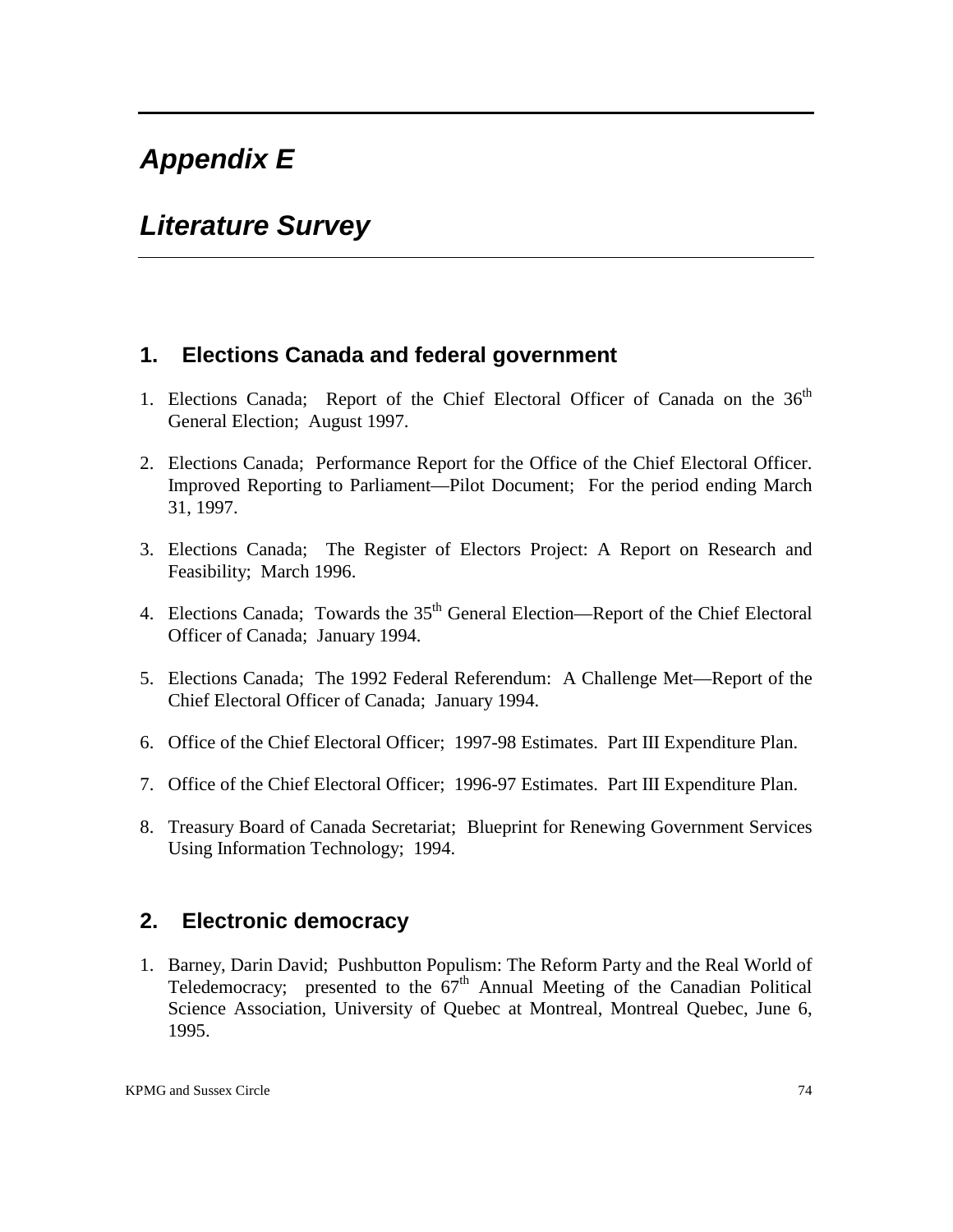- 2. Carty, R.K; "Televoting for Canadians: Lessons from Party Leadership Contests"; *Canadian Parliamentary Review*; Autumn 1996, pp. 17-20.
- 3. City of North York; Memo to File: North York Telephone Referendum—Megacity; April 15, 1997.
- 4. The House of Commons of Canada; Bill C-274: An Act to amend the Canada Elections Act (electronic voting); First Session, Thirty-sixth Parliament, 46 Elizabeth II, 1997.
- 5. MacIvor, Heather; "Some Reflections on Technology and Politics"; *Canadian Parliamentary Review*; Winter 1996/1997; pp. 14-19.
- 6. Preyra, Leonard.; "The 1992 Nova Scotia Liberal Leadership Convention"; *Canadian Parliamentary Review*; Winter 1993-94; pp. 2-11.
- 7. Scholtz, Christa S; Electronic Voting: Preliminary Research and Recommendations; July 23, 1997.
- 8. Stewart, David K. and Keith Archer; Electronic Fiasco? An Examination of the 1994 Liberal Leadership Selection in Alberta; prepared for presentation at the 1996 Annual Meeting of the Canadian Political Science Association, Brock University, St. Catherines, Ontario; June 2-4, 1996.
- 9. Stewart, Ian, Adamson, Agar and Bruce Beaton; Pressing the Right Buttons: The Nova Scotia Liberals and Tele-Democracy; in Stewart, Ian; *Roasting Chesnuts: The Mythology of Maritime Political Culture*; UBC Press, Vancouver; 1994.
- 10. Tapscott, Don; "The Digital Media and the Reinvention of Government"; *Canadian Public Administration*, Volume 40, Number 2; Summer; pp. 328-345.

### **3. Representative democracy and the electoral process**

- 1. Atkinson, Michael M.; "What Kind of Democracy do Canadians Want?"; *Canadian Journal of Political Science*, Volume 27, Number 4, December 1994; pp. 717-745.
- 2. Blais, Andre and Elisabeth Gidengil; Making Representative Democracy Work—The Views of Canadians, Volume 17 of the Research Studies—Royal Commission on Electoral Reform and Party Financing; Dundurn Press, Toronto and Oxford; 1991.
- 3. Clarke, Harold D. et al; Absent Mandate: Canadian Electoral Politics in an Era of Restructuring—third edition; Gage Educational Publishing Company, Toronto, 1996.